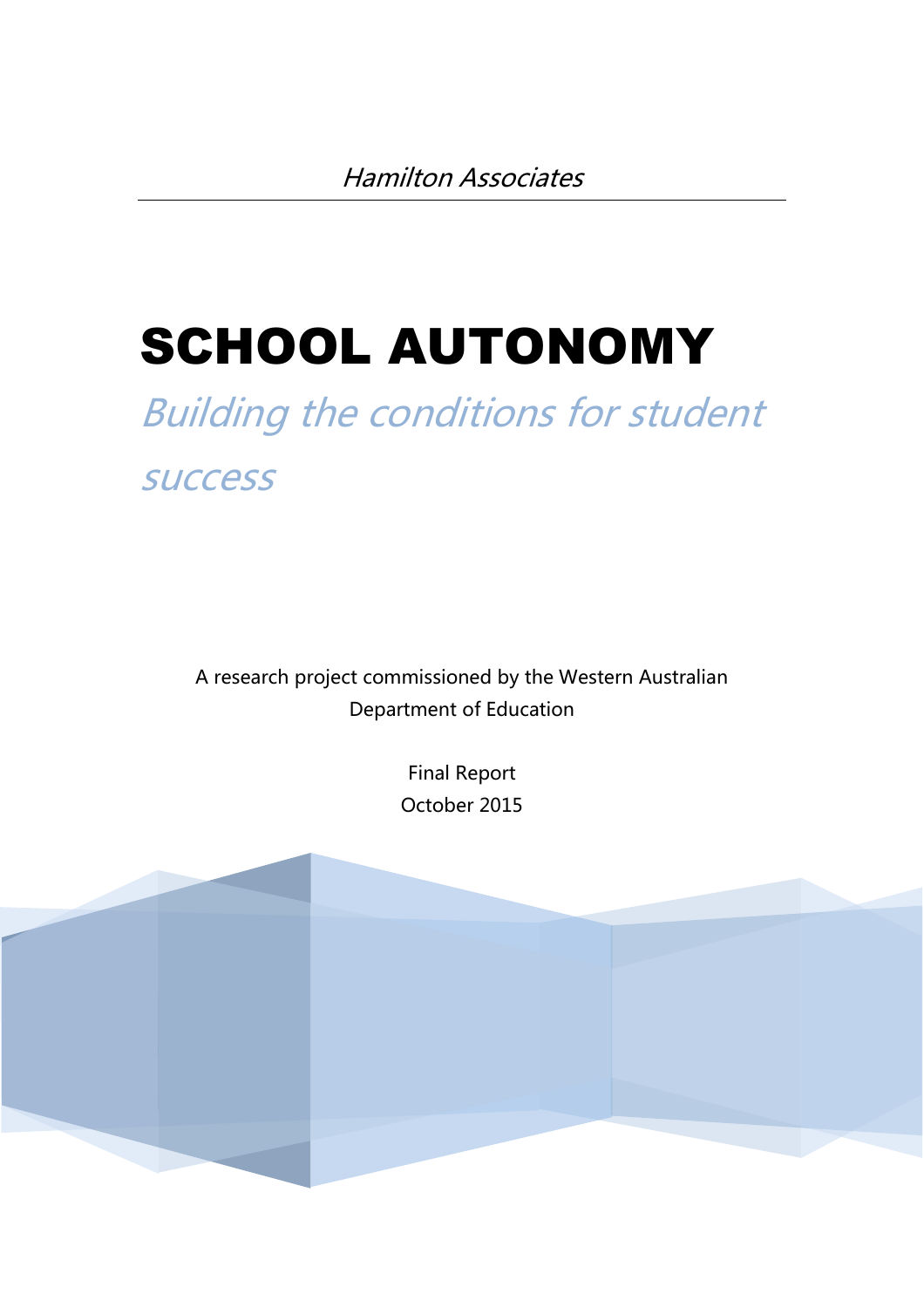## **TABLE OF CONTENTS**

| SCHOOL AUTONOMY: BUILDING THE CONDITIONS FOR STUDENT SUCCESS  8            |  |
|----------------------------------------------------------------------------|--|
|                                                                            |  |
|                                                                            |  |
|                                                                            |  |
|                                                                            |  |
| Theme 1: The link between increased school autonomy and school improvement |  |
|                                                                            |  |
|                                                                            |  |
|                                                                            |  |
|                                                                            |  |
|                                                                            |  |
|                                                                            |  |
|                                                                            |  |
|                                                                            |  |
|                                                                            |  |
|                                                                            |  |
|                                                                            |  |
|                                                                            |  |
| ATTACHMENT 1 ……………………………………………………………………………………… 38                          |  |
|                                                                            |  |
|                                                                            |  |
|                                                                            |  |
|                                                                            |  |
|                                                                            |  |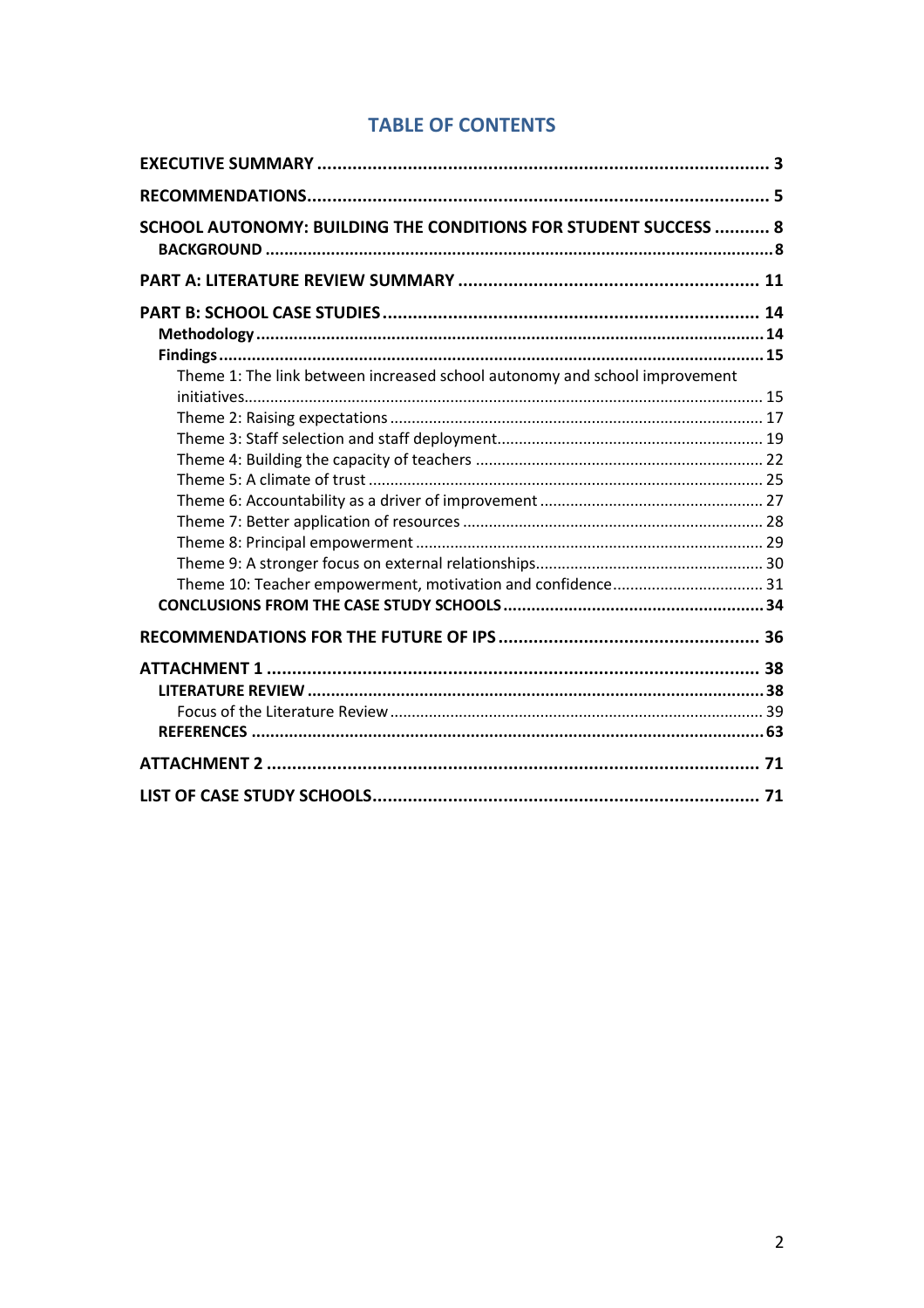## **EXECUTIVE SUMMARY**

The Independent Public Schools (IPS) initiative was introduced into the Western Australian public school system in 2009. The objective was to empower school communities by giving schools greater decision-making authority over key aspects of their operation such as staffing and budgets. Over 100 schools expressed an interest in being part of the program. A selection process determined that 34 schools were ready to operate with greater autonomy and were accepted as the first intake in 2010. Since that time there have been four further intakes of schools and in 2015 Independent Public Schools constituted 57% of all public schools in Western Australia and 70% of the students and staff.

In 2013 an independent evaluation of the program was undertaken by a Melbourne University team headed by Professor John Hattie. The evaluation team found that IPS had been successful in creating the conditions for improved student performance but further research was needed to understand how principals could use their increased flexibility and autonomy to make a difference in classrooms.

The research reported on in this paper was commissioned by the Department of Education to build an understanding of how IPS principals had used their increased autonomy to impact on the quality of teaching and learning in their school. The project had two parts. The first part was an international literature review to examine the evidence on the relationship between increased school autonomy, effective leadership and improved classroom practice.

The second part of the project was a program of school visits to eight Independent Public Schools (three primary schools, two secondary schools and one school cluster comprising one secondary and two primary schools). The purpose of these visits was to examine first hand the changes within the schools that had occurred since each school had become an IPS and the extent to which the changes were impacting on teachers' classroom practice.

While there is a substantial literature addressing the question of whether increasing school autonomy improves learning outcomes for students, the debate has moved beyond the simple question of whether the evidence supports or is against school autonomy, to identifying the conditions which must also be present for autonomy to deliver benefits. Increasing school autonomy will not in and of itself create better schools. Autonomy is only beneficial when someone uses it effectively.

The main factors identified in the literature that would need to accompany a policy of increased school autonomy for improved student outcomes to result are:

- Principal capacity building
- Intelligent accountability mechanisms
- An empowered mindset amongst principals and teachers
- Collaboration within and between schools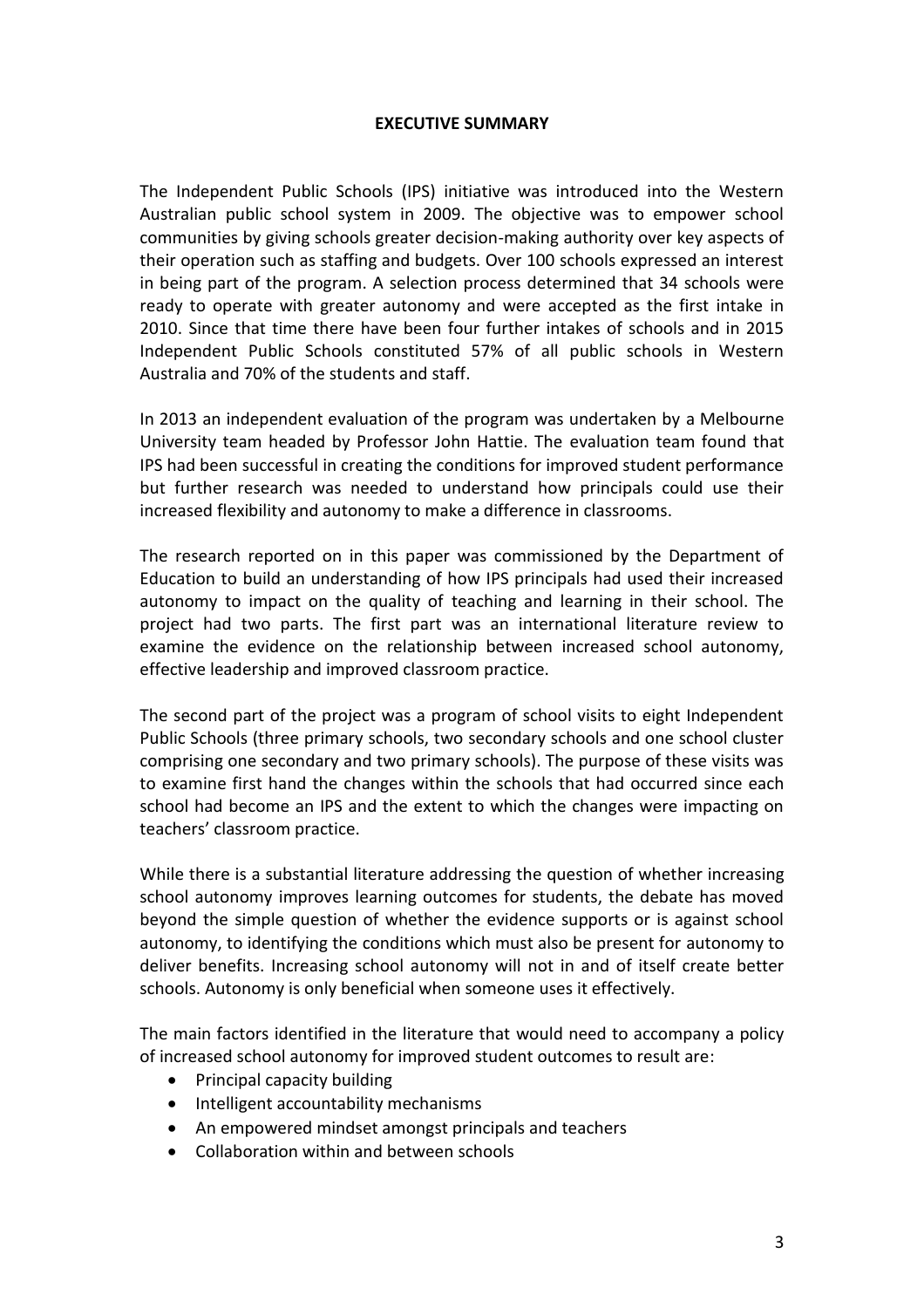- A focus on improving the quality of teaching and the educational experience of students
- A commitment and capacity within the central authority to actually deliver and support meaningful authority and not circumscribe it in such detailed ways that schools gain little benefit

Political and system rhetoric in school autonomy initiatives often invokes the concept of empowerment of those at the local level to take ownership and responsibility for school improvement. But giving schools greater autonomy does not necessarily create a sense of empowerment for principals and teachers. Decisionmaking authority can be shifted from central authorities to schools, but if principals adopt a compliance perspective of their role and don't use their increased authority to drive change in their schools, classrooms are unlikely to be affected.

Systems that wish to create such an orientation of empowerment amongst school staff would need to consider a number of factors in addition to increasing school autonomy. These include the way they implement their autonomy initiatives, the kind of leadership development that is likely to advance principal empowerment, and the kind of support for schools that will promote and encourage empowerment of school staff.

The message for school systems from the literature is clear: they should give more autonomy to those schools that are able to benefit from it as part of an overall system strategy to improve student learning. Central to that strategy should be the development of school leaders who are empowered to work with their staff in ways that will improve their teaching practice, because it is only through improved teaching practice that student achievement levels will rise.

In the IPS case study schools there was a general agreement that becoming an IPS had shifted the context within which schools went about their business from one characterised by bureaucratic control to one based on the professionalization of teaching.

The case studies validated a key finding of the literature that the most powerful of the mediating factors linking school autonomy and student achievement is the work of principals and other school leaders in building the professional capacity of their staff. Principals in the case study schools were using their autonomy effectively to build the capacity of teachers to improve outcomes for students. While principals reported changes in school management and governance, the main thrust of their use of flexibility over resources was to drive improvements in the school's programs and teacher effectiveness.

Principals in the case study schools reported an increased sense of empowerment, which was more than simply having additional decision making capacity. They saw themselves as more trusted as a leader in the public school system, as being given the levers to enact change in their schools, as having a high level of discretion about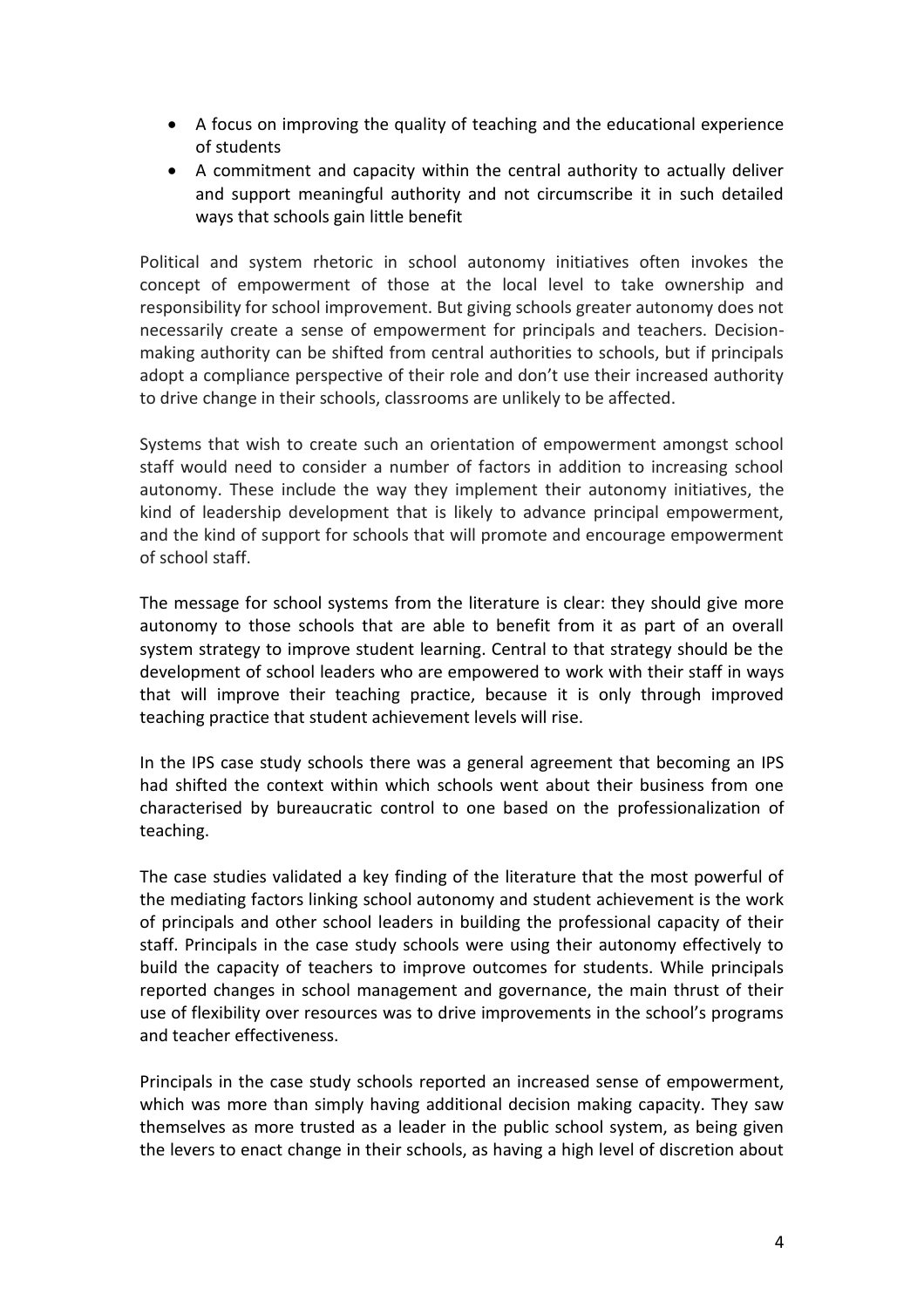how to improve the school and they were confident in their own capability to be successful.

Principals viewed being an IPS as enabling them to drive a school culture that emphasised high expectations of students and staff, teachers as professionals, collaboration centred on improved classroom practice, norms of responsibility and problem solving where mistakes and problems were responded to by a search for better strategies rather than by excuses for students' lack of progress.

Principals placed great emphasis on building good relationships within the school. They did this by engaging in behaviours that are described in the literature as promoting trust and empowerment amongst their staff. These behaviours included listening to staff, demonstrating understanding of their issues and concerns, encouraging staff and being interested in them as individuals, being able to be light hearted as well as serious, dealing with conflict productively and treating all staff with equal respect and including them as part of the school team.

There was clear evidence that the empowerment of teachers increased their level of intrinsic motivation. The principals knew how to enhance teachers' sense of meaning, sense of competence, sense of impact and sense of autonomy. This tended to make them more motivated to improve instruction in their classrooms, more willing to discuss practices with colleagues and supervisors and to host them in their classrooms.

In summary, the principals of the case study schools are taking the kind of action that is supported by research as being effective in improving learning outcomes. They have a focus on teaching and learning, see themselves as instructional leaders, empower their teachers, build trust, establish strong relationships, instil confidence, build ownership, insist on accountability, set high expectations, set a clear vision and direction, align the structures of the school with the improvement strategies, and make sure that the support and resources are in place to enable change.

## **RECOMMENDATIONS**

- 1. The Department should ensure that any future expansion of IPS continues to be set within a broader set of strategies to improve teaching and learning. Connections with *Classroom First*, integrating the autonomy agenda within other priorities of the new Strategic Plan and any future *Focus* documents or Director General Statements, is essential. Such a positioning of the Department's school autonomy agenda should also be reflected in the professional learning for school leaders associated with any further expansion of IPS. Leadership and management by IPS principals need to be centrally concerned with the purpose or aims of education.
- 2. The Department should continue to prosecute an empowerment agenda rather than simply an autonomy agenda. It would appear that one of the reasons for the success of the IPS initiative to date has been that decisions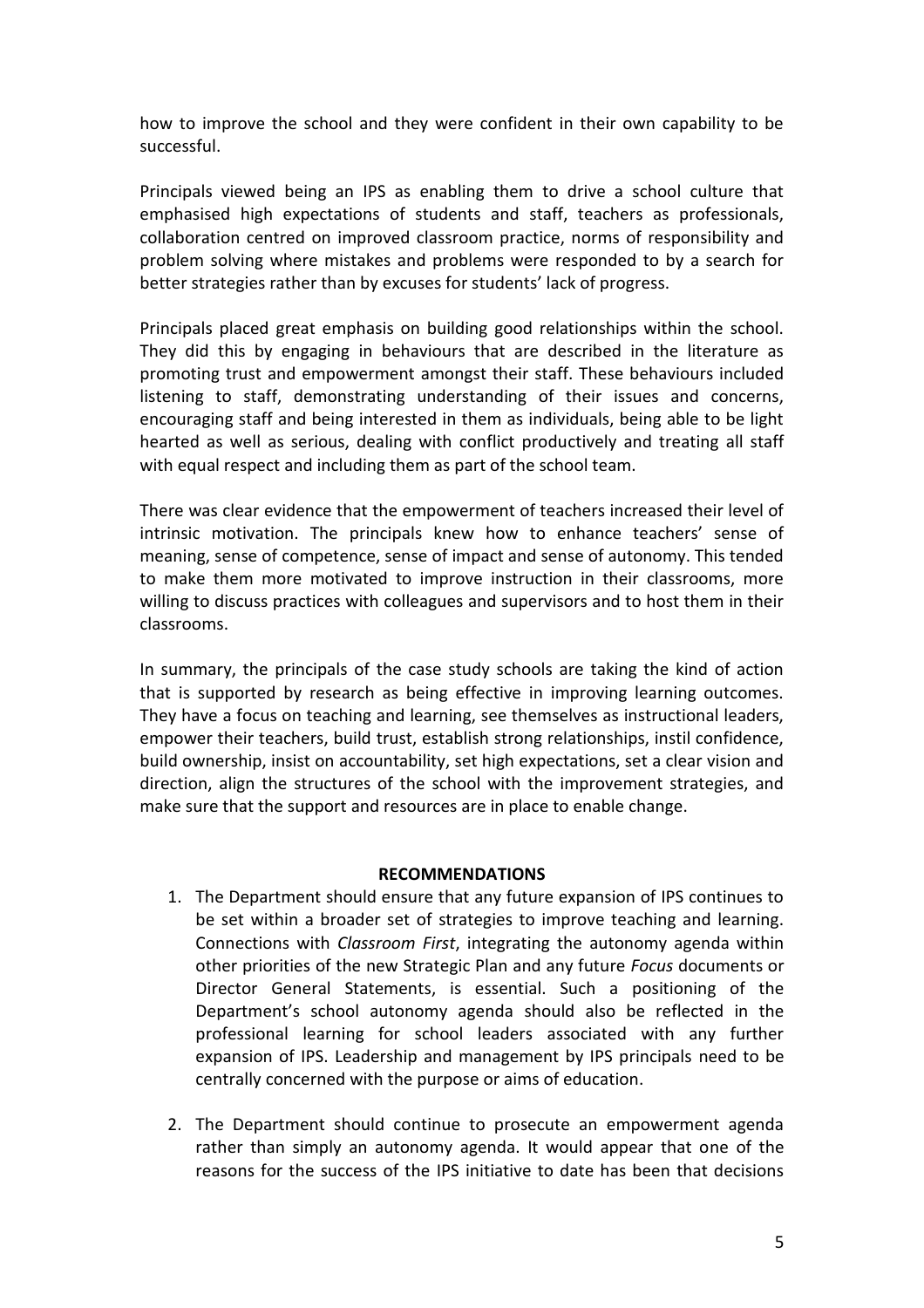about implementation have been anchored in an empowerment paradigm. It has been the empowerment of principals in the case study schools that has seen them use their increased decision making authority to have an impact in classrooms.

- 3. The Department should expand the use of IPS principals in critical system leadership roles. It is clear from the 2013 IPS evaluation that the IPS principals are a significant asset in advancing the reform of the whole public school system. The principals in the case study schools are already providing a system leadership role in the way they are leading their schools, but the Department should explore further ways of harnessing the leadership capability of IPS principals in system reform.
- 4. Future school leadership development programs need to equip principals with the capacity to build a professional learning community where there is trust, where teachers are motivated to improve their practice, where collaborative learning is structured, expected and supported, and where teachers embrace an action research orientation where they explore the differential impact of various teaching strategies. Such programs also need to support the development of an empowerment mindset amongst principals. Giving additional autonomy to principals who adopt a compliance orientation to their leadership will deliver limited benefits.
- 5. Future leadership development activities need to recognise that the middle management layer of schools, particularly secondary schools, are a critical target group to build understandings about how to turn autonomy into improved classroom teaching. Secondary teachers are primarily influenced by their learning area head, and that person needs to have the capacity to shape teacher behaviour for the better. This issue is also increasingly applying to primary schools that now often have a middle layer of teacher leaders whose role is to drive improved practice in classrooms.
- 6. The Department should continue to promote and support strong collaborative relationships between schools. Not only is this a clear competitive advantage of being part of a system of schools, but it can also be an important part of strategies to raise teacher expectations, improve moderation and share best practice.
- 7. The role of the central office in supporting the IPS initiative needs to evolve. It was acknowledged by the case study principals that the central office (the School Innovation and Reform Unit in particular) has played an important role in ensuring the success of autonomy initiatives. But what is also true is that the role of the system needs to change as the autonomy initiative progresses. For example in the early stages of the IPS initiative, the focus was on selecting schools that were capable of operating in a new environment, delivering the flexibilities for an increasing number of schools, risk management and ensuring that the technical aspects of leadership required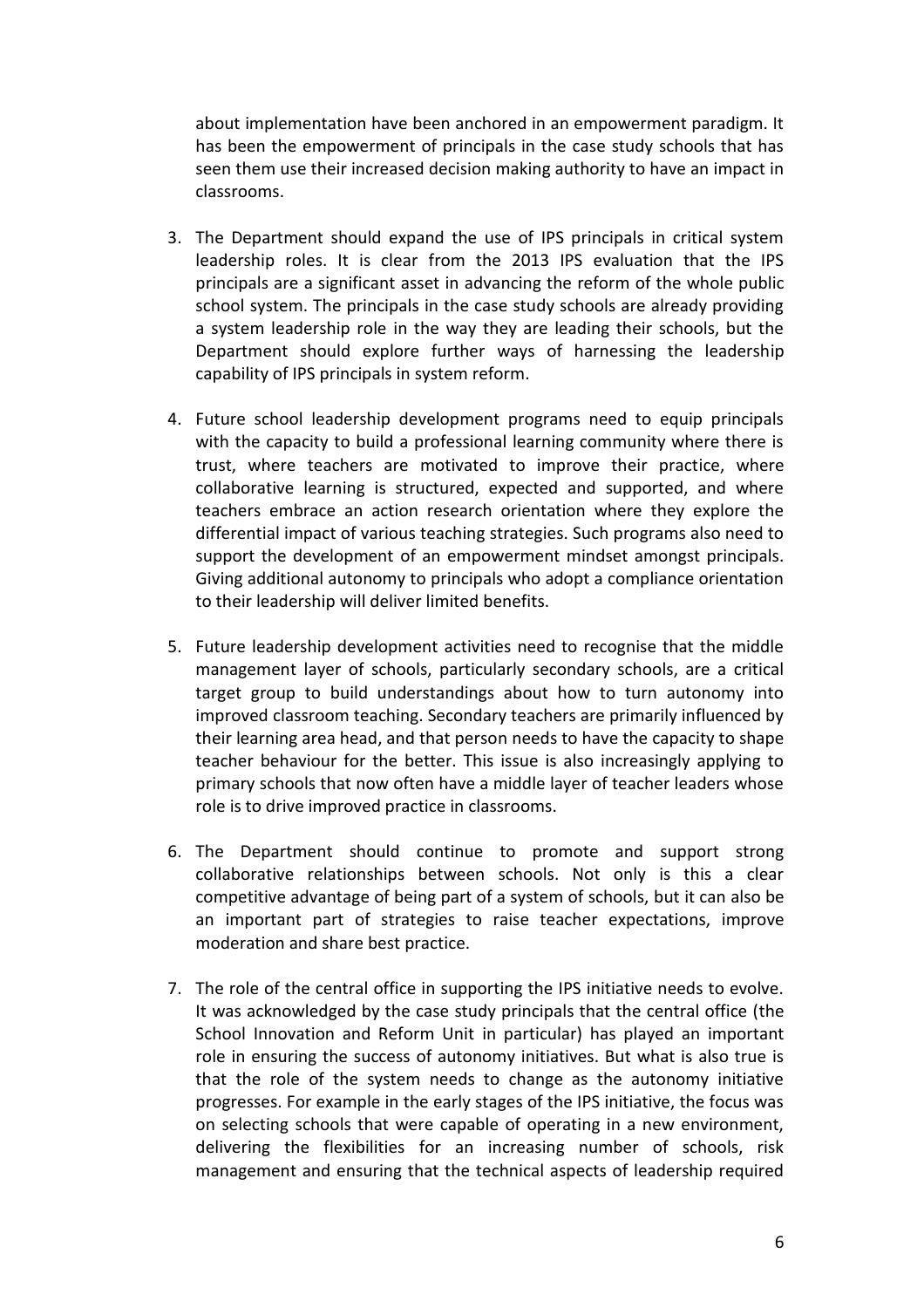to effectively manage the new flexibilities (such as managing a one line budget and staffing processes) were in place.

Now that there is an increased maturity in the initiative and the flexibilities are relatively routine, the facilitative work of the central office changes. While some of the original functions need to be maintained, the core function in the future will be to maximise the principals' capacity to enact reforms within their school so that teachers are teaching more effectively. There is clear evidence of some principals doing that very effectively now. The challenge is how to ensure that all IPS principals are using their increased autonomy to do the same. And of course such a development should not be restricted to IPS; all principals regardless of their level of autonomy need to be supported to use their authority as leaders to improve the effectiveness of their teachers. The practical experience of IPS principals could be used to good effect in acting as system leaders to spread such practices throughout the whole public school system.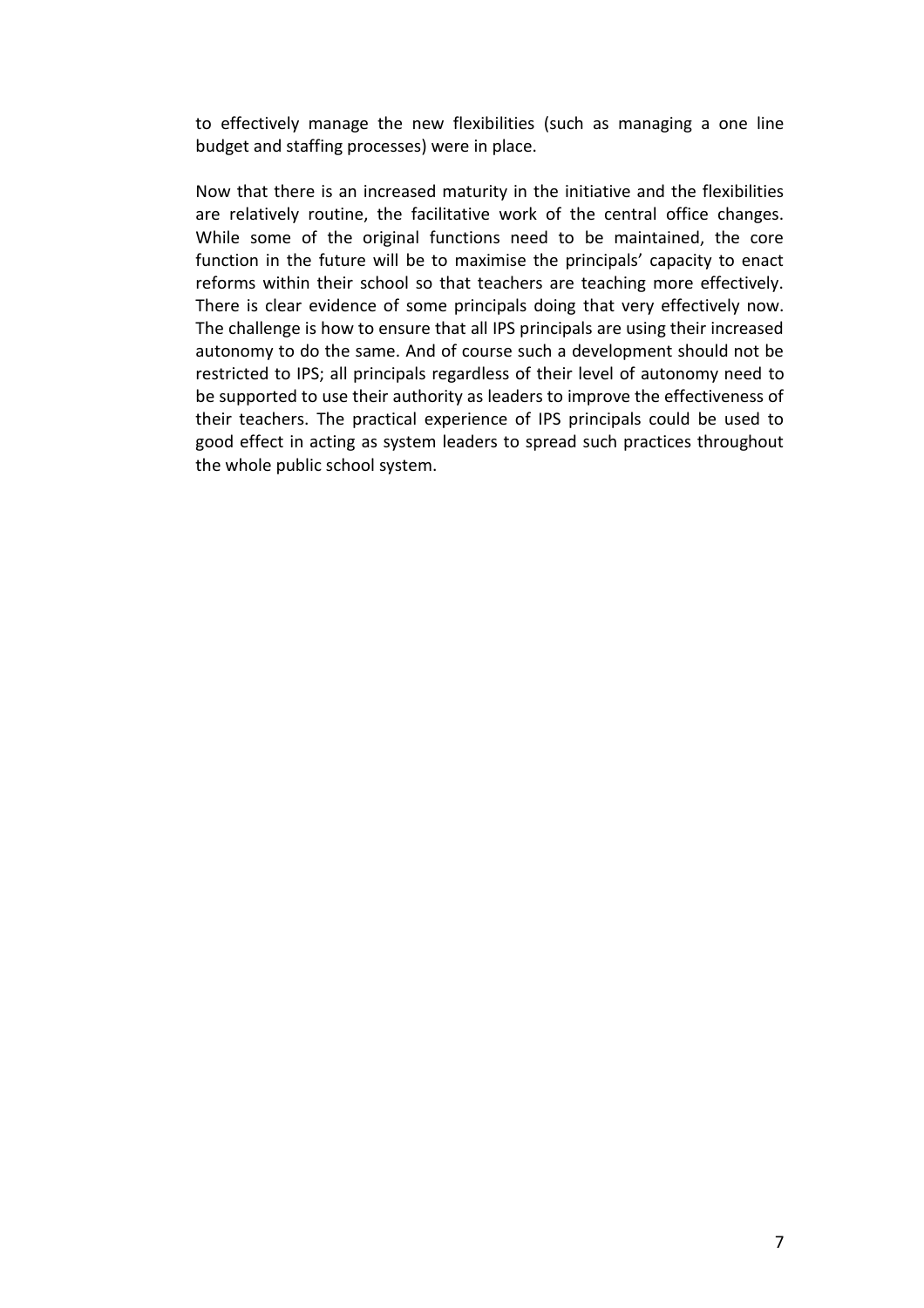#### **SCHOOL AUTONOMY: BUILDING THE CONDITIONS FOR STUDENT SUCCESS**

#### **BACKGROUND**

The Independent Public Schools (IPS) initiative was introduced into the Western Australian public school system in 2009. The objective was to empower school communities by giving schools greater decision-making authority over key aspects of their operation such as staffing and budgets. Over 100 schools expressed an interest in being part of the program. A selection process determined school readiness to operate with greater autonomy and 34 schools were accepted as the first intake in 2010. Since that time there have been four further intakes of schools and in 2015 Independent Public Schools constituted 57% of all public schools and 70% of the students and staff.

In terms of the degree of autonomy granted to schools, the program is relatively modest compared to some school autonomy initiatives. But given the highly centralised history of public schooling in Western Australia, the IPS initiative is a significant shift in the balance of decision making between schools and the central office of the Western Australian Department of Education.

In order to fully understand the difference between Western Australia's IPS initiative and school autonomy initiatives elsewhere in Australia and internationally, the following design features of the implementation are worth noting:

- Schools (in consultation with their communities) were able to exercise choice about whether they wished to participate.
- Only those schools already operating effectively and deemed able to benefit from increased autonomy were included in the initiative.
- Part of the selection process required schools to demonstrate how they would use their increased autonomy to improve the educational experience of their students.
- The combination of, on the one hand, features that were attractive to principals and, on the other, hurdles for selection, made the attainment of IPS high status for schools and their communities. For each intake year the number of schools accepted into the program far exceeded the number of schools applying for inclusion.
- From the outset of the program it was emphasised that while schools that opted to become IPS would have increased independence, they were still part of the public school system and had a responsibility to act in ways that protected the integrity of the system. IPS principals were challenged to find the balance between acting in their school's interest and acting in the system's interest.
- Strengthened accountability arrangements were introduced for IPS in the form of a performance agreement between the Director General, the principal and the Chair of the School Board along with a periodic external school review by an agency independent of the Department of Education. These additional accountability mechanisms were accepted by principals as educationally fair and reasonable given the increased autonomy.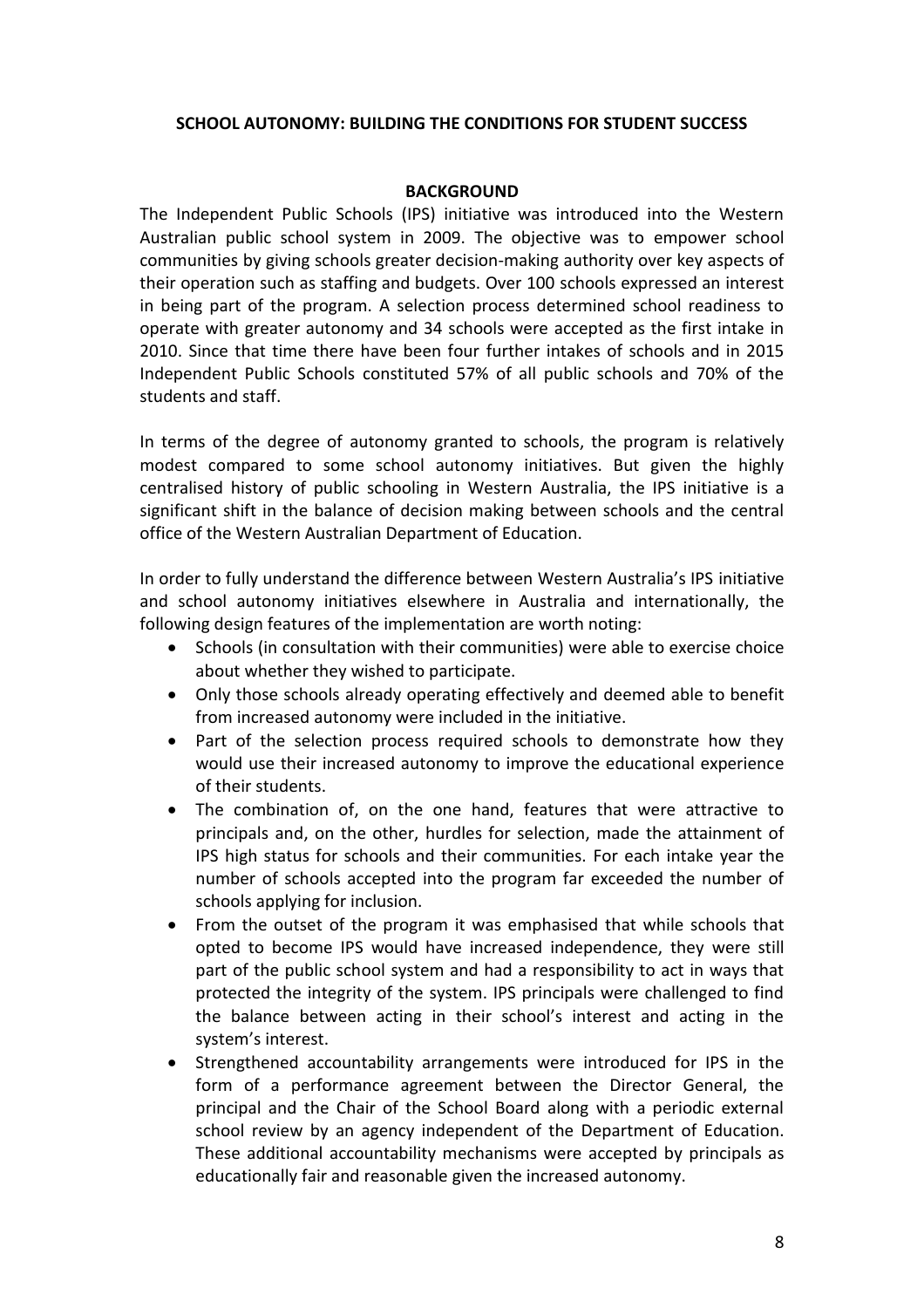- Initial planning was based on an acknowledgement that an important site for change would be the central office. A strategic implementation unit within the Department of Education bureaucracy was established to facilitate the delivery of greater school autonomy. Staff in the unit worked alongside staff in the various arms of the central office to educate staff, ensure that the promised flexibilities were faithfully delivered and to re-examine bureaucratic impediments to greater school flexibility.
- An important symbolic act of greater school independence was the elimination of the key reporting layer above the principals, which meant that IPS principals were, in line management terms, accountable directly to the Director General. Part of such arrangements included regular face-to-face meetings between IPS principals and the Director General where information could be exchanged and problems dealt with.
- A comprehensive capacity building transition program for principals was implemented to ensure they had the capability to manage the increased responsibilities of IPS.
- Throughout the initiative there was a resolve to foster and support the empowerment of principals. This began with the element of choice regarding participation and continued throughout by challenging, whenever it arose, the culture of dependency that had characterised the relationship between central office and schools. Giving IPS principals system leadership responsibility in planning each phase of the initiative, selecting new IPS and in delivering professional learning for prospective IPS principals, further enhanced the trust placed in principals by the system.

In 2013 an independent evaluation of the program was undertaken by a Melbourne University team headed by Professor John Hattie. The evaluation team found that IPS had been successful in creating the conditions for improved student performance but further research was needed to understand how principals could use their increased flexibility and autonomy to make a difference in classrooms. This, of course, is the issue that has bedevilled much educational reform in the past: how to impact behind the classroom door.

The research reported on in this paper was commissioned by the Department of Education to build an understanding of how IPS principals had used their increased autonomy to impact on the quality of teaching and learning in their school. The project had two parts. The first part was an international literature review to examine the evidence on the relationship between increased school autonomy, effective leadership and improved classroom practice. The literature review addressed the following questions:

- What is meant by 'school autonomy'?
- What different models of school autonomy exist?
- Does school autonomy deliver improved student outcomes?
- What is known about principal impact on student performance?
- Does increased autonomy enhance principal effectiveness?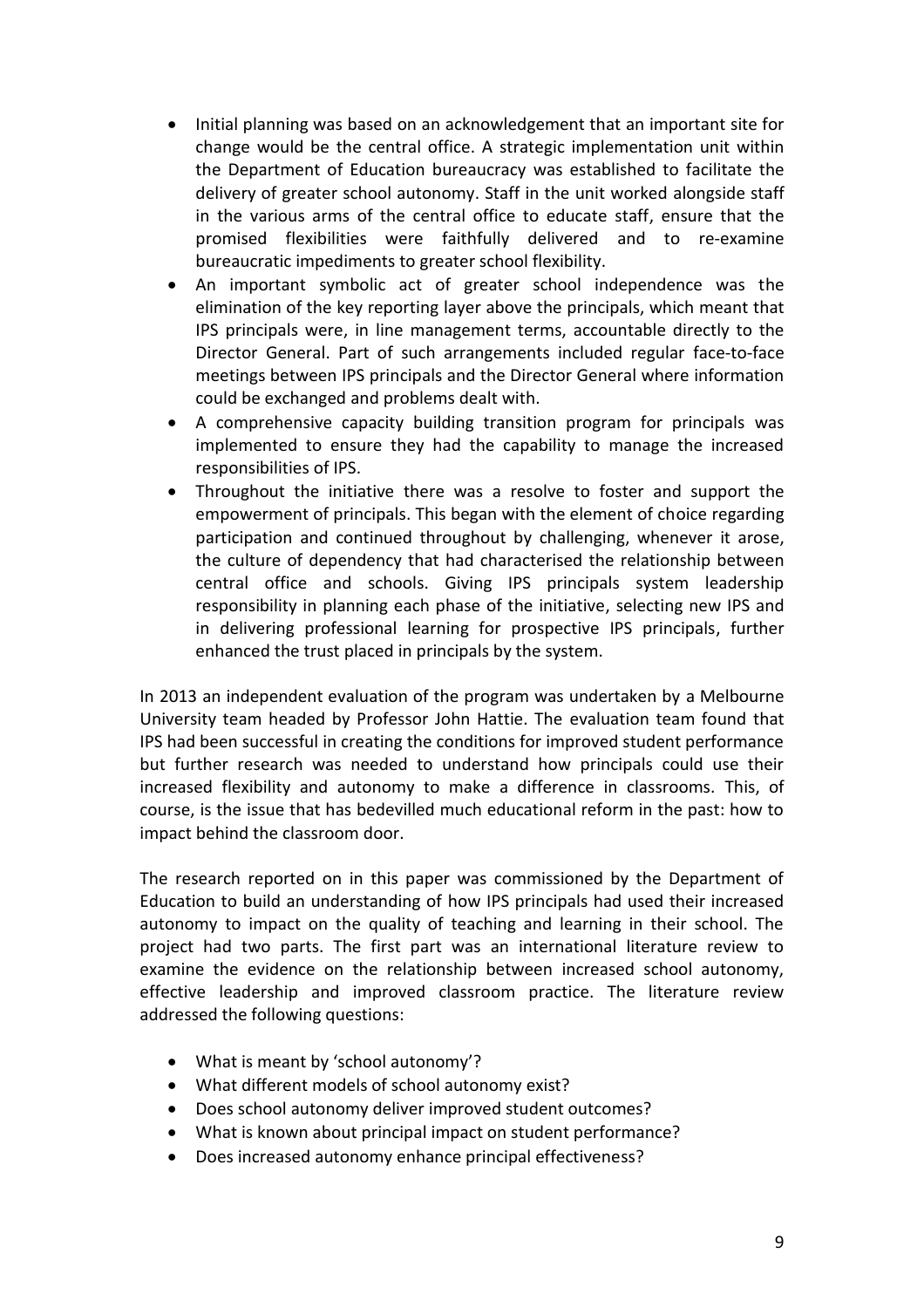What behaviours and actions do empowered principals engage in that improves teachers' effectiveness in the classroom?

The second part of the project was a program of school visits to eight Independent Public Schools (three primary schools, two secondary schools and one school cluster comprising one secondary and two primary schools). The purpose of these visits was to examine first hand the changes within the schools that had occurred since the school had become an IPS and the extent to which the changes were impacting on teachers' classroom practice.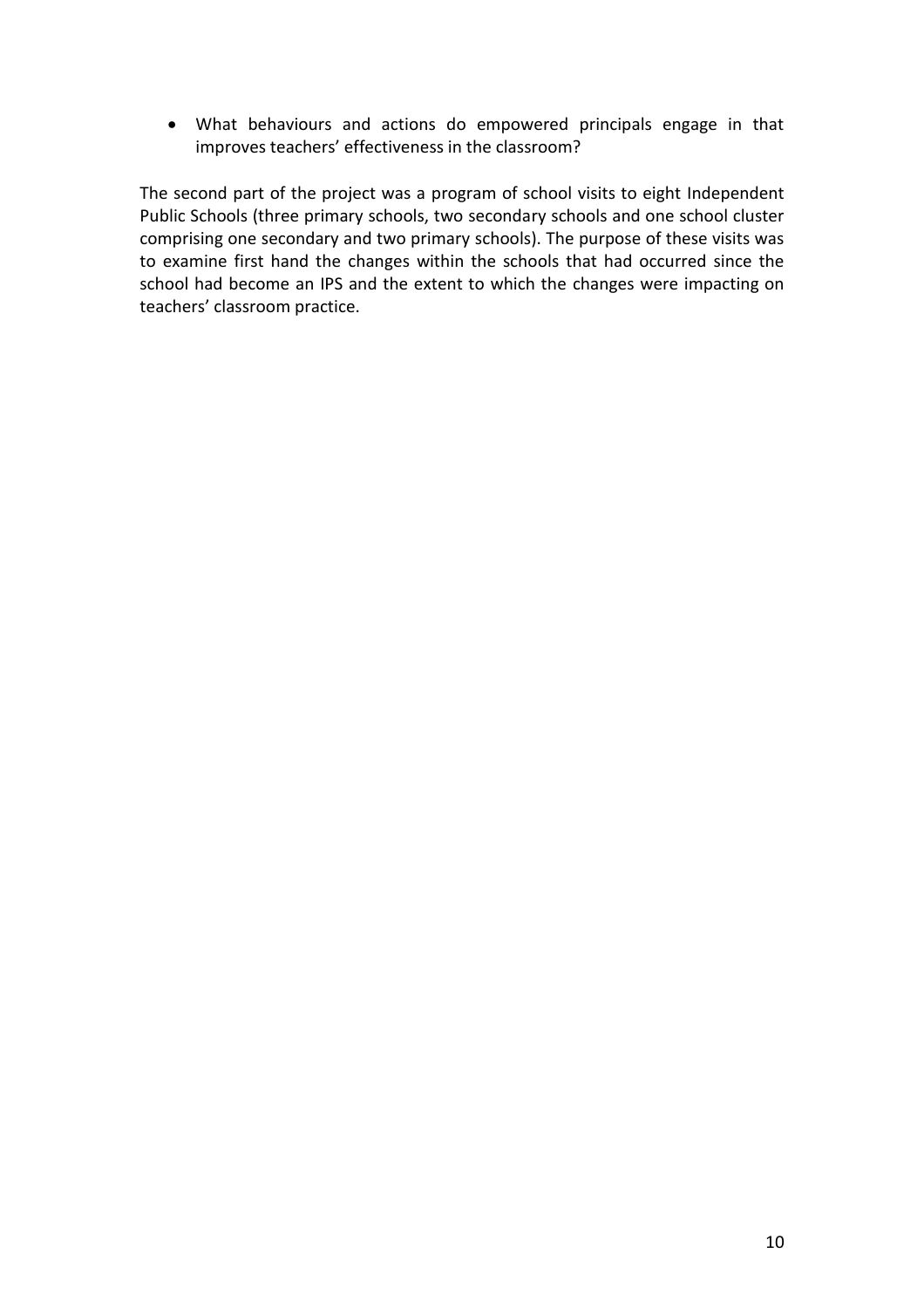## **PART A: LITERATURE REVIEW SUMMARY**

A literature review was undertaken to examine the links between increased school autonomy, principal empowerment, changes in the classroom practice of teachers and benefits for students. The literature review is contained in Attachment 1. What follows is a summary of the literature review.

School autonomy is not a well-defined concept; it is used loosely in the literature with wide variations in meaning. Increasing school autonomy as manifested in Australian public school systems and many other jurisdictions is best seen as a complicated mixture of centralising and de-centralising tendencies happening together. The central authorities of the public school systems are allowing schools to make decisions that were formerly the prerogative of the central office, but are retaining other functions or even taking on new roles that were not previously undertaken. More systematic monitoring and review of schools' performance, and intervention in cases of school under-performance are examples of such additional functions.

Movements towards greater school autonomy can be found in many jurisdictions but are located within quite different reform agendas with disparate rationales. Prominent examples are charter schools in the US, academies in the UK and free schools in Sweden. To treat these as all driving a single 'school autonomy' reform and to assess the impacts of each as evidence of the effectiveness or otherwise of giving schools greater autonomy, makes little sense. A more sensible approach is to analyse each separately and ask what lessons can be learned for future implementation of Australian school autonomy policies.

In regard to the question of whether increasing school autonomy improves learning outcomes for students, the debate has moved beyond the simple question of whether the evidence supports or is against school autonomy, to identifying the conditions which must also be present for autonomy to deliver benefits. Increasing school autonomy will not in and of itself create better schools. Autonomy is only beneficial when someone uses it effectively.

The main factors identified in the literature that play a part in ensuring that increased school autonomy produces improved student outcomes are:

- Principal capacity building
- Intelligent accountability mechanisms
- An empowered mindset amongst principals and teachers
- Collaboration within and between schools
- A focus on improving the quality of teaching and the educational experience of students
- A commitment and capacity within the central authority to actually deliver and support meaningful authority and not circumscribe it in such detailed ways that schools gain little benefit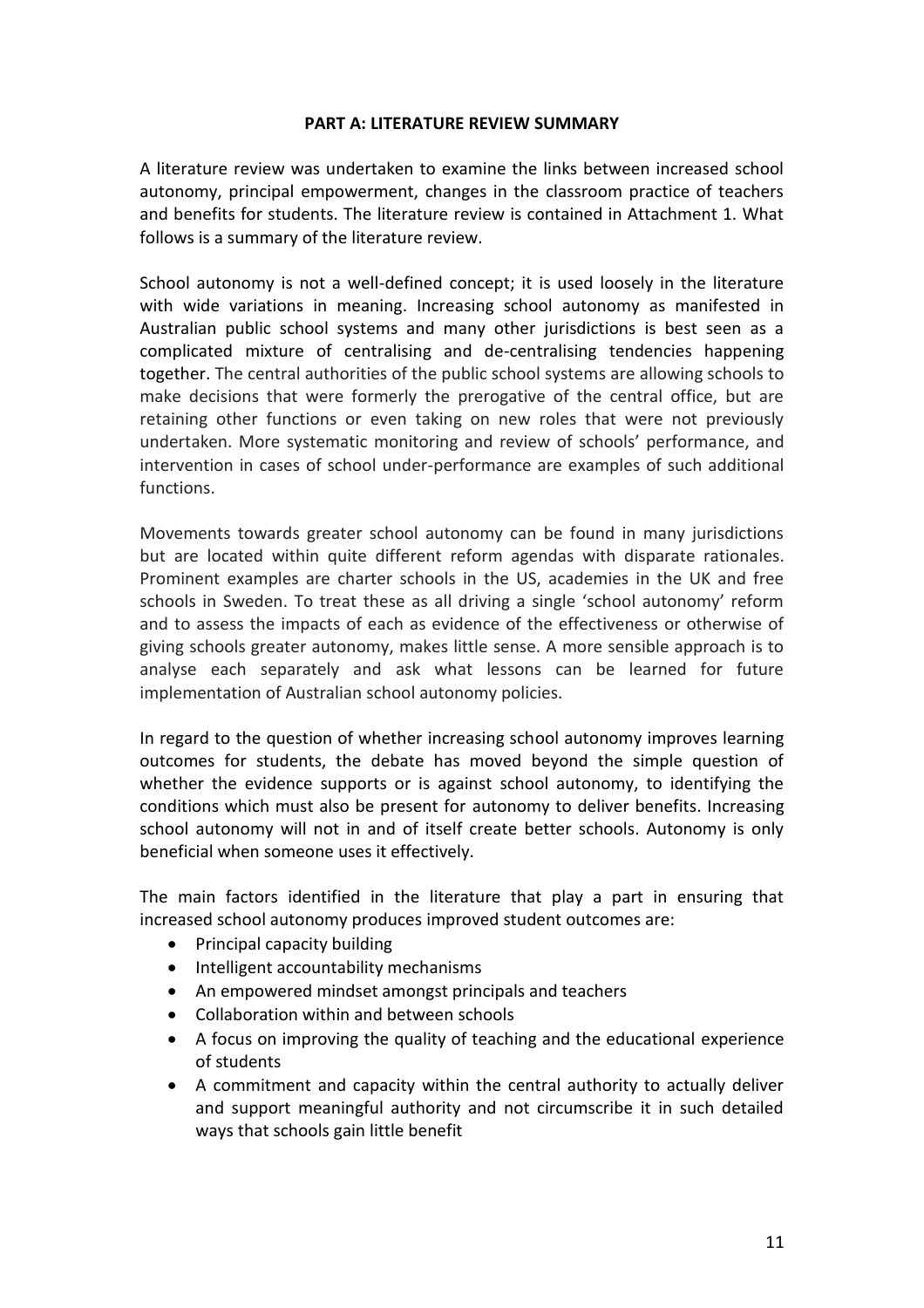There is a longstanding interest in the leadership and management literature that suggests that empowering subordinates is a key factor in managerial and organisational effectiveness. Political and system rhetoric in school autonomy initiatives often invokes the concept of empowerment of those at the local level to take ownership and responsibility for school improvement. But giving schools greater autonomy does not necessarily create a sense of empowerment for principals and teachers. Decision-making authority can be shifted from central authorities to schools, but if principals adopt a compliance perspective of their role and don't use their increased authority to drive change in their schools, classrooms are unlikely to be affected.

Systems that wish to create such an orientation of empowerment amongst school staff would need to consider a number of factors in addition to increasing school autonomy. These include the way they implement their autonomy initiatives, the kind of leadership development that is likely to advance principal empowerment, and the kind of support for schools that will promote and encourage empowerment of school staff.

From a school improvement perspective, the ideal is when principals have autonomy, an empowered mindset and the capacity to use their autonomy to produce benefits for students. This is more complex than simply shifting decision making from central to school level but potentially more powerful in terms of influencing schools for the better.

This literature suggests that principals need to adopt behaviours that facilitate teacher empowerment because it is an important mediating variable for some critical teacher work related outcomes including teacher motivation, the quality of teaching and teachers' wellbeing. If principals want their teachers to be autonomous professionals who are intrinsically motivated and satisfied and perform at their best, they need to understand and be able to facilitate teacher empowerment.

The message for school systems is clear: they should give more autonomy to those schools that are able to benefit from it as part of an overall system strategy to improve student learning. Central to that strategy should be the development of school leaders who are empowered to work with their staff in ways that get them to improve their teaching practice, because it is only through improved teaching practice that student achievement levels will rise.

In designing their overall school autonomy strategy, systems would be well advised to:

- 1. ensure that the way they implement their autonomy initiatives actually empowers principals;
- 2. develop leadership capability by designing learning experiences for principals that foster an empowerment mindset;
- 3. align leadership selection and talent spotting with autonomy in mind;
- 4. keep the focus on the goal of student performance excellence;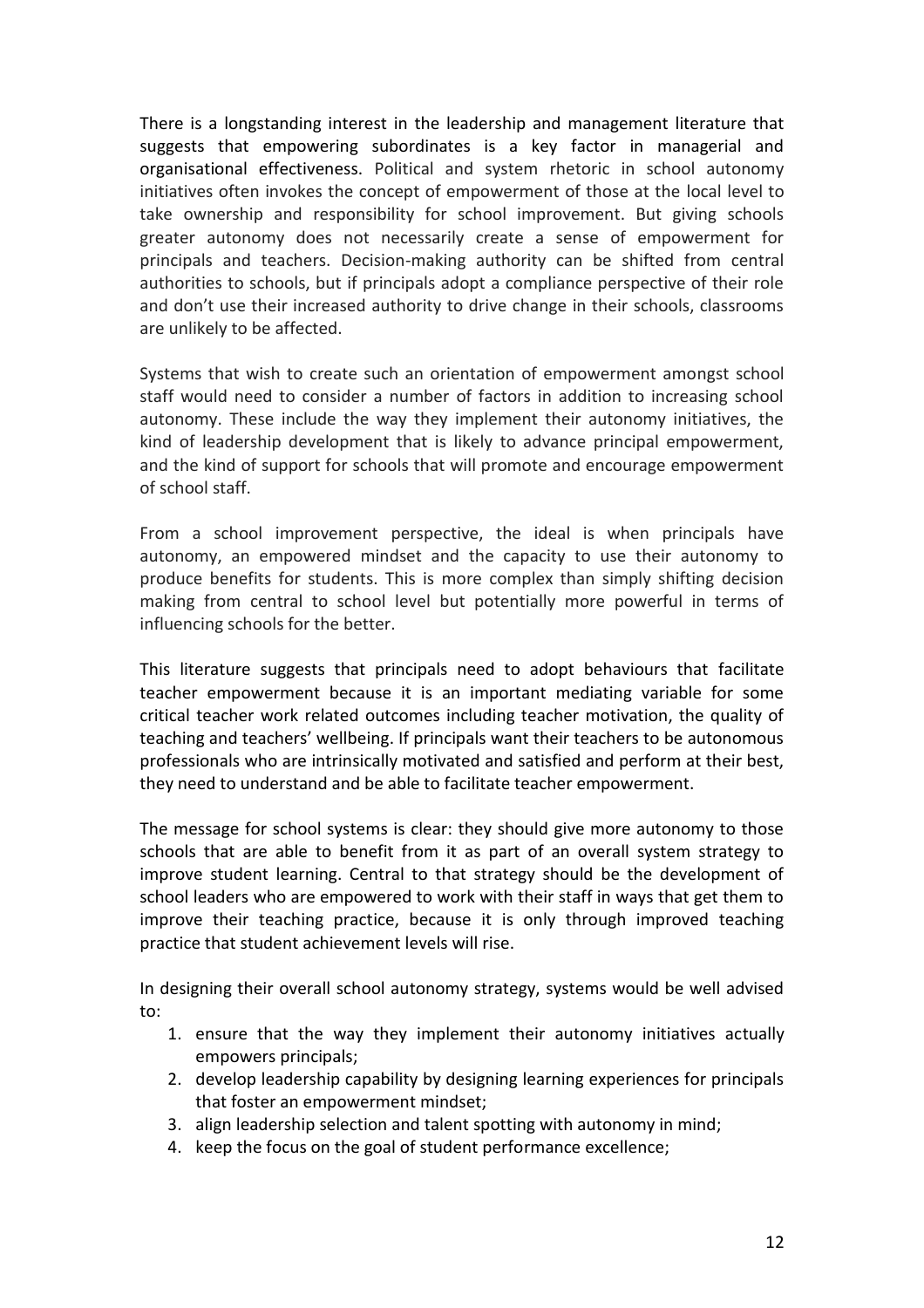- 5. promote evidence-based strategies for improving teaching but ensure that principals retain the capacity to design and implement them with their staff in ways that suit their school;
- 6. ensure that accountability mechanisms are designed to match the increased autonomy;
- 7. promote and support strong collaborative relationships between schools so that best practice and shared expertise is available beyond each school; and
- 8. retain a strong role for the system in monitoring, performance analysis and intervention where required.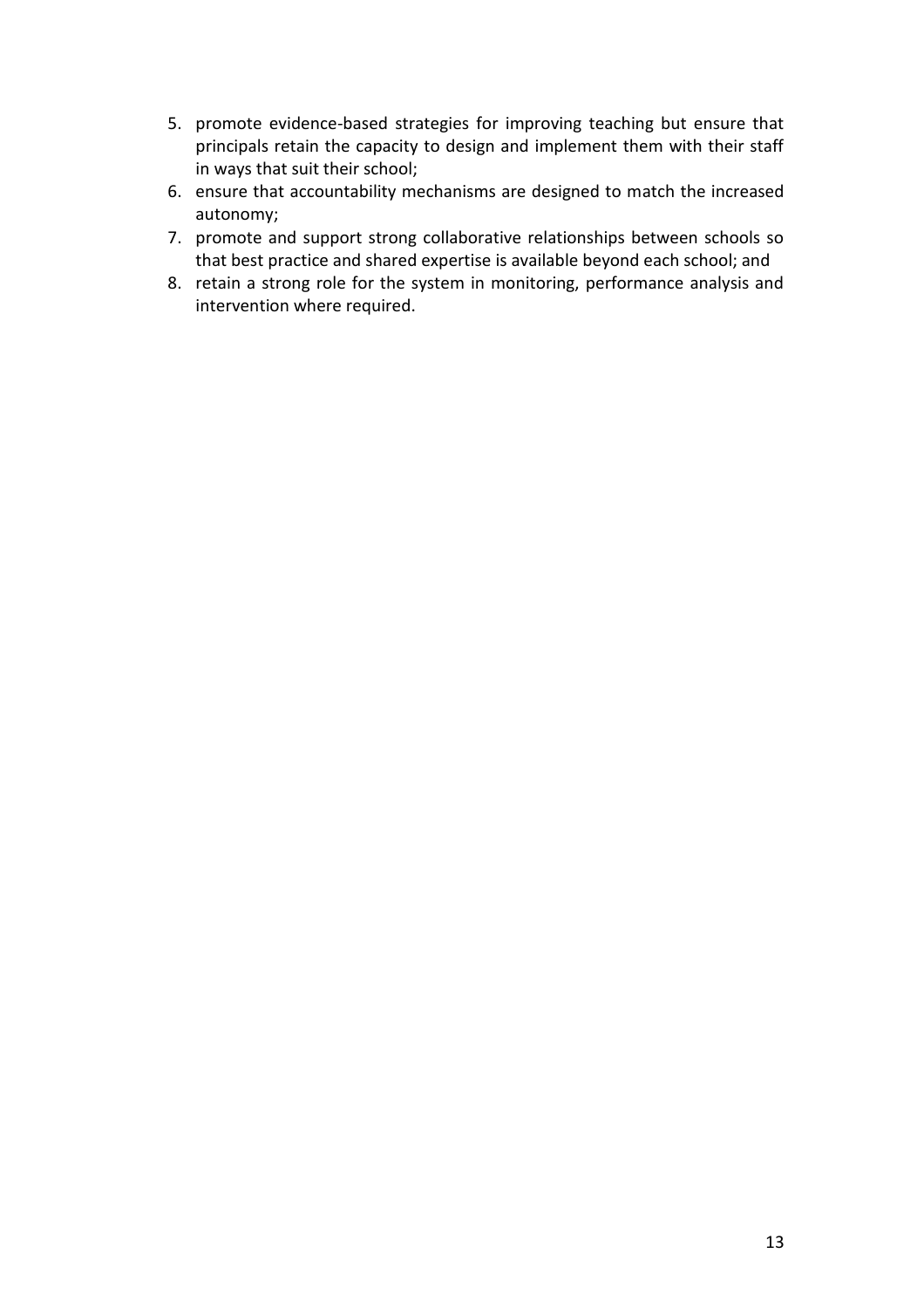## **PART B: SCHOOL CASE STUDIES**

## **Methodology**

It was decided not to adopt a standardised or highly structured approach to each of the school visits. Given that the purpose was to try and understand how becoming an IPS had impacted on the school and in particular on the teaching and learning program, scope was allowed to shape each school visit in ways that would best achieve that. Given that there would be no attempt to generalise findings beyond the eight schools, each school was treated as an individual case study.

The schools were selected by the Department to ensure a range of primary and secondary schools and a school cluster, a mix of metropolitan and country schools and a spread of schools ranging from high to low socio-economic status. There is no claim that these eight schools are representative of all IPS, simply that each provides an opportunity to examine in some detail how the school's increased autonomy had been used to impact on the learning outcomes of students. The schools are listed in Attachment 2.

While the structure of each school visit varied from school to school, principals were advised prior to the visit that the issues to be explored included:

- any changes in the school since becoming an IPS;
- the implications for the principal and the leadership team in becoming an IPS;
- any impact on the management of the school and its resources, or on the school's teaching and learning program;
- in what way, if any, the teachers and support staff had been impacted;
- whether any benefits to the students could be identified; and
- how the new accountability arrangements (Delivery and Performance Agreement and the external school review) had impacted on the school.

Information about each school was gathered prior to the school visit. This included school plans, annual reports and information about the school and its performance provided on the MySchool website.

Each school visit generally comprised the following elements:

- A discussion with the principal and key members of the school leadership team.
- A discussion with a range of teachers and school board representatives.
- Observation of any specific initiatives or innovations undertaken by the school.
- Provision of key school documentation beyond that already sourced online. This included reports of external school reviews, operational school plans, internal analysis of student performance and documents pertaining to specific school initiatives.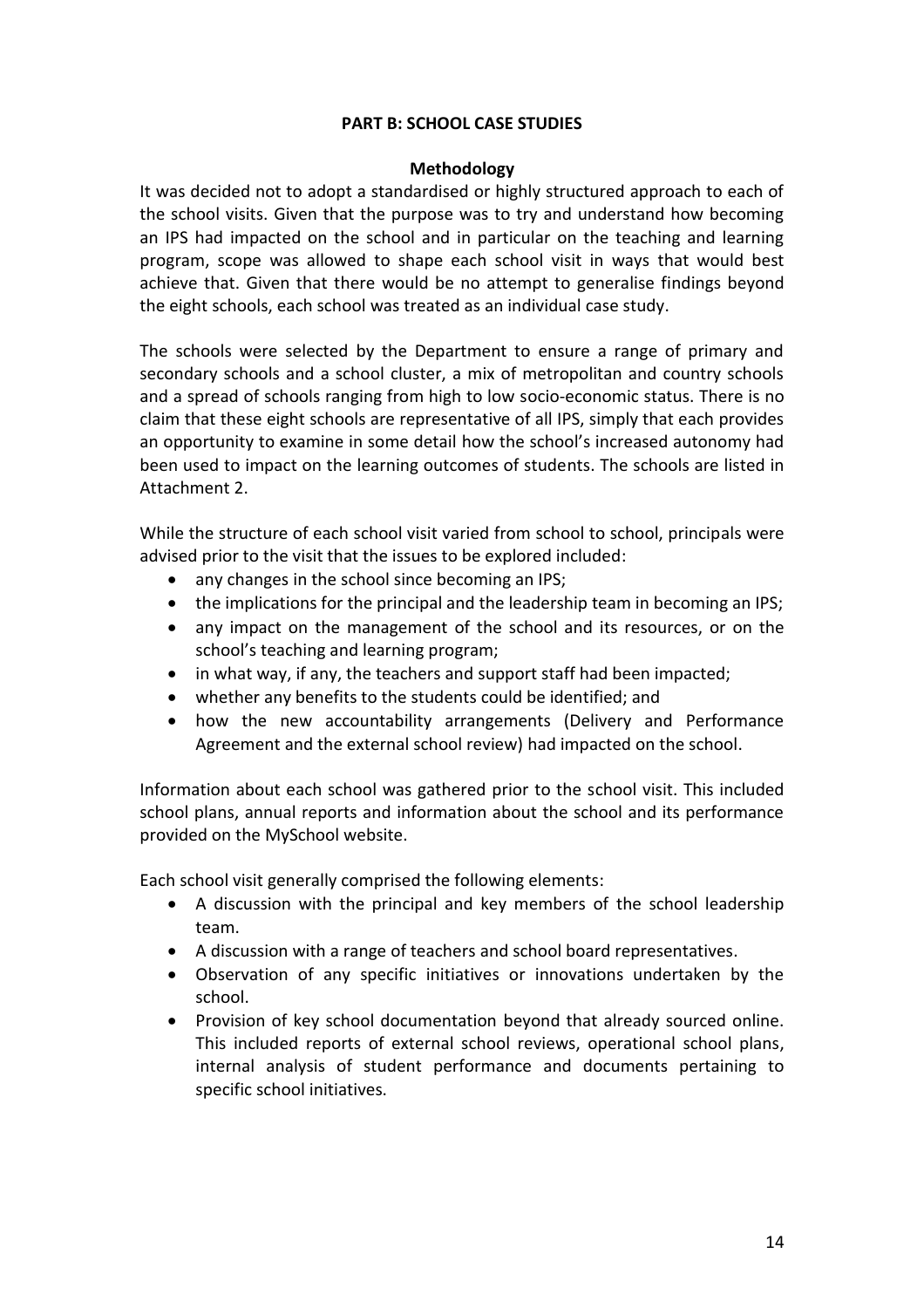## **Findings**

Ten main themes emerged from the material gathered on the school visits.

## **Theme 1: The link between increased school autonomy and school improvement initiatives**

For some school initiatives principals were confident about linking student benefits directly to the school's IPS status. Being able to select staff with a particular skills profile to meet specific school needs was one such initiative that clearly would not have been possible if the school did not have the capacity to select its own staff. Such a decision has a direct impact on the quality of teaching in the school and derives specifically from the flexibilities afforded IPS.

The budget flexibility was also cited by principals as enabling them to deploy funds to bring specialist expertise into the school, often on a contracted, part-time basis, or to free up staff internally to play specialist roles in the school. This enables the delivery of services to students that would not have been possible without the greater control over the school's budget provided by being an IPS. Again, principals attributed such benefits to students directly to the school's IPS status.

But for many other initiatives principals acknowledged the difficulty of linking directly in a cause and effect way, their increased autonomy with the initiatives being undertaken within their school. Referring to a major initiative undertaken by the school, one principal said:

*We could have done this if we weren't IPS but I don't know if we would have. It's hard to say why we would not have done it, because nothing was getting in the way but ourselves, but somehow IPS gave us the reason or the impetus to do these things. I think what IPS did do was to free us up so we felt more confident to take the actions we did.*

## And another:

*The school has done an awful lot of good things since becoming IPS and I could identify real gains for the students from them. But whether all these things can be attributed to IPS I'm not sure. The important thing for me is that we did them, not whether IPS caused them.*

## And yet another:

*What IPS did was help to create a climate of getting things done that was not there before, but as a leader I was working to create this as well and would have whether we were IPS or not. All I can say is that we often referred to IPS as a reason for being able to do it.*

This assessment by principals that many factors are generally involved in explaining why schools undertook various initiatives is consistent with the conclusion of the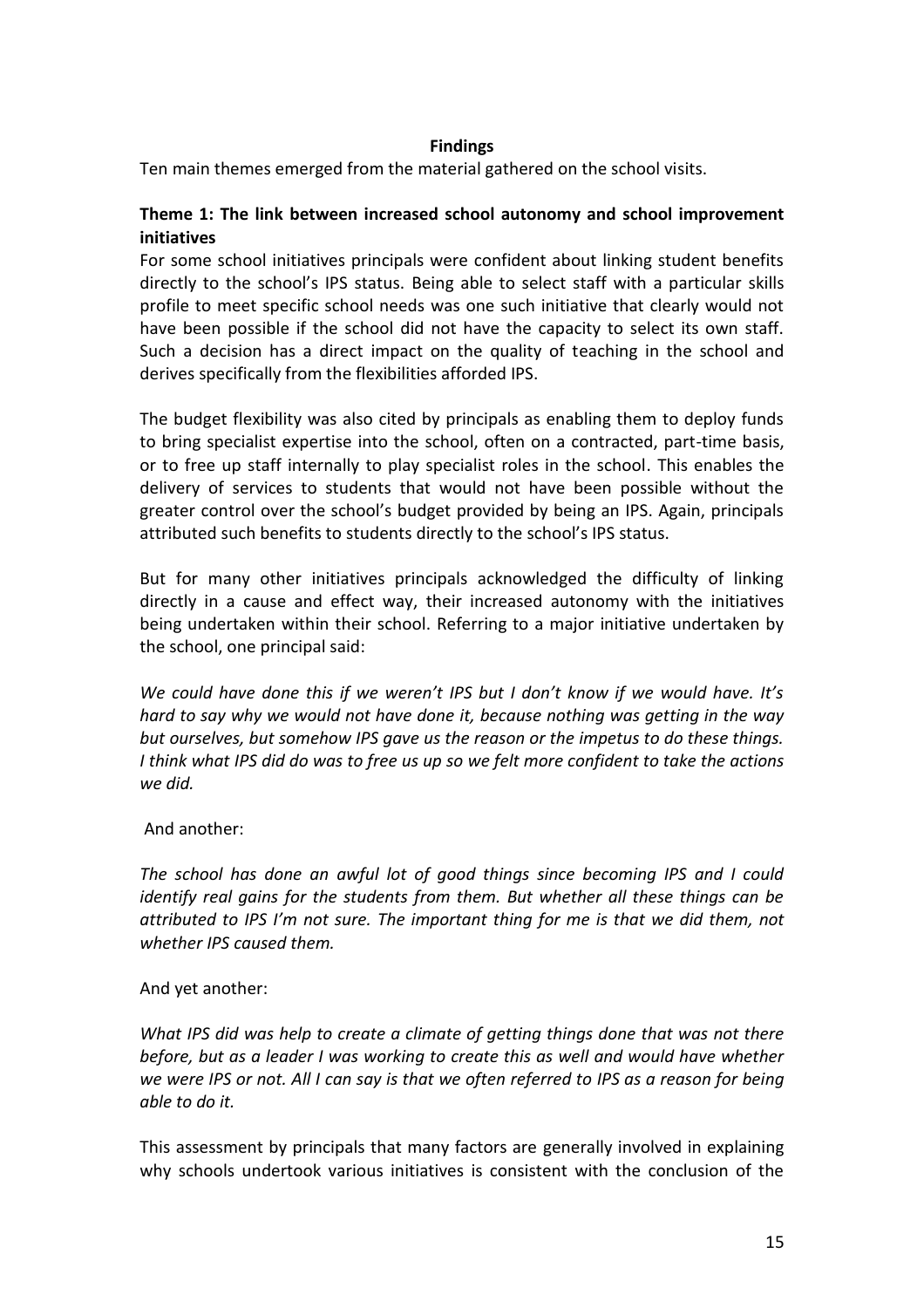literature on the impact of increased school autonomy. Principals thought that autonomy was best seen as one of the contributing factors that were at play rather than being the single cause of the school adopting a particular initiative.

It is also significant that some principals said that in order to assess the impact of IPS on their school, the Department's *Classroom First* strategy needed to be factored in as well. These principals said that they were already working in line with *Classroom First* by focussing on what was happening in the classrooms and adopting strategies to improve the quality of teaching across the school. When IPS came along, principals said that they used their increased authority to strengthen that focus. One principal went even further:

*My reading of the Classroom First document was that it was signalling that principals needed to be instructional leaders. It may not have said that, but I thought it was suggesting that as principal I should be getting involved in making sure every one of my teachers was being effective. So IPS was a chance to use my authority to be an even better instructional leader. And that's how I've played it.*

While only conjecture, it is possible that had *Classroom First* not preceded IPS, the focus in schools may have been more on the governance and school management aspects of IPS and not as strongly on the teaching and learning dimension of schools.

This connection made by principals between IPS and *Classroom First* is also consistent with the literature on what is required for increased autonomy to have benefits for students. The message from the literature is that systems must have other strategies to address teaching and learning improvements as well as giving schools increased autonomy if they want classroom impact. For the Western Australian public school system it appears that *Classroom First* may have been an important part of that broader set of strategies.

It is also clear from an analysis of the Department's Strategic Plan, the annual Focus documents and the series of Director General Statements, that there has been a strong emphasis on improving the quality of instruction by teachers, including an emphasis on what has been referred to as 'explicit teaching'. These strategies are all part of the backdrop to the IPS initiative that together may explain why principals in the case study schools have used their autonomy to enhance the quality of teaching and learning, rather than adopting a narrower focus on the management and governance of the school.

An interesting aside in regard to the relationship between the principals and the Department is that the case study school principals reported that they had become stronger system advocates than previously. In some cases they puzzled over why this should be the case, but in others it seemed to be related to feeling more trusted and accepted as a system leader. Having a direct relationship with the Director General also seemed to have the effect of promoting a greater sense of responsibility for the success of the system. The sometimes-cited risk that empowering principals could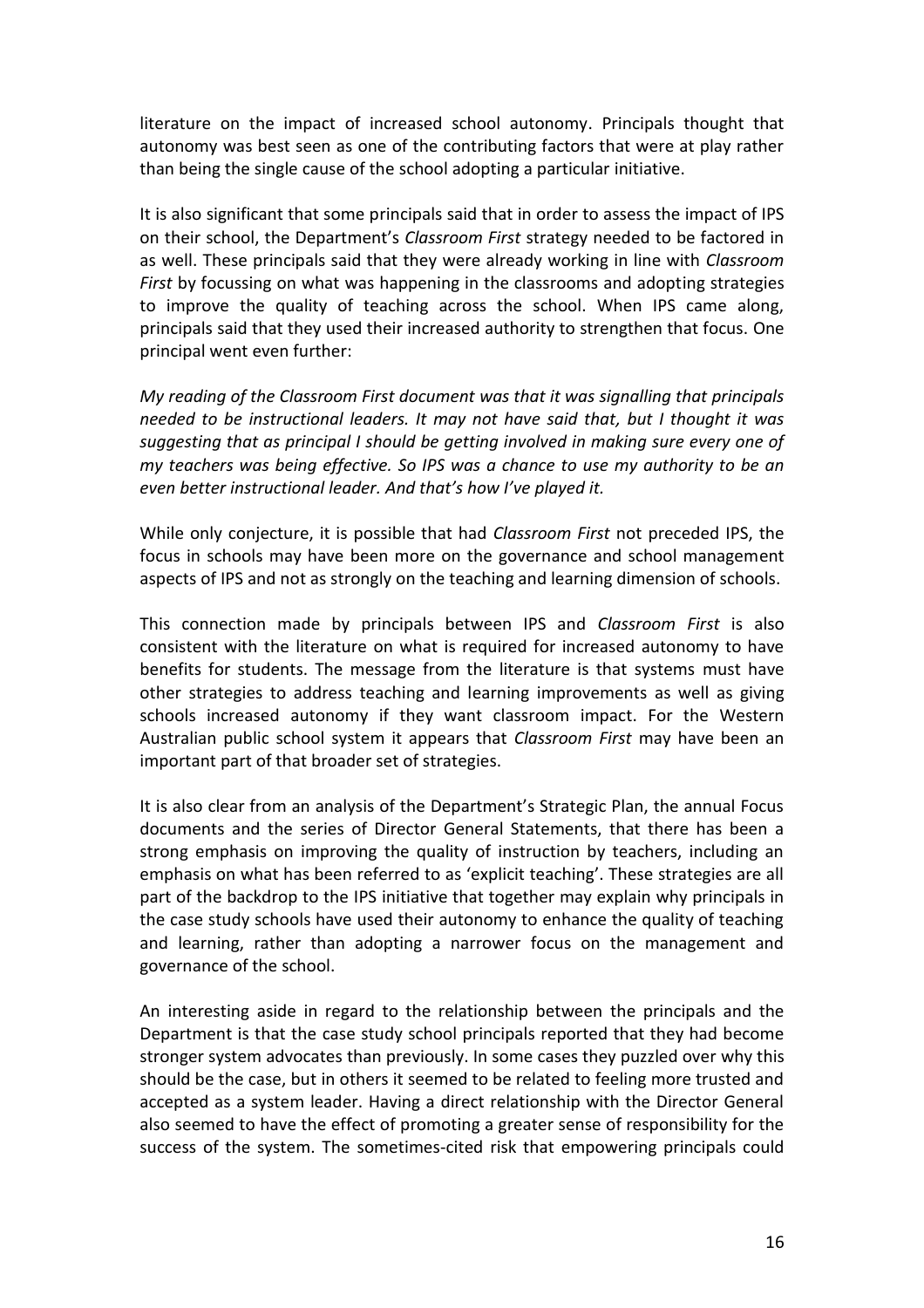generate more aberrant behaviour by 'rogue' principals, was not evident in any of the case study schools.

#### **Theme 2: Raising expectations**

Every principal talked of the need to raise expectations as part of their school improvement strategy – mostly the expectations that teachers had of the students' achievement, but sometimes the expectations of teachers as professionals. Several of the principals referred to the creation of a climate where teachers expected more of each other. With the increased independence of IPS, principals felt there was an opportunity to re-set expectations in the school, and with the increased accountability, a necessity to do so.

One way the re-setting of expectations was effected was through the targets set in the school's Business Plan. The plan had been a focus of the schools once they became an IPS. One principal described it thus:

*Every teacher in this school knows what's in the Business Plan because they all had input into it and we refer to it regularly. The targets in that plan are therefore taken more seriously than in previous school plans because there is more staff ownership of them. And these targets are pretty ambitious. In fact, I know now that we are definitely not going to achieve all of them. But staff now don't accept that what the kids have been achieving up until now is what they will achieve in the future.* 

One principal claimed that since becoming an IPS she had felt more confident to spell out to her teachers what she expected of them and what they should expect of each other. She spoke of the expectations of a 'contemporary teacher' being different to that of teachers in the past. This included using data to pinpoint problems in individual students rather than simply delivering a one-size-fits-all program, being open to feedback about performance, working with colleagues rather than alone, working to shared ideas of what constitutes acceptable progress for students and being prepared to change teaching strategies if students are not making progress. For teachers who had slipped into a comfort zone this had generated a positive pressure to 'keep up and perform'. Teachers couldn't 'hide behind the closed door and claim professional freedom to teach however they liked'.

This issue of principal confidence to assert the need to raise expectations and enact strategies to meet them, was a recurring theme among the case study school principals. It was as if IPS had lifted a constraint that principals had placed on themselves and their leadership. This is a central component of what the term 'empowerment' refers to in the literature on school autonomy. One principal said that after becoming an IPS she had talked to the staff about the setting of expectations being one of the local issues that the school now had control over, and this had prompted a discussion that had not been had before.

Another principal had shifted staff expectations of student achievement through engaging staff in moderation exercises across a cluster of schools. When they saw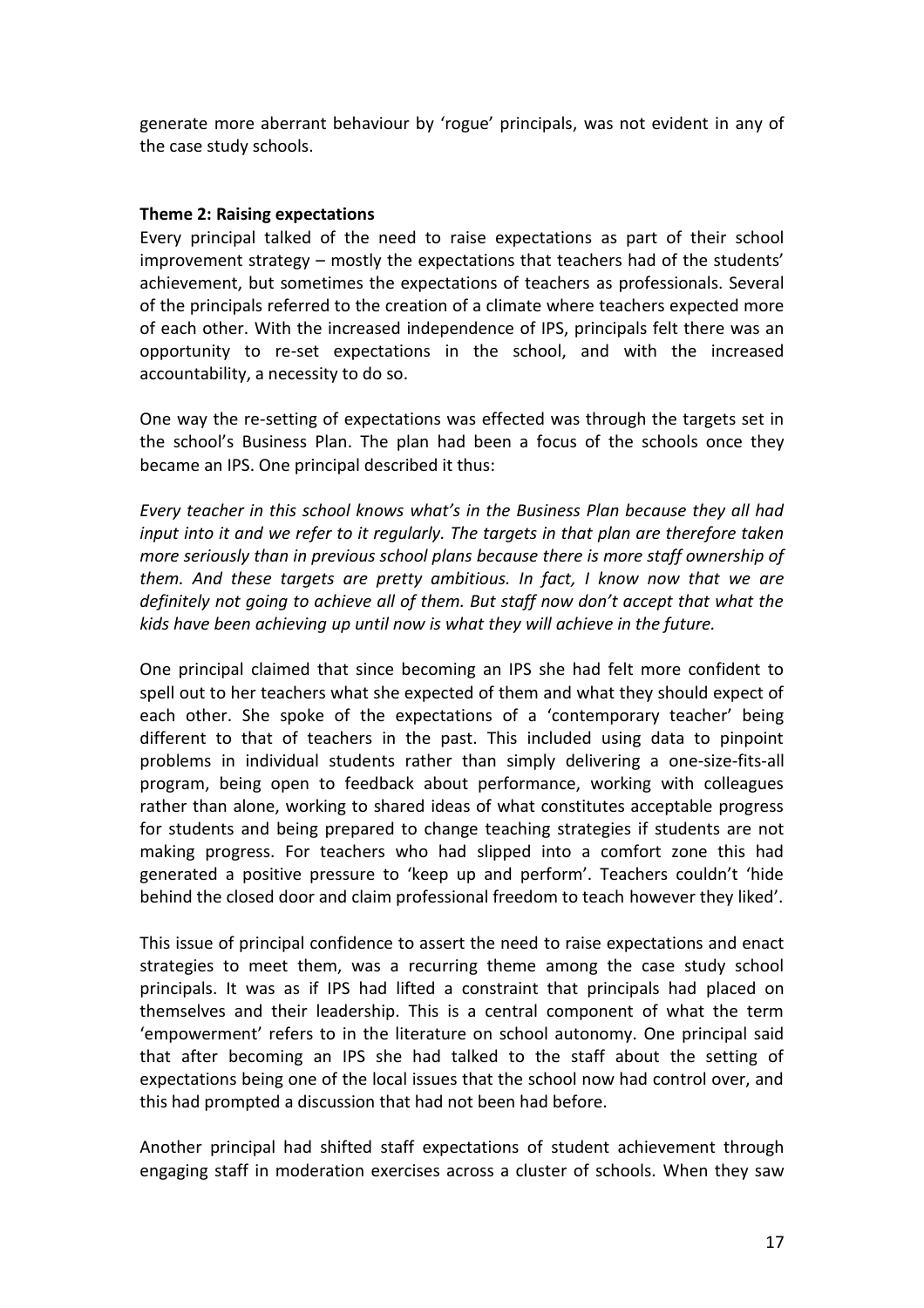the standard of student work being produced by students like theirs, it caused staff to be challenged about what constituted acceptable achievement for their students.

One principal said that the increased responsibility they felt since becoming an IPS meant that they took stronger action about areas of the school where low expectations were prevalent. She said that in the past there would have been a tendency to 'turn a blind eye' to classes where the teaching was below par, but now she felt like it was up to her, not the Department, to take some action to raise the bar in those situations. She said she felt a moral responsibility to intervene because these students' future should not be limited by having a teacher who does not challenge them to achieve their potential. In her words:

## *….the buck stops with me. There's no-one else further up the line to get involved. If I don't do anything, nothing will change.*

An important issue that arose in relation to principals raising expectations across the school, was the risk that teachers could feel anxious and demoralised by the relentless pressure to achieve higher and higher standards. One principal spoke of his awareness of the need to accompany the drive for higher performance with a high level of care for staff. This meant building relationships where staff knew their concerns would be listened to, their anxieties managed and their individual circumstances recognised. Without this sense of being cared for, raising the stakes on expectations and performance could have counterproductive effects in terms of staff wellbeing. What this principal was seeking to establish in his school was a 'high performance - high care' culture.

A teacher gave a cogent explanation of why her and her colleagues had been prepared to take seriously more ambitious student achievement targets than previously. Firstly, she explained that she had been included in the discussion and setting of the targets, rather than have them set independently by the principal and then handed to the staff as an expectation of them. But secondly, and most importantly, she said that as an IPS, the staff felt more in control of the decisionmaking and therefore felt they had more power to achieve the higher expectations. The principal had led a conversation with the teachers that gave them a sense that the school staff could 'shift things around to get the best strategies in place', and that being IPS meant that 'no-one is telling us what to do', and this had had the effect of making staff more confident about what they could achieve.

Teachers also referred to feeling more energised and this had led to a greater willingness to lift their expectations of themselves as teachers and therefore on what their teaching could achieve for their students.

Given the strong evidence for the impact of expectations on student achievement, if increasing school autonomy can assist in the creation of a culture of high expectations, as was evident in some of the case study schools, then it could be expected to make a significant contribution to raising student achievement.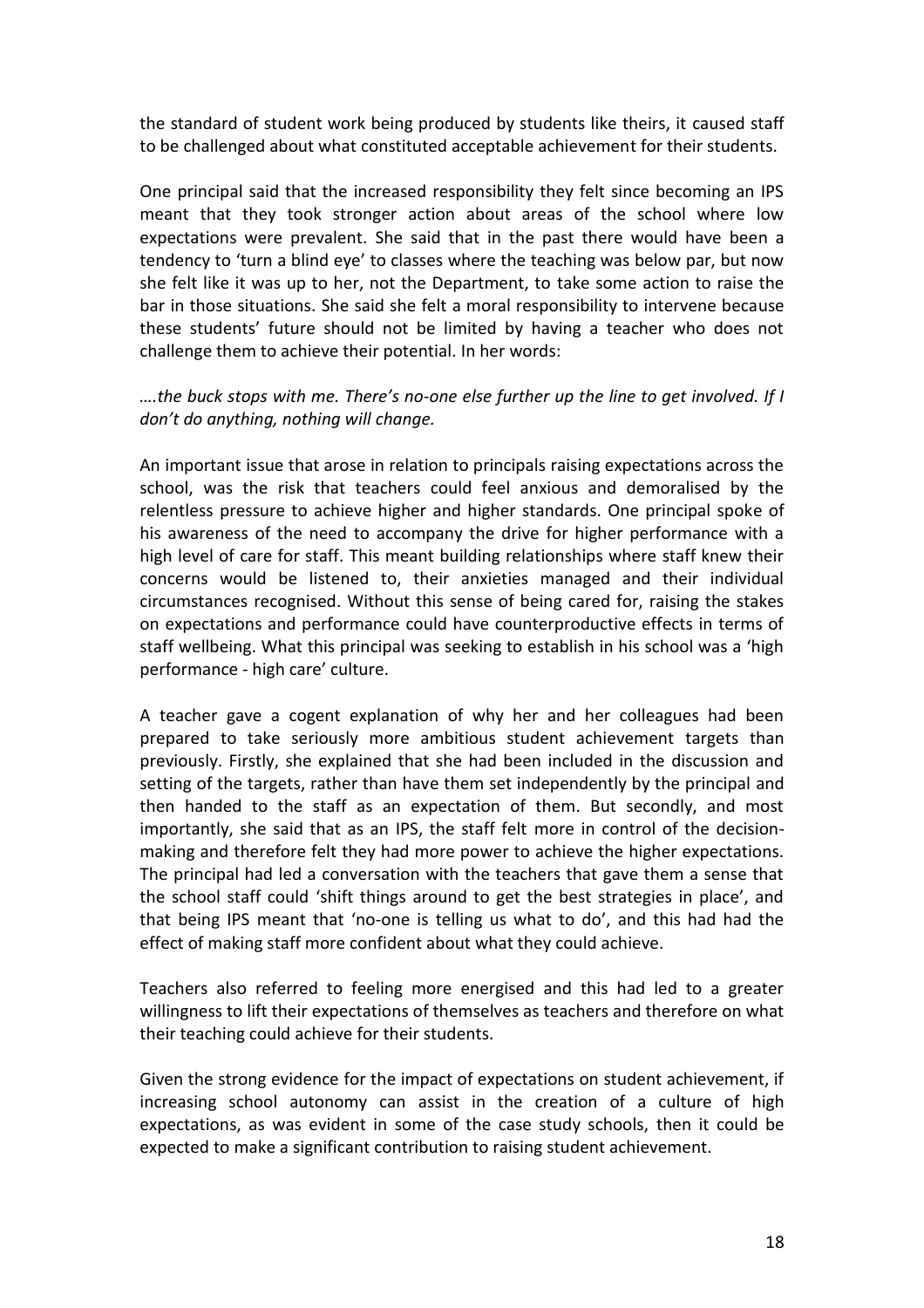## **Theme 3: Staff selection and staff deployment**

Not surprisingly, the most commonly cited direct impact on students of a school becoming an IPS, was selecting the right teachers for the school. This was put forward by principals, teachers, school support staff and parents. It is also repeated often in the school improvement literature.

For example, Todd Whittaker (2003) says if you want to improve schools hire better teachers and improve the teachers you have. Jim Collins (2001) says it too:

## '*…first get the right people on the bus and the wrong people off the bus'*.

And Henry Mintzberg (1998) maintained that service delivery in professional organisations like health and education could never be better than the people delivering them.

All principals spoke of the need to get the best possible match of staff with student need and that this produced a direct and immediate benefit for students.

The point was made that in selecting a teacher, principals were not simply trying to attract a teacher who was 'the best teacher', but rather a teacher who was best suited to their particular school with its own culture, staff profile, student needs and community character. One principal articulated it this way:

## *A teacher does not perform equally well at every school. Our aim was to find a teacher who would fit in with our school, staff and community and who had an affinity with the kind of kids we have. It's horses for courses.*

One principal sought to achieve such a match by asking all in the school community, including the students, what sort of teacher the school should try and attract with their advertisement. One of the students suggested that the teacher should be 'just a little bit crazy'! This was faithfully put into the school's advertisement that successfully recruited an excellent teacher well suited to the school.

Principals of schools where there was a history of staff turnover reported cumulative positive effects of exercising their authority to select staff over a number of years. To them, staff selection was an important part of building a particular school culture:

## *We've changed the culture of the school by year after year making really good decisions about staff recruitment. I expect that this will continue.*

One of the primary schools used their first opportunity after becoming an IPS to recruit a Science specialist because it was identified as an area where the school needed to improve. The key function of the newly appointed teacher was building the capacity of all teachers in the school to deliver high quality science instruction. Strategies used included demonstration lessons, advice about science resources, classroom observation and feedback, teaching students across the school one strand of the science curriculum and collaborative lesson planning. The teachers reported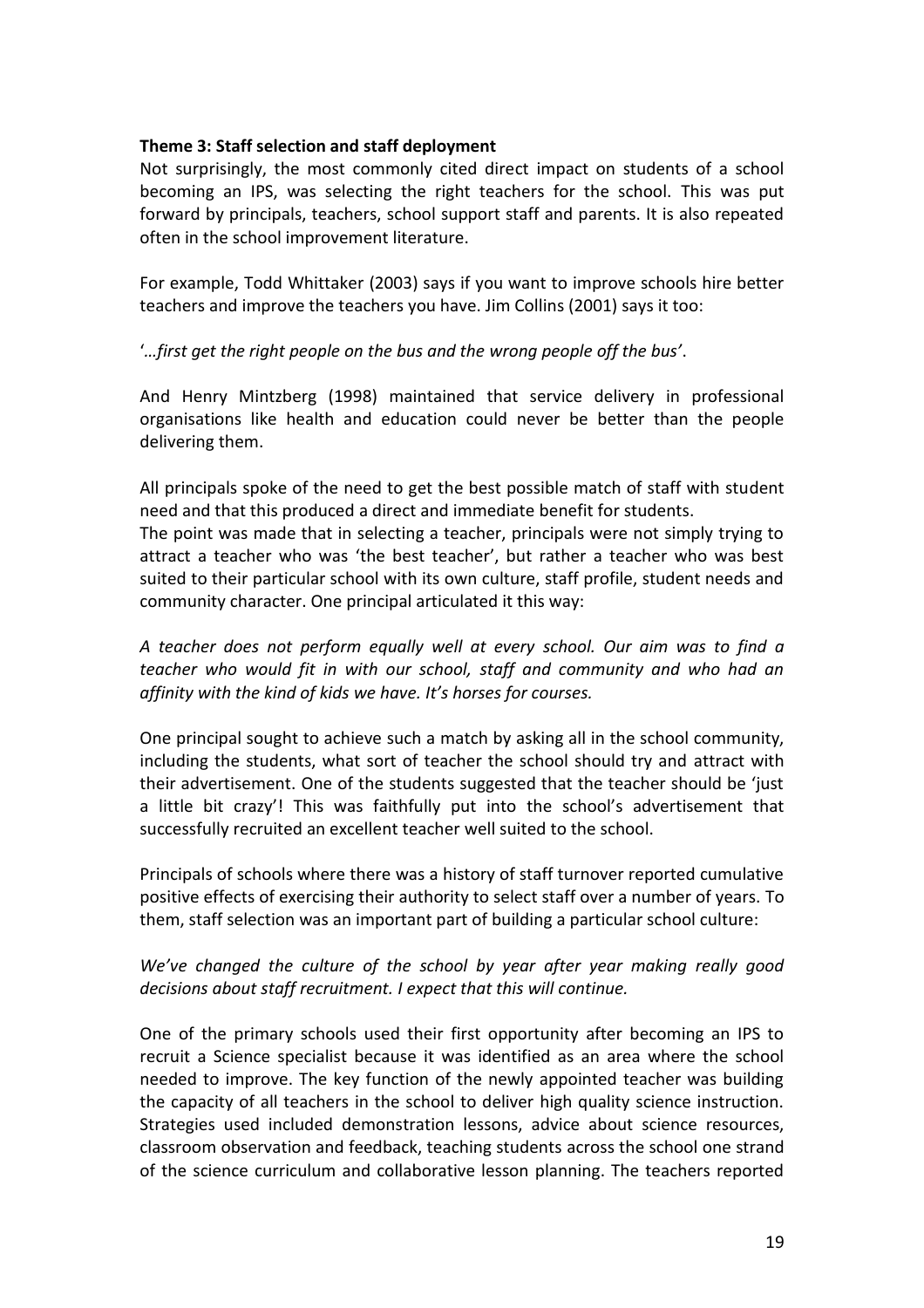that this had raised the profile of science in the school and improved the quality of teaching.

The principal made the observation that, at a time when STEM was a national priority, this strategy of having a STEM specialist as a teacher-leader in the primary school was a successful strategy for school systems to consider.

In another primary school the opportunity to select staff was used to recruit a specialist teacher with expertise in the area of special education. The twenty four students with disabilities had been in a total withdrawal program involving what were essentially 'fun activities' which the principal felt was not enabling the students to achieve their full potential. Now the students are in mainstream classes with partial withdrawal. The Education Assistants have been trained by the specialist teacher and the quality of the support for these students is much improved.

Staff selection has also enabled one school to bring some younger teachers (some from the *Teach for Australia* program) onto a staff where the average age was midfifties. The principal reported that this had brought new energy and ideas a to a staff that was very settled into well-established routines that had not changed for many years. The mix of high-energy younger teachers and very experienced older teachers had 'shaken up the status quo' and benefited the teaching practices of both groups. It was a deliberate strategy of staff re-vitalisation.

Principals were also able to describe the classroom impacts of changing the staffing profile in their school afforded to them by their IPS status. In one primary school this had resulted in the establishment of a third deputy position with responsibility for curriculum/Students At Educational Risk. This role provided curriculum leadership for teachers and a stronger co-ordination of programs across the school for students with special needs. The same school instituted a team of seven teacher-leaders for different areas of the curriculum and the principal saw them as playing a key role in driving improvement:

*Within the school we re-structured the middle management layer and empowered them to work with their teachers on the quality of the programs and their practice. Work was done collectively with middle management on how to have discussions with staff about performance. These were all internal people with high credibility and it is having a real impact on the staff as a whole.*

A principal of a secondary school used the staffing flexibility to place an increased focus on students with learning difficulties. While the school had a large contingent of high achieving students and a reputation in the community for academic excellence, the principal was concerned that the school's performance data still showed a significant group of students with very low levels of achievement. He commented:

*Surely a school as well resourced and as highly regarded as ours can do something extra for those students that are struggling. While we have a lot of very academic*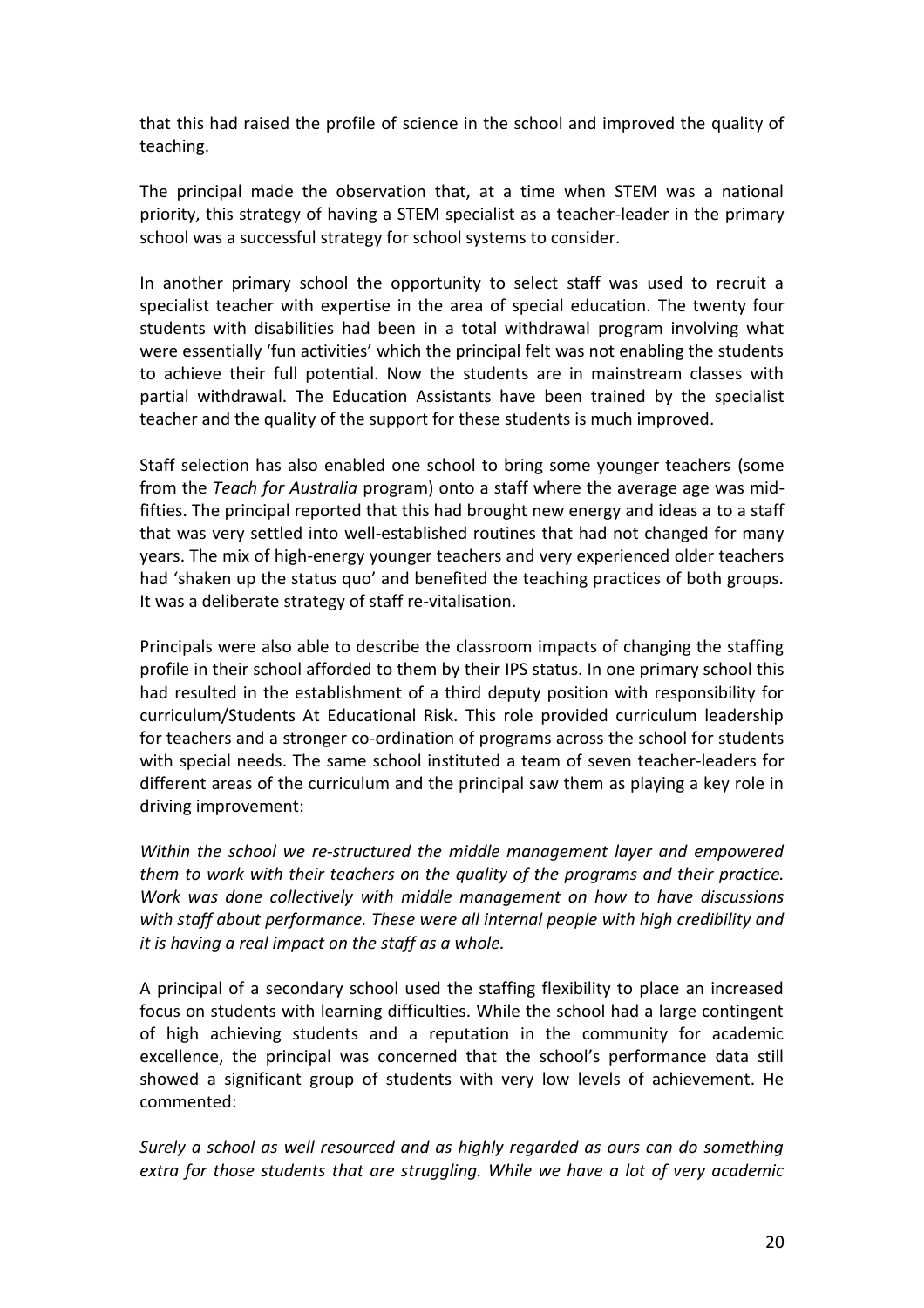*kids and stimulating programs for them, I could see that we needed to re-focus on those students who had real problems with learning. Some had diagnoses, some didn't, but they were getting lost in the normal classes and teachers felt they couldn't really meet their needs.* 

The school formed three special groupings of students: those with mild, moderate and severe learning difficulties, selected a high performing teacher with a special interest in these students from within the staff and exposed the teacher to specialist professional learning. Programs are carefully negotiated with the mainstream learning areas so that each student can make the maximum progress through the Australian Curriculum. The teacher said that there was now a real focus on meeting the educational needs of every student; every student is closely monitored and the response from the students and their parents had been very positive. Analysis of the latest NAPLAN results indicated significant improvement in the priority areas of English targeted.

Another benefit to students from the staffing flexibility of IPS had been less teacher turnover. This had been achieved in various ways. One principal gave the example of a staff member who was going to be on leave for 3 months and, rather than bringing a new teacher in, was able to cover the absence internally so that there was continuity for the students. Another principal spoke of how they had been able to retain outstanding graduate teachers in their school which, prior to IPS, they would have lost. This reduced the teacher turnover in the school which was a benefit for the students.

Further examples of better utilisation of school staff were also given by principals. This was based on the thinking that within the school staff there are a pool of skills and the school should capitalise on that by looking at what needed to be done and who had the skills to do it. One example was using the skills of the non-teaching staff to enrich the school's curriculum by having the School Business Manager lead the development of the Health and Wellbeing and Marketing Plan. Another involved an Educational Assistant in leading the whole school benchmarking of reading texts.

An area of staffing flexibility which continued to frustrate principals and members of their staff was the difficulty they had in dealing convincingly with chronically underperforming teachers who did not respond to persistent efforts to assist them to improve. Jensen (2013) makes the point that there is nothing that de-motivates hard working teachers more than working with poor teachers whose performance goes unchecked for long periods of time. They not only have a negative effect on their students but they can also poison the overall climate of their school. Principals reported that while they appreciated the increased staffing flexibility afforded by IPS, this did not extend to dealing more strongly with persistent under-performance.

Some principals spoke about a partial solution to this problem as creating a culture that demanded a lot of teachers and where teachers expected a lot of each other. For some this created sufficient discomfort for an under-performing teacher to feel that the school was not the right match for them and they voluntarily moved on. For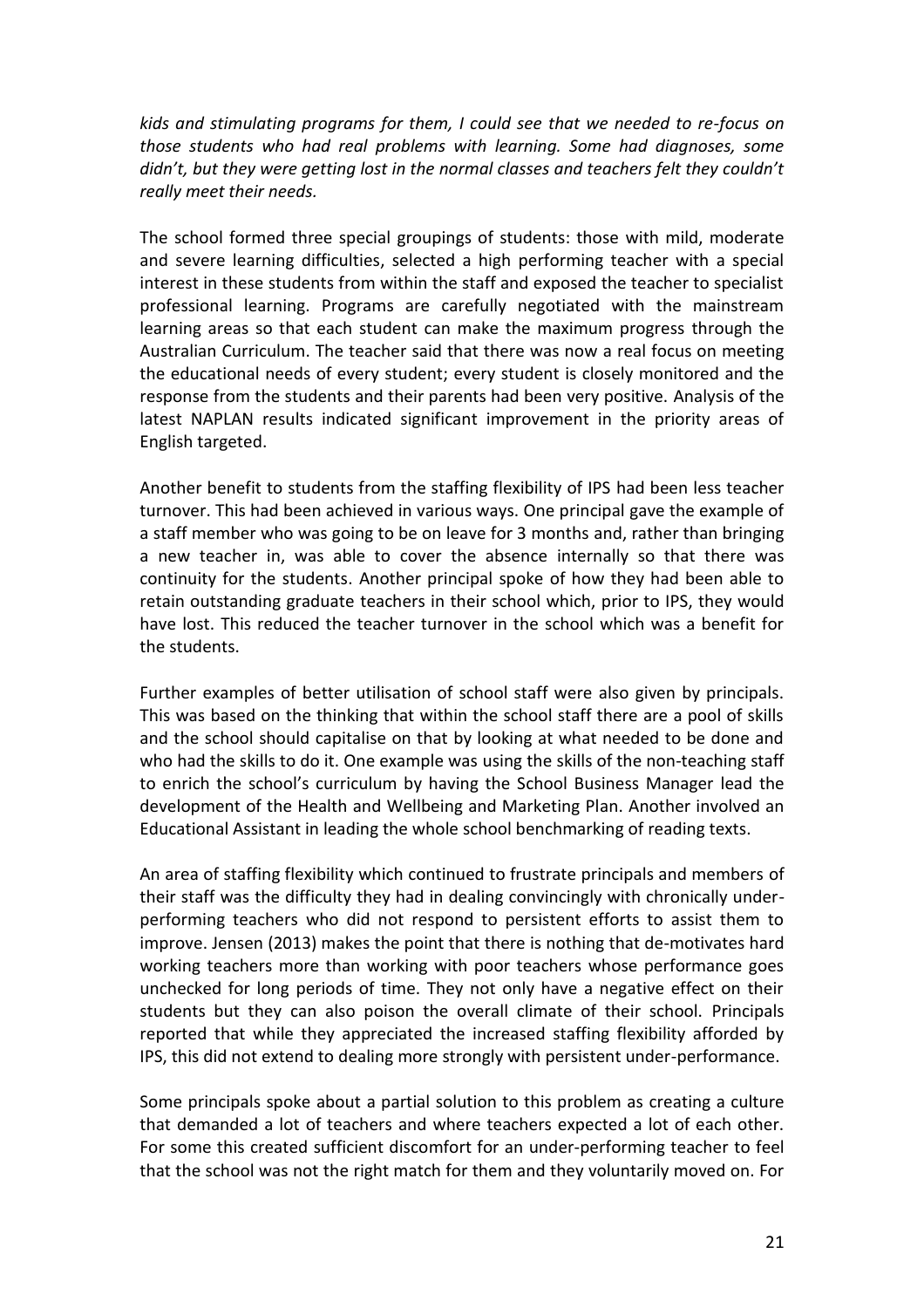some this meant retirement or seeking an alternative career, for others it resulted in applying for other schools. But in many cases the principals felt that their hands were tied and that there was a need for a policy that protected both the individual teacher's rights to a fair assessment and support to improve, and the student's right to an effective teacher.

## **Theme 4: Building the capacity of teachers**

With the increased flexibilities of being an IPS, principals believed they had more control over the agenda of growth and development for staff. Although the strategies for teacher capacity building varied across the case study schools, the focus on what teachers needed to be able to do was similar. Some principals used the AITSL Professional Standards for Teachers as the focus; others gave Professor John Hattie's *Visible Learning* text to all staff and worked from that; others identified the core elements derived from the research on effective teaching and included them in the Performance Management process.

Each of these approaches produced a variation of what was described by principals as 'more targeted teaching' or 'more purposeful teaching' and by teachers as 'evidence based teaching' and 'more considered teaching'. The common elements appeared to be:

- Teachers needed to have a very clear and explicit understanding of what they expected their students to achieve over the year in each curriculum area and these expectations needed to be realistically challenging.
- Within any curriculum area, all teachers in the school needed to collaborate to ensure that they followed a clear sequence of learning activities.
- Teachers needed to be capable of applying a range of teaching strategies that would enable each student to make adequate progress towards meeting those expectations.
- Teachers needed to be able to use a range of data to assess the progress students have made and use that data to identify areas they need to address next.
- If students were not making sufficient progress, teachers needed to be able to apply alternative teaching strategies until the student made satisfactory progress.

Teachers described the change to their teaching as building a much clearer picture of where each child was at with their learning and being prepared to change strategies if what they were doing wasn't having the effect they intended. One teacher commented that the hardest question her principal asked her about what she was doing in the classroom was 'Why are you doing that?' This challenged her to move away from just 'delivering the program I had developed over years' to a much more diagnostic approach to her teaching.

That teacher was quick to stress, however, that she had developed a relationship with the principal where such a question was not seen as a demand or a judgement of her teaching ability, but as a supportive question aimed at helping the teacher to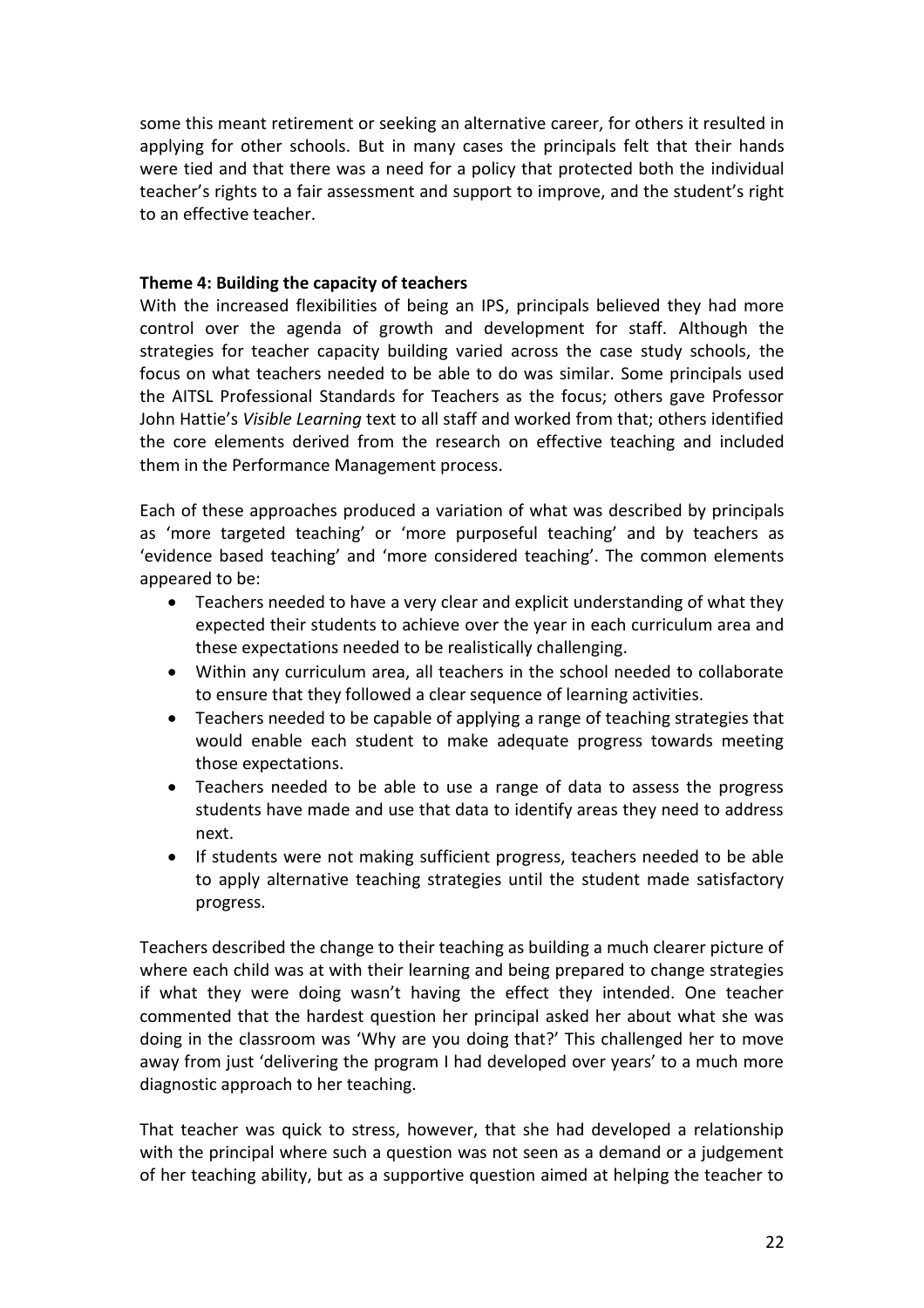reflect and to clarify in her own mind the basis for choosing the strategy she had chosen. Based on her personal experience, this teacher wondered why, in everyday discussions with teachers about their practice, the interrogative 'why' is so rarely applied.

This reinforces the case put by Michael Barber (2015) that

*…we need to move away from the existing model of students moving in lockstep through content irrespective of how successfully they have learnt the previous lesson.*

The teacher capacity building strategies that principals used to develop these teaching capabilities can be grouped as follows:

4.1 Collaboration between teachers to share understandings about expected student progress and how to improve the impact of their teaching strategies on students.

4.2 Installing a group of teacher-leaders in the school to work with staff teams.

4.3 Systems of classroom observation and feedback.

4.4 Systems of mentoring and coaching.

## 4.1 Teacher collaboration

In every one of the case study schools, building the capacity of teachers by increasing collaboration between them, was being pursued. Through a range of strategies the culture of teacher isolation was being broken down. While this is a trend across all schools, not just IPS, the principals in the case study schools were emphasising collaboration of a particular kind: teachers working together to improve their teaching practice. In other words, while collaboration in many schools is related to matters of co-ordination, administration and policy and procedures, the collaboration in the case study schools was focused on pedagogy, the impacts of different teaching strategies on student learning, teacher observation and feedback and coaching and mentoring.

One teacher remarked:

*I don't feel nearly as lonely in my job as I used to. I've learned so much from other teachers and am now quite comfortable about them coming into my class and helping me to get through to some of the students I wasn't really helping much.*

In that school the team meetings that were held every two weeks between the 3 Team Leaders and the teachers in each team, were directly focused on where teachers needed help with their teaching, where student progress was not as expected and what would be done to address it. This was in addition to teachers working in pairs to observe specific aspects of each other's teaching and provide feedback.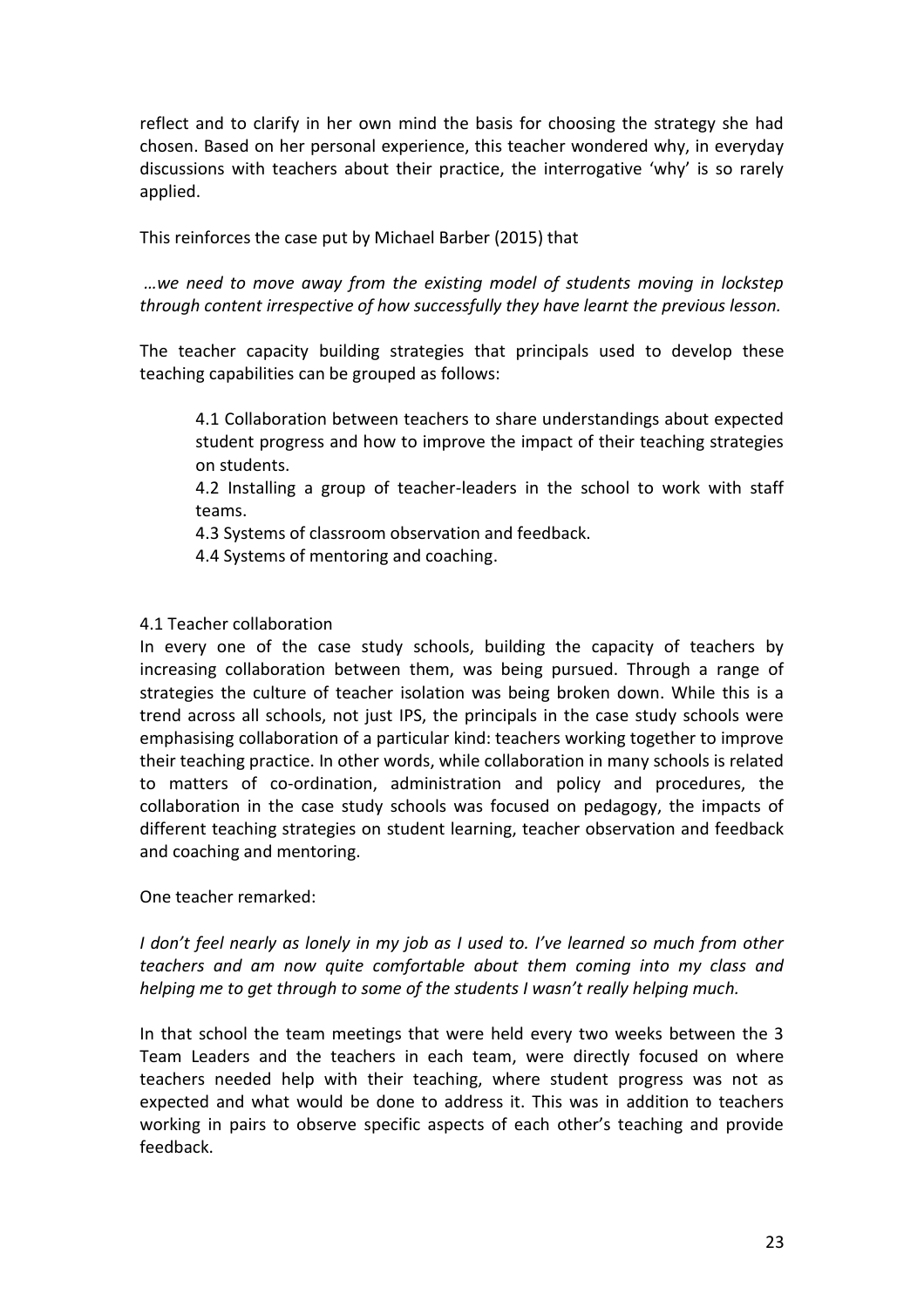Principals recognised that undertaking teacher capacity building through collaboration takes time that is often difficult to find in a school's schedule. They did different things to create the time for the teachers to collaborate more including:

- Gaining teachers' agreement to have part of their DOTT as common DOTT with their team for collaborative work.
- Using resources freed up from their budget flexibility to create a pool of funds for teacher relief so that teachers were freed up to meet and to have feedback sessions after classroom visits.
- Using part of current allocated time for staff meetings, pupil-free days and professional learning for teacher collaboration.

Teacher collaboration across schools via networks was also used extensively by some primary schools. This ranged from accessing IT expertise located in the neighbouring high school, to having quite intensive moderation sessions where teachers brought student work and discussed the basis for their allocation of grades.

## 4.2 Teacher-leaders

All of the case study schools had instituted a structure of teacher-leaders who were released from some of their teaching duties to lead teaching and learning improvement amongst the staff. A middle management layer of senior teachers has, of course, long been a part of the administrative structure of secondary schools based on learning areas. In the case study primary schools, these teacher-leaders were not part of the administrative structure and team meetings were not taken up with administrative matters, but devoted to matters of curriculum and pedagogy. The focus for team discussions included deepening understandings of curriculum content, establishing a sequence of learning activities and targets for student progress within year levels, supporting effective assessment practices and facilitating the development of evidence based teaching strategies.

In some cases the teacher-leaders worked with a team of teachers in each curriculum area, in others they led teacher teams in the early, middle and upper years of the primary school, and in others they were in the form of literacy and numeracy coaches working across the school. All of these leaders were experienced teachers who had, or were having, professional learning to enhance their effectiveness at working with other teachers.

## 4.3 Classroom observation and feedback

In one of the case study schools a system of classroom observation and feedback was just beginning having recently gained the support of the whole staff for its implementation. In the case study high schools there were informal arrangements within learning areas where this was happening and in all other case study schools there were well-established systems in place.

The system in one school involved the principal asking every teacher to identify something from Hattie's (2011) *Visible Learning* that they wanted feedback about, and she would then meet with every teacher and give feedback specific to that dimension following a classroom visit. In another, each teacher identified one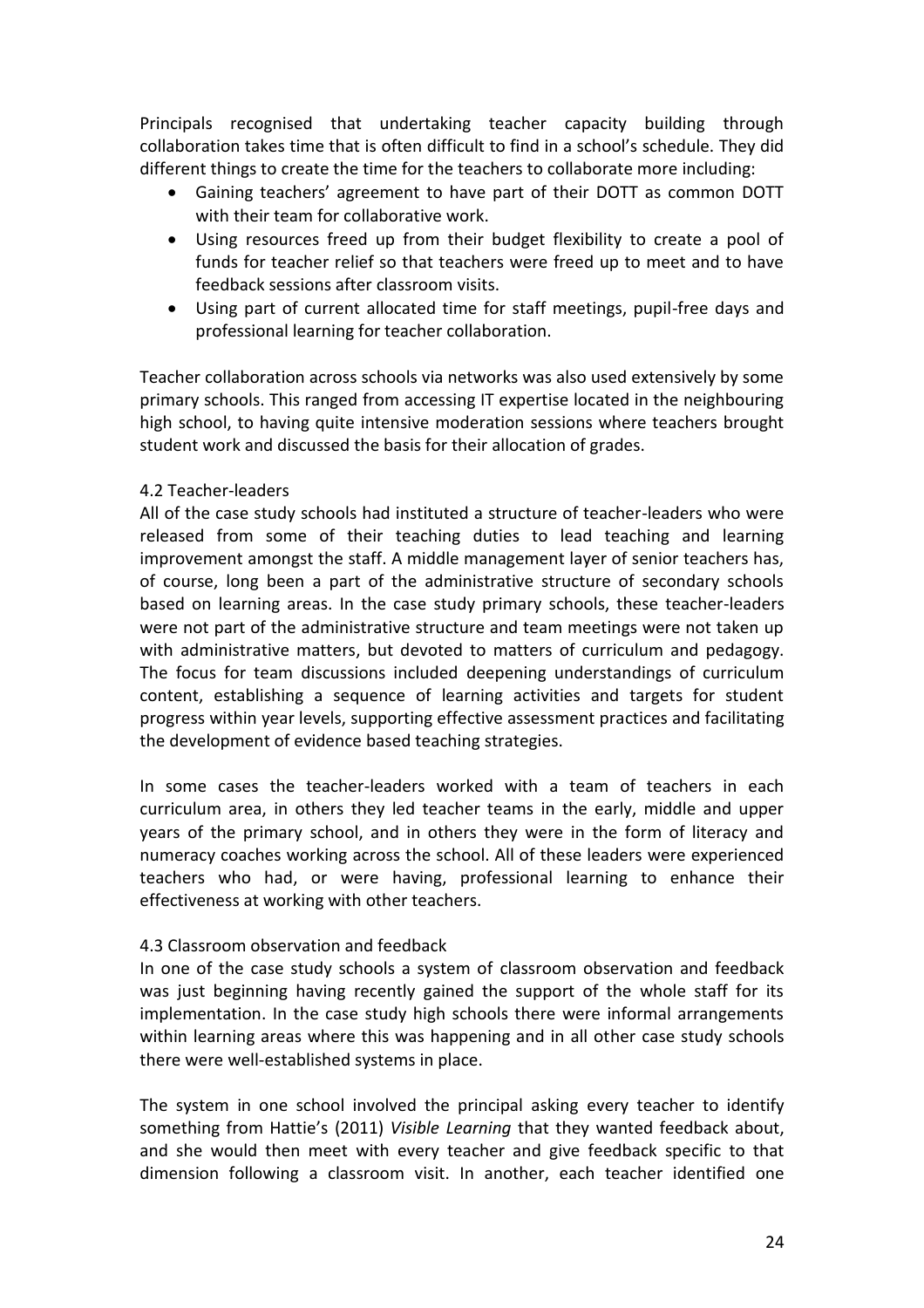Standard from the three Domains of Teaching drawn from the AITSL Professional Standards for Teachers.

Teachers reported that, even though there was some additional time and organisation required, having a respected colleague observe your teaching and provide feedback was self-rewarding because they were getting something out of it.

## 4.4 Mentoring and coaching

Mentoring and coaching programs are also common amongst case study schools. In one school there has been a deliberate strategy to pair weak teachers with strong teachers, while many of the schools have coaching and mentoring arrangements for the graduate teachers in the school. One of the primary schools had appointed a Cross-Curriculum Coach to work with teachers across the school.

One primary school is about to begin a major initiative in teacher coaching using a private consultant. All teachers attended a presentation from the consultant and were then asked to choose whether they wanted to be involved. All teachers opted in. Teachers work in pairs, share teaching practice, go into each other's classrooms and give feedback. The Education Assistants are also involved as part of the principal's message that 'we're all in this together'. The principal is also using this as a strategy to raise the status of the Education Assistants.

## **Theme 5: A climate of trust**

Teachers in the case study schools frequently referred to the importance of trust, particularly trust in the principal, but also trust in the professionalism of their colleagues. Teachers perceived that the authority of the principal had been strengthened since the school became an IPS and thought that this was a good thing because they had trust in their principal, but thought that being in an IPS where the teachers did not have such trust would be a negative. They felt that a pre-requisite of IPS being effective for a school is that there is trust in the principal – from the staff and the community.

In prosecuting the case for strengthening schools as professional learning communities, Hattie (2015) stresses that

*…these professional discussions (amongst teachers) must be conducted in an atmosphere of trust more than in an atmosphere of accountability..….Without a level of trust, teachers, like most people, will close ranks, put up shutters and retreat to the old and tried methods behind a closed classroom door, claiming they have evidence they can improve learning.*

Hattie highlights the importance of having safe and trusting places to explore ideas, to make and to learn from errors and to use expertise to maximise successful learning.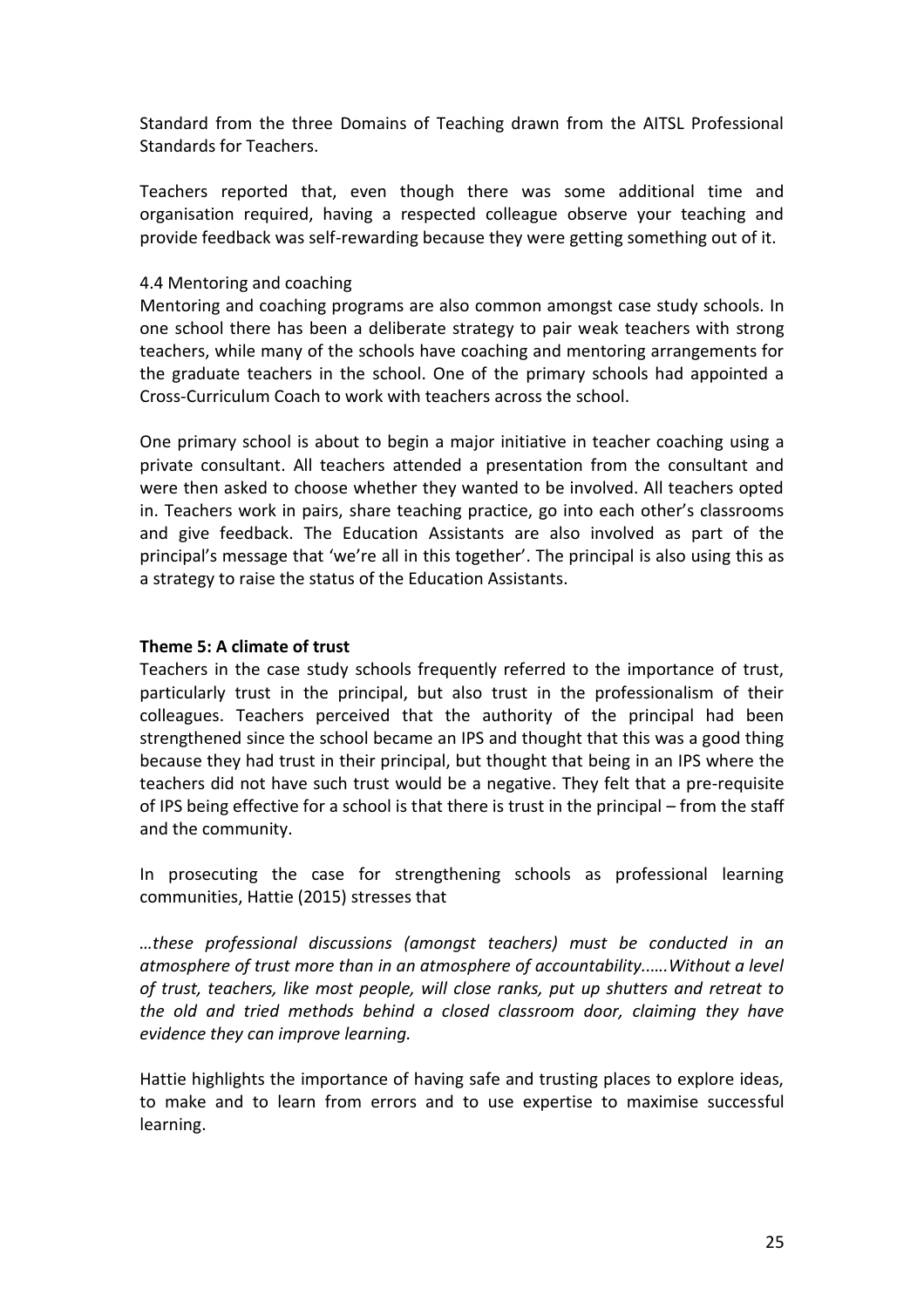When questioned about how trust in the principal was built, teachers offered the following observations and analyses:

*The principal treats us as professionals who have ideas that are taken seriously. If you come forward with an idea, no matter what it is, you are given a good hearing and it is fully explored. I always feel like a grown up when I have those conversations with our principal whereas in the past I often felt like a child being put in their place by a controlling parent. I guess it's that she really listens and tries to understand what you're on about.*

*The principal is clear on what he will back us on and what he won't so we know where we stand. He's predictable and consistent. You know what he stands for.*

*She expresses confidence in us. Tells us we're doing a good job and always thinks that we can solve the problems ourselves. You sort of know she's shepherding you towards a particular solution but she leaves you to get there.*

*She does what she says she'll do. She follows through. Not just talk, but action and the staff know that.* 

*He doesn't have favourites. He's fair to everyone.*

*He encourages us to say if something is not working. It's OK to admit mistakes or feelings of failure, or that you don't know what to do. He wants to understand why I think it didn't work and what I can do to address the problem.*

*You don't get left struggling on your own and feeling that you're not a good teacher. You know that you will get the support and resources you need. This is my third school and this principal just seems to be really on top of the job.*

These messages from teachers confirm the key findings in the literature on the development of trust between principals and staff and amongst staff members. What is evident from the literature on trust in organisations is that the following will have an important bearing on the extent of teachers' trust in the principal:

- Ability: whether the principal is seen as having the necessary skills and competence required of the position;
- Benevolence: whether the principal cares about the teachers' welfare; and
- Integrity: whether the principal acts in accordance with a set of principles that teachers find acceptable.

The literature also confirms the commentary from teachers about the importance of building an environment where teachers can experience success and failure as part of the learning process. Revans (1986) talks about creating a climate that permits the 'upward communication of doubt'. If members do not feel there is a permission to admit failure, to question their effectiveness, their impacts and their inability to see a path forward, their own learning will be impeded. Hattie (2015) invokes a similar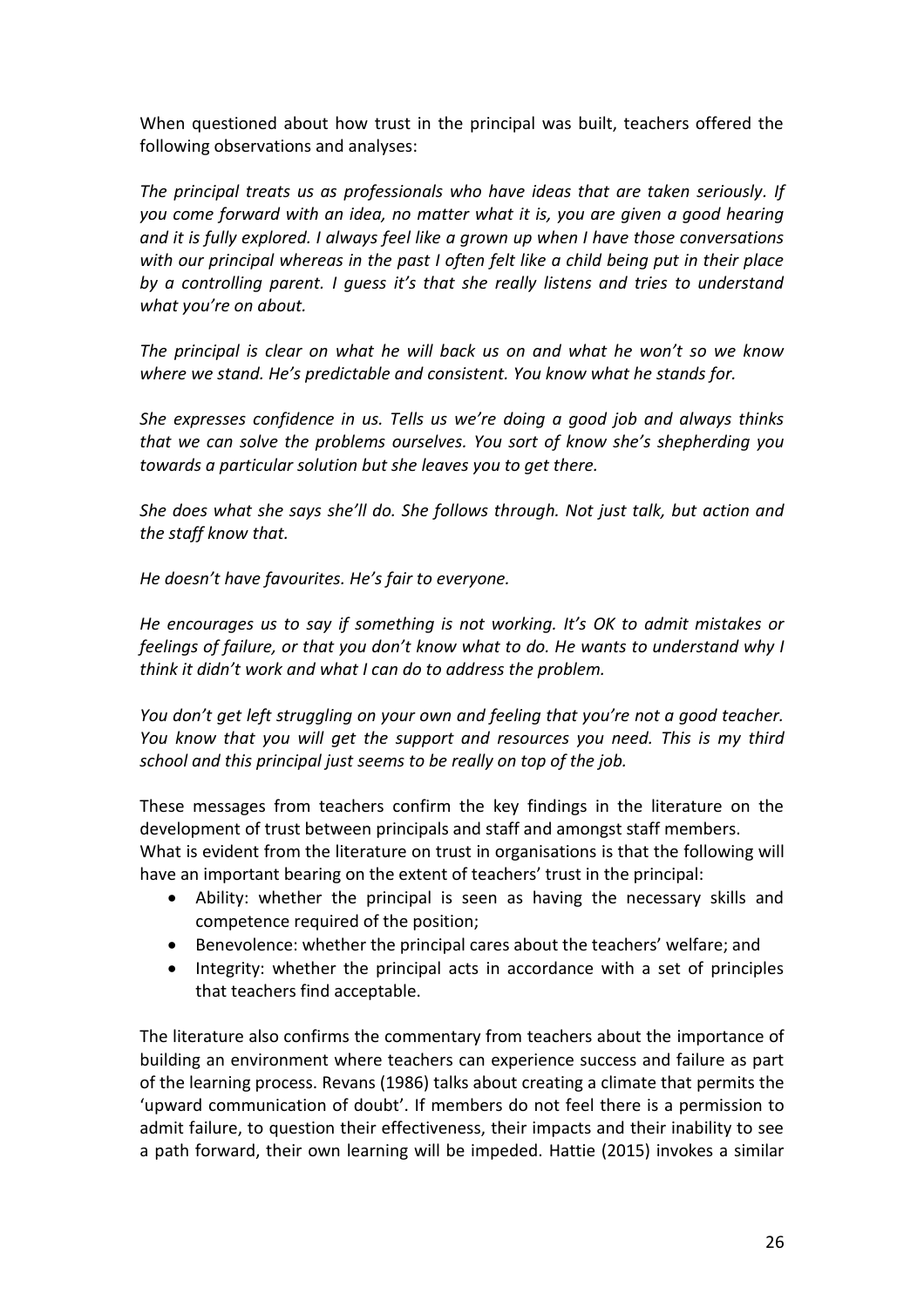concept when he talks about the trust needed for teachers to 'venture into the pit of the unknown together'.

Teachers comments about their trust in the principal also confirms the messages from the literature about how principals can build trusting relationships with teachers by demonstrating positive outlooks, by manifesting trusting dispositions, and by showing confidence in the intent and competence of their staff.

## **Theme 6: Accountability as a driver of improvement**

A clear message from the literature is that increasing school autonomy needs to be accompanied by an increased level of accountability. One of the risks identified with increased accountability is that it can shape behaviour in unproductive ways. For example, it can focus principals' attention on compliance and thus inhibit more creative uses of their autonomy. It can also narrow the educational agenda for schools by focusing only on the high stakes outcomes that can be easily measured, thus distorting the school's efforts to produce well-rounded students.

There was no evidence of these negative effects of increased accountability in the case study schools. To the contrary, principals reported that the pressure they felt from the need to be accountable had driven greater effort to improve outcomes for students. One said:

*I definitely feel under pressure to perform - especially with staffing now more under my control. When problems arise, I feel like it's up to us to make things work. In the end, if our results aren't good, it comes down to us. And I think the teachers are beginning to understand that – you can't blame the Department any more!*

The focus of principals' felt accountability was the achievement of student outcomes. In some cases this had meant that the principal had to establish an understanding amongst the staff that, while it was important to get effective processes in place, especially effective teaching processes, the judgement of the school's success was going to rest on the progress that students made in the various curriculum areas. This outcome orientation was exemplified by one secondary school principal who, on arriving at the school, was told by the staff that 'we are a pastoral care school'. His reply was 'No, we're a learning school', and thus began the process of ensuring that staff knew the difference between strategies and achievements and that success was defined by achievements. In the words of another secondary principal:

*You can't get away from the results. We may feel like things are going pretty well in the school but if the results are just not there we need to confront the hard questions about whether what we are doing is working.*

In all of the case study schools there was extensive use of data to monitor progress, to analyse areas of weakness and to establish priorities for their plans. This applied to classroom teachers in their use of data from a range of assessments to judge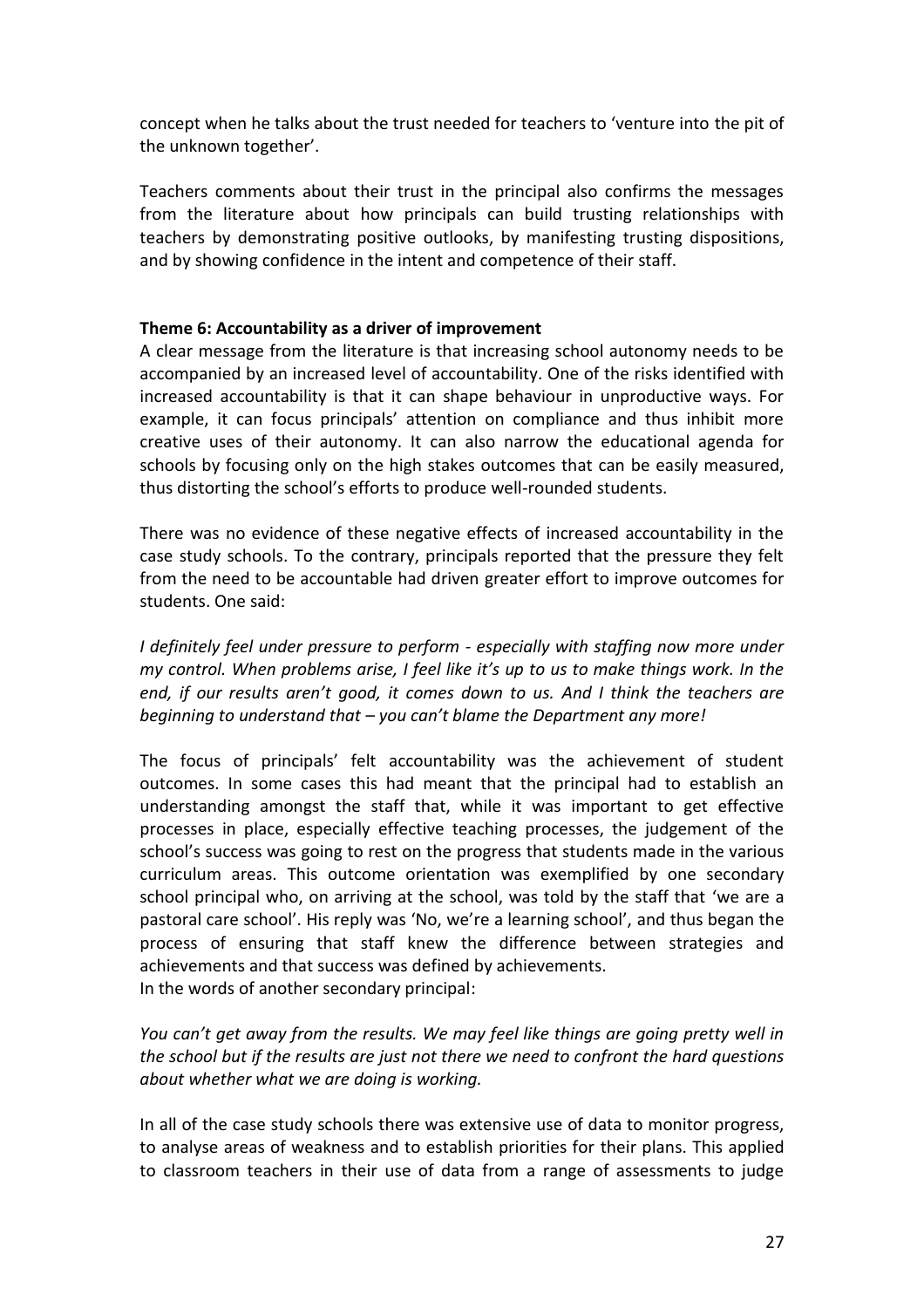student progress and to pinpoint areas of weakness. It also applied at the school level where principals used standardised test data as well as internally derived data to question strategies, expectations and progress. One principal and School Board Chair also remarked on how important using data to demonstrate progress had been to the celebration of success and the building of staff morale and community confidence.

#### **Theme 7: Better application of resources**

Across the case study schools, principals and teachers quoted examples of how the flexibility in the use of budget and staff had enabled a better use of resources. Many of these examples related to better use of support staff, both teaching and nonteaching.

The use of the school's Education Assistants (EAs) was frequently discussed. Several principals reported that prior to the school being an IPS the allocation of EA time to teachers' classes was not questioned. But with the flexibility of IPS, the school was able to re-consider the total pool of EA time and how that might be used to deliver greater benefits for students. In one school the principal negotiated with the EAs that if they took the same morning tea and lunch break as the teaching staff, this was 20 minutes per day longer than stipulated in the award, and in return the EAs being would spend 20 mins prior to school to deliver MULTILIT with individual students. Student progress was clearly evident from this intervention. In another school EAs were used to do some of the administrative work associated with the Australian Early Development Index, thereby freeing up teacher time that could be spent with the students.

Other ways that schools used their funding flexibility to improve their offering to students included hiring a speech pathologist for one day per week to address a particular need that had been identified in the early years; hiring a retired teacher who had particular expertise in language development for one day per week; and negotiating with the local Parent and Child Centre to have the school psychologist deliver a Positive Parenting Program for every parent of their kindergarten students.

Several of the principals reported the benefits to students that accrued from having a single bucket of resources rather than receiving funding from many separate sources. One advantage was the reduction in paperwork for principals and teachers from having to account for each separate project, thus allowing them to spend more time on the teaching and learning work of the school. But another significant benefit was the sustainability of programs. Rather than be subjected to end-dated funding for projects, the school could allocate funding and, for successful programs, maintain that over the long haul.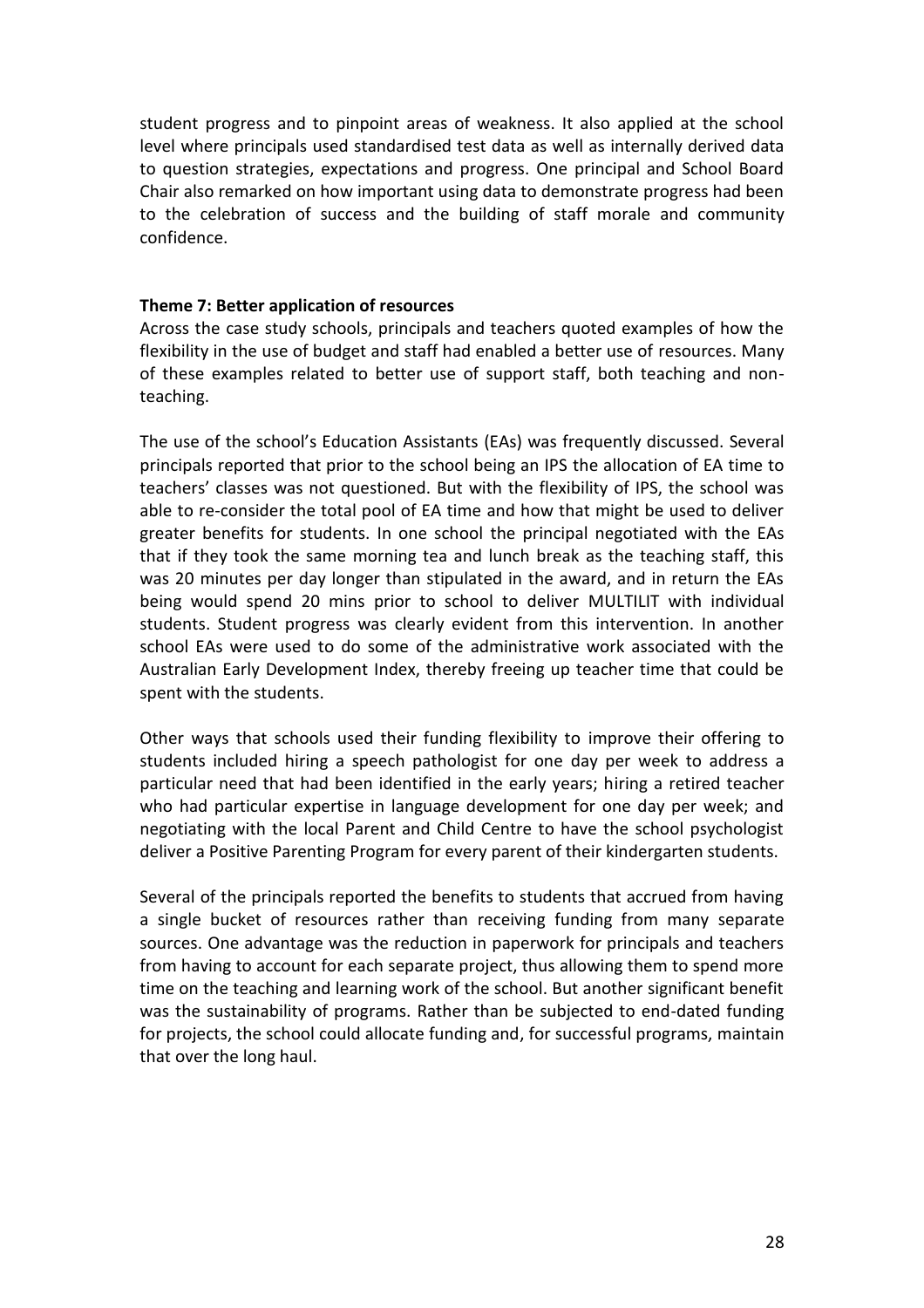## **Theme 8: Principal empowerment**

Principals of the case study schools rarely used the term 'empowerment' to describe the mindset change that was part of becoming an IPS. Instead, they often spoke of increased confidence from being an IPS:

*I feel more confident to make 'hard' decisions and to have 'hard' conversations.*

*I feel more confident to lead and set directions. I think once the school was selected as an IPS, the community and the teachers took that as an affirmation that we must be a pretty good school or we would not have got in. That translated to me as the principal being seen as able to take the school somewhere and there was more confidence in me as the leader.*

*I feel much more confident to really lead the school. Before IPS I felt that the staff and the community saw me as an agent of the Education Department, more like a manager of the school. Now I'm clearly the leader who sets the directions, makes the hard calls and is responsible for the school's success.*

Principals also described in various ways how becoming an IPS had moved them to become more action-orientated, which is also related to increased confidence. A principal put it this way:

*Autonomy is a like a bridge between an idea and action to put the idea into effect. IPS didn't give us the ideas, it didn't set the vision and direction we needed, but once we were all clear on those things, IPS gave us the bridge to doing what we needed to do to put them in place.*

Two of the principals spoke of the legitimation that being an IPS gave them. While they felt able to make changes in their school prior to IPS and to act in ways that may have breached some Departmental rules or procedures, they now felt able to be more open about doing this. As one principal's rather dramatic statement illustrated:

*Innovation has become legal. It's legitimate now; you don't have to hide it.*

What was also common across the eight schools is that each of the principals had a strong sense of agency: they all had a strong belief that they were able to influence their teachers to meet the high expectations they have of their students. They frequently spoke of being 'in charge' of their schools; that they had the power to make a real difference to the achievement levels of the students and they felt responsible for the standards achieved in their school. They believed problems were theirs to solve, not someone else's and so they acted as problem solvers when things were not going as they expected. They didn't run for cover when results were not achieved, they looked for new answers and then tested them out.

One principal described his approach in these terms: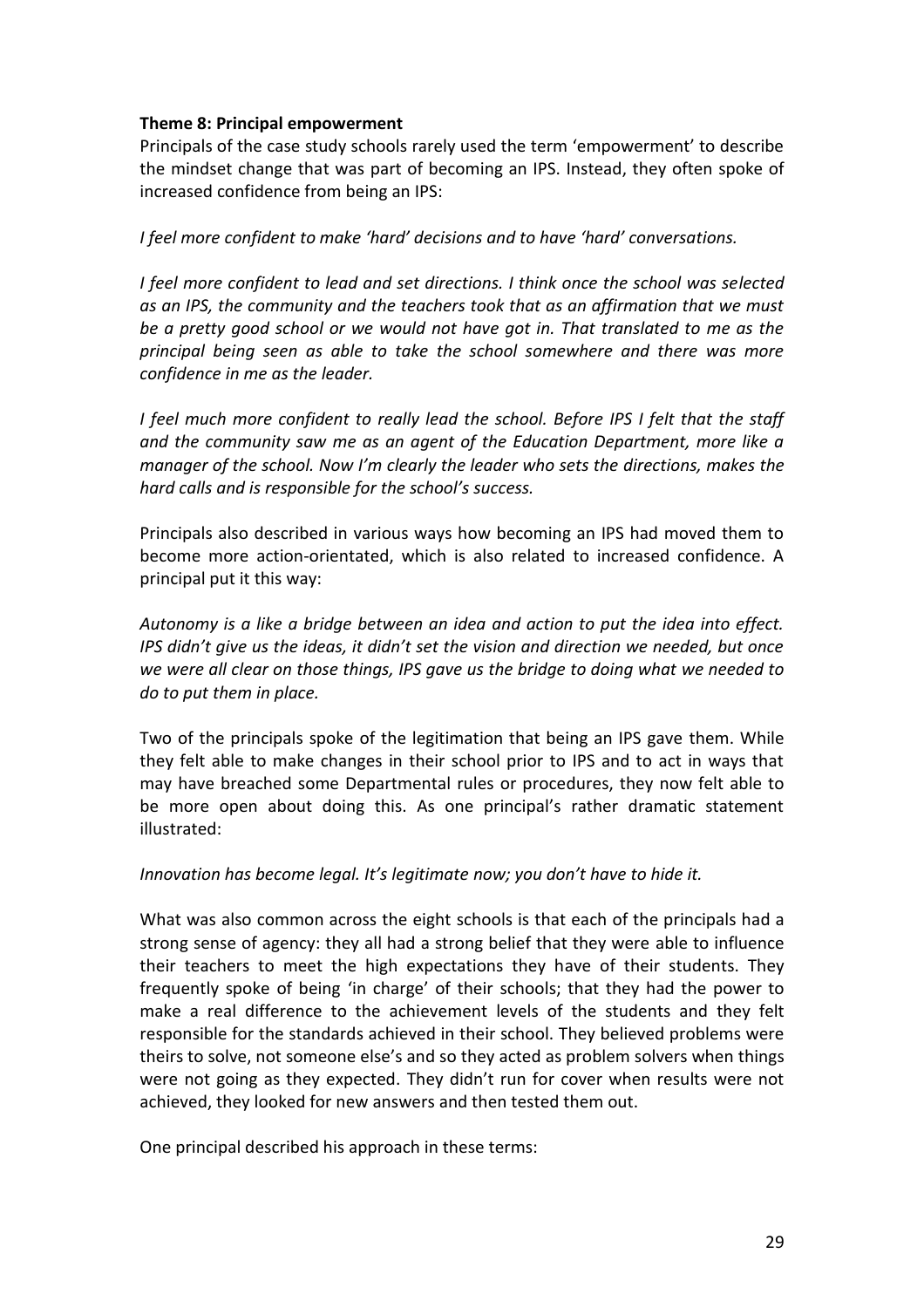*I talked with staff about having a 'no blame, no excuses' motto for the way we worked. Teachers are now beginning to understand that if there's a problem, I'm not interested in looking for someone to blame, but I'm also not interested in listening to excuses. And I expect that when they talk about problems they will adopt the same approach. We're not there yet with everyone, but we're making gains.*

Another put it this way:

*Now we just focus on what we've got control over. It's focussed us on making a difference rather than pointing to all the things we don't control.*

## And another:

#### *There is more of a focus on what we can do rather than what we can't do.*

All of the principals had confidence in their capacity to make good decisions. They knew what effective teachers did and they orientated their systems and structures and processes to support that. They used their resources to enable the kind of collaboration amongst their staff that they wanted to see and they set the parameters for this. They empowered their leading teachers and used their resource flexibility to give them the time they needed to have a real impact on other staff. And their feedback systems were based on data about what was happening and what impact was being achieved.

## One principal described the shift in thinking this way:

*I'm thinking harder now about what is the best use of this money. Before we were IPS many of those decisions were already made by the time we got the money. Now, I don't think FTE, I think dollars. Using the dollars for FTE is one option, but there are others, and I now think about what is going to have the most impact. The teachers are also thinking more about what would be the best thing to do to solve the problem, rather than doing what we've always done.*

Collectively, these statements from principals define what is referred to in the literature as an 'empowerment' mindset. The four cognitions commonly referred to as being the elements of empowerment are all evident: a sense of meaning, of autonomy, of impact and of capability.

#### **Theme 9: A stronger focus on external relationships**

Principals universally reported that while being an IPS had an enabling effect on many changes within the school, there had been significant changes in their school's relationships with external stakeholders that could be directly attributable to having IPS status. This was confirmed by parents and Chairs of School Boards. One Business Manager referred to a 'more outward looking orientation' by the principal and other school staff that meant that many more opportunities were now available that the school would not have entertained before.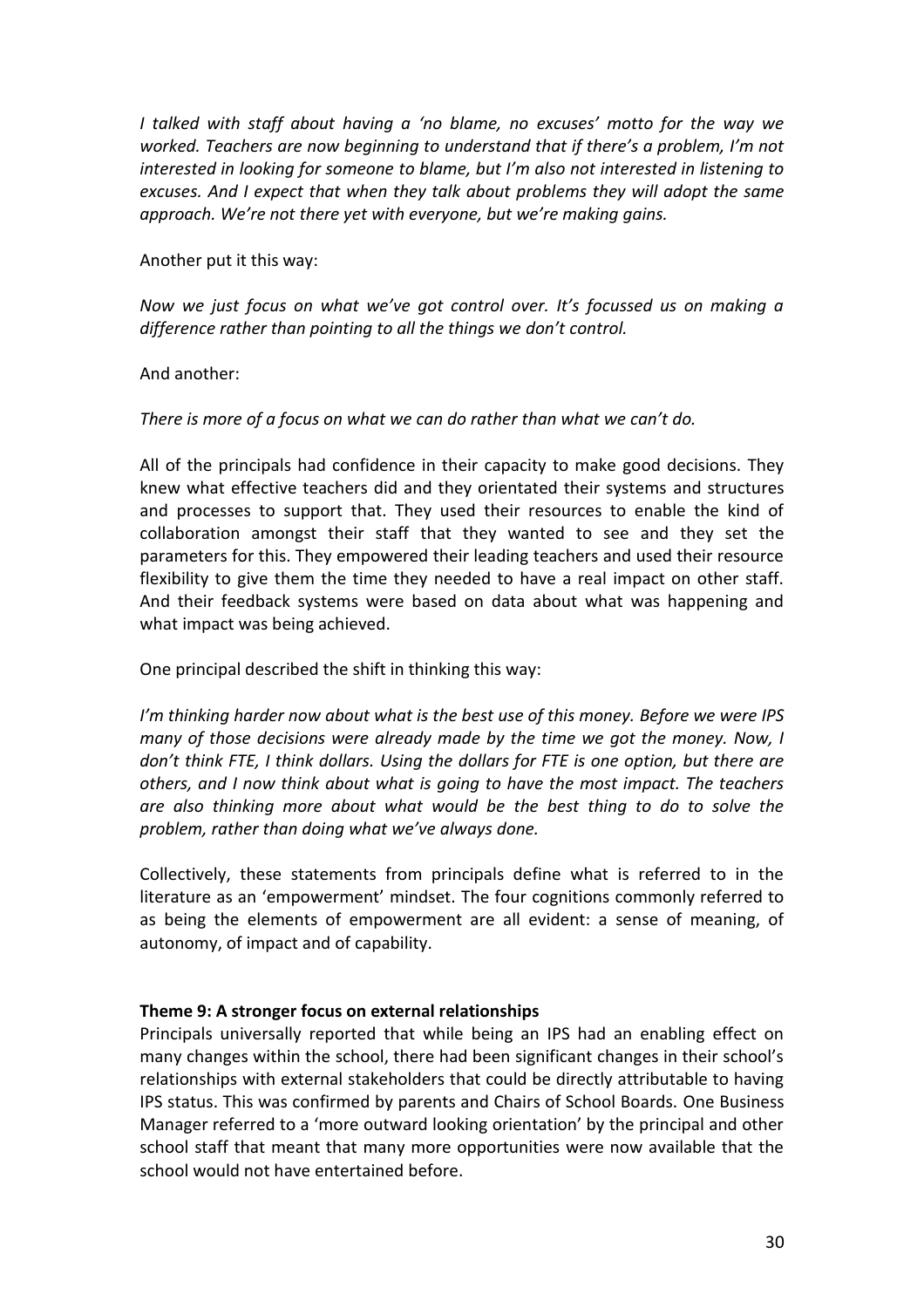Principals spoke of being able to recruit and attract prominent people from the community to their School Board who would not have participated in the previous School Council. The Board was seen as providing a stronger opportunity to influence the school, it's overall direction and improvement strategies. This change in composition of the Board had given the school stronger advocacy as well as a different perspective on the issues and opportunities it faced. But examples were also quoted of how individuals on the Board had taken action that led to direct benefits for students. In one case a Board member of a secondary school had arranged for a number of volunteers to come into the school to work with individual students.

But this sense of a more outward looking stance did not only relate to the School Board. One principal said

*Parents have 'caught' the IPS thinking. Now I hear a lot more of 'I can do that for you, don't pay for it' They feel a much greater ownership for the school and talk much more about 'our' school. The greater ownership by parents has also meant that we've got a 'better bang for the buck' when it comes to maintenance and facilities management. Parent volunteering has increased and the quality of the end product has also improved because of the pride and ownership in the work. I estimate that parents have contributed about \$160 000 worth of work on the school grounds.*

Teachers also remarked about their own connectedness beyond the school which was different to their pre-IPS experience. They relate more strongly to other schools in their network and with the wider world of education through national and international conferences and opportunities for grants. 'We would never have thought we could do that before', said one primary school teacher.

Commentary from other school staff indicated that there was a different relationship with the Education Department and that this had created more space for the school to form its own relationships. While still connected to the Department, it was as if the school's energy for external relationships was not so consumed by its relationship with the Department.

#### **Theme 10: Teacher empowerment, motivation and confidence**

Many teachers in the case study schools reported being more energetic and enthusiastic about their teaching. They attributed this to a range of factors connected to the principal and other school leaders. Important amongst these was that they felt more capable in terms of their teaching practice and were becoming as one teacher put it 'a better and better teacher every term'.

The teacher teams structure that principals had put in place and the learning from teacher leaders was instrumental in this because this had helped teachers feel more capable of being able to talk about their practice, use data to pinpoint problems and learn new strategies. Teachers felt they were operating in a more professional way,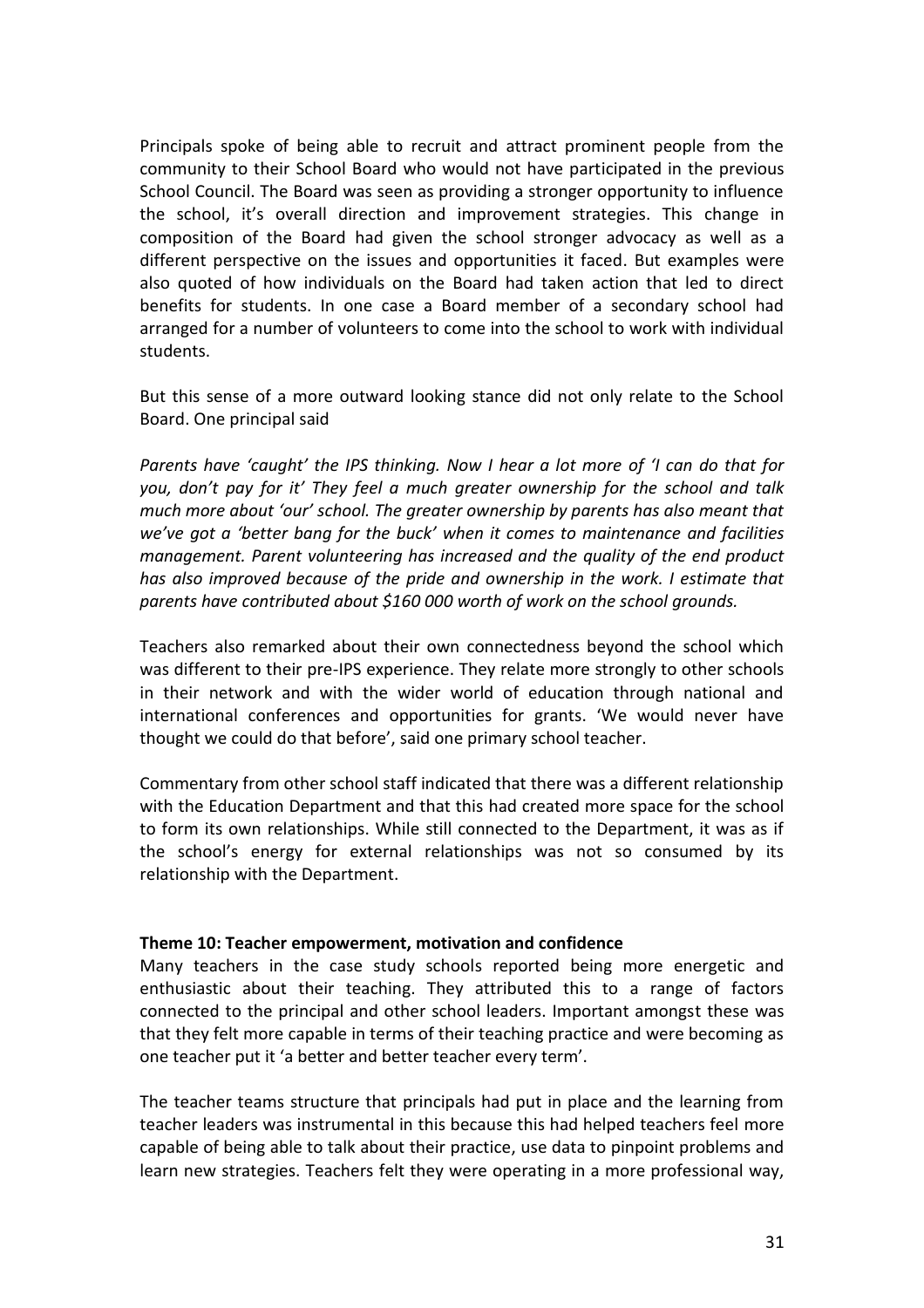able to justify what they were doing and why and feeling confident about being challenged rather than operating more intuitively and basing their decisions only on their own personal preferences and experiences.

Another factor teachers reported as increasing their motivation was seeing the power of their teaching interventions. A teacher said

*I feel like I'm having an impact now. Because our monitoring is so much better, when I apply a certain teaching strategy and can see the impact it has on the students' learning, I realise how much of an impact I can have and I do feel much more powerful in what I can do for my students. It feels good but it's a bit scary too.*

The sense of autonomy that teachers had was also moderated by the obligation to function as a team member with obligations to their colleagues. One teacher talked of how this had motivated her to meet the standards being set by the team:

*I feel like I'm trusted to make my own decisions rather than being told how I should teach and interact with my colleagues. Now I feel guilty if I go to a team meeting unprepared, whereas once it wouldn't have mattered because everyone was just 'winging it'. But now I feel like I'm letting the other members of the team and my team leader down if I haven't followed up on what I said I'd do. Other teachers in the team will ask me questions that I won't be able to answer. No one has to say anything, you just know that you're expected to lift your game; we're all pulling each other up.*

Teachers spoke as though they 'owned' the improvement strategies rather than being simply required to implement externally imposed changes, which they said they used to do, but without enthusiasm. The principals had succeeded in gaining the commitment of teachers to such a degree that higher levels of achievement had become virtually a moral imperative.

Teachers also reported feeling more connected to the whole school's aims and objectives and an appreciation of the importance of a good education to the students' future lives. Their involvement in the Business Plan was one strategy that had produced this, but more commonly teachers referred to the principal regularly linking their work in the classroom with the 'big picture' of changing student's lives for the better. This was more strongly represented in the low SES schools but was present in all case study schools.

This was evident in this teacher's comment:

*I'm somehow more connected now to the reasons I became a teacher in the first place. It sounds funny to say that after 18 years in the classroom but it's true. I feel like I've got a cause again – to give these kids a fair shot at life by giving them a better than average education.*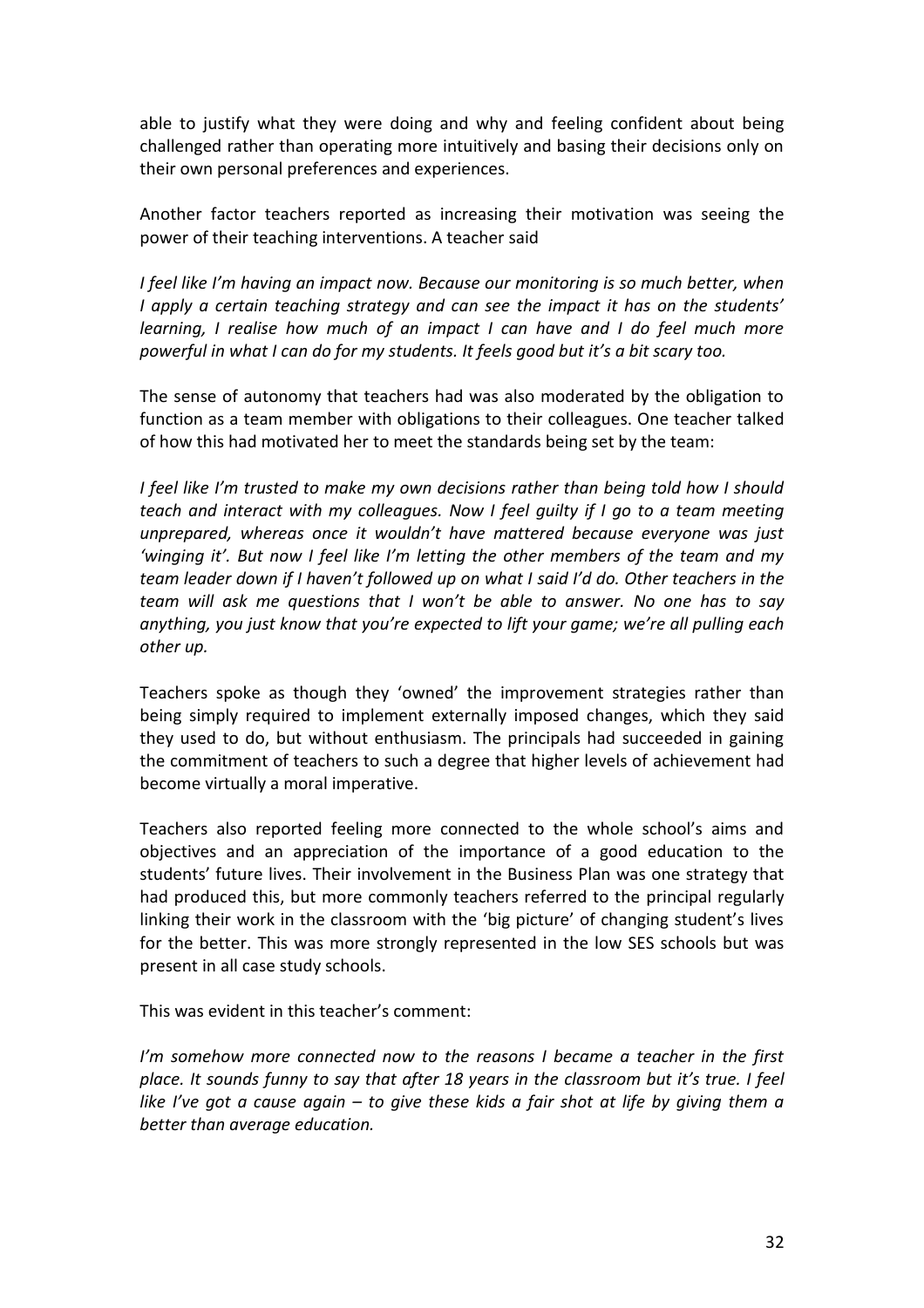One thing that built teacher confidence was the speed with which decision-making occurred once the school became IPS. Teachers said that things happen much more quickly; things get fixed more quickly; things get approved more quickly; excursions are easier and less bureaucratic; red tape is less. This means that there is more energy available for teaching. One teacher said

*Things can happen much more quickly now. I wanted to organise for a group of students to go to Sydney for an event that I thought would be a real educational buzz. But I thought 'Can I be bothered with all the red tape'. I mentioned it to the principal, explained why and he said he would approve it. Of course we had to do all the right things but it just felt great that we at the school could make the decision.*

This commentary from teachers confirmed the concept of teacher empowerment that is emerging in the literature as manifesting itself via four cognitions:

- Meaning (the degree to which a teacher values their work in relation to their own ideals and standards and gains a sense of personal significance through what they do);
- Autonomy (the degree to which a teacher has a choice in how to perform their job);
- Impact (the degree to which a teacher believes they can make a difference); and
- Competence (the degree to which teachers believe they have the capability to be successful).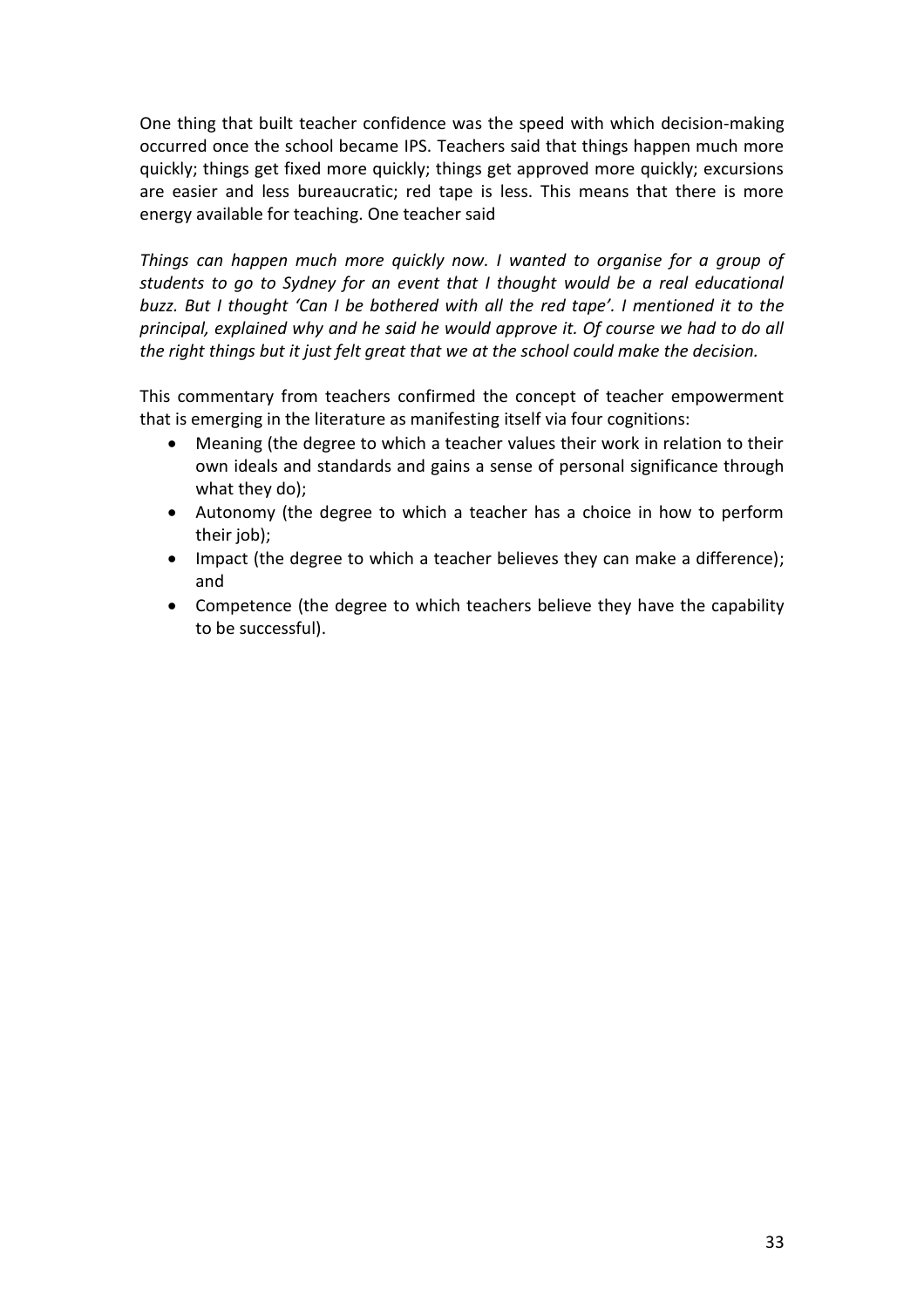## **CONCLUSIONS FROM THE CASE STUDY SCHOOLS**

- 1. Although not articulated by all school staff and parents, there was a general agreement that becoming an IPS had shifted the context within which schools went about their business from one characterised by bureaucratic control to one based on the professionalization of teaching.
- 2. The general view of principals was that the increased autonomy provided by being an IPS was best seen as one of the contributing factors that were at play rather than being the single cause of the school adopting any particular initiative. The successful innovation seen in each of the case study schools is best understood as a product of effective leadership acting with increased decision-making authority.
- 3. The case studies validated a key finding of the literature that the most powerful of the mediating factors linking school autonomy and student achievement is the work of principals and other school leaders in building the professional capacity of their staff. Principals in the case study schools were using their autonomy effectively to build the capacity of teachers to improve outcomes for students. While principals reported changes in school management and governance, the main thrust of their use of flexibility over resources was to drive improvements in the school's programs and teacher effectiveness.
- 4. Principals reported an increased sense of empowerment, which was more than simply having additional decision making capacity. They saw themselves as more trusted as a leader in the public school system, as being given the levers to enact change in their schools, as having a high level of discretion about how to improve the school and they were confident in their own capability to be successful.
- 5. Principals viewed being an IPS as enabling them to drive a school culture that emphasised high expectations of students and staff, teachers as professionals, collaboration centred on improved classroom practice, norms of responsibility and problem solving where mistakes and problems were responded to by a search for better strategies rather than by excuses for students' lack of progress.
- 6. Principals placed great emphasis on building good relationships within the school. They did this by engaging in behaviours that are described in the literature as promoting trust and empowerment amongst their staff. These behaviours included listening to staff, demonstrating understanding of their issues and concerns, encouraging staff and being interested in them as individuals, being able to be light hearted as well as serious, dealing with conflict productively and treating all staff with equal respect and including them as part of the school team.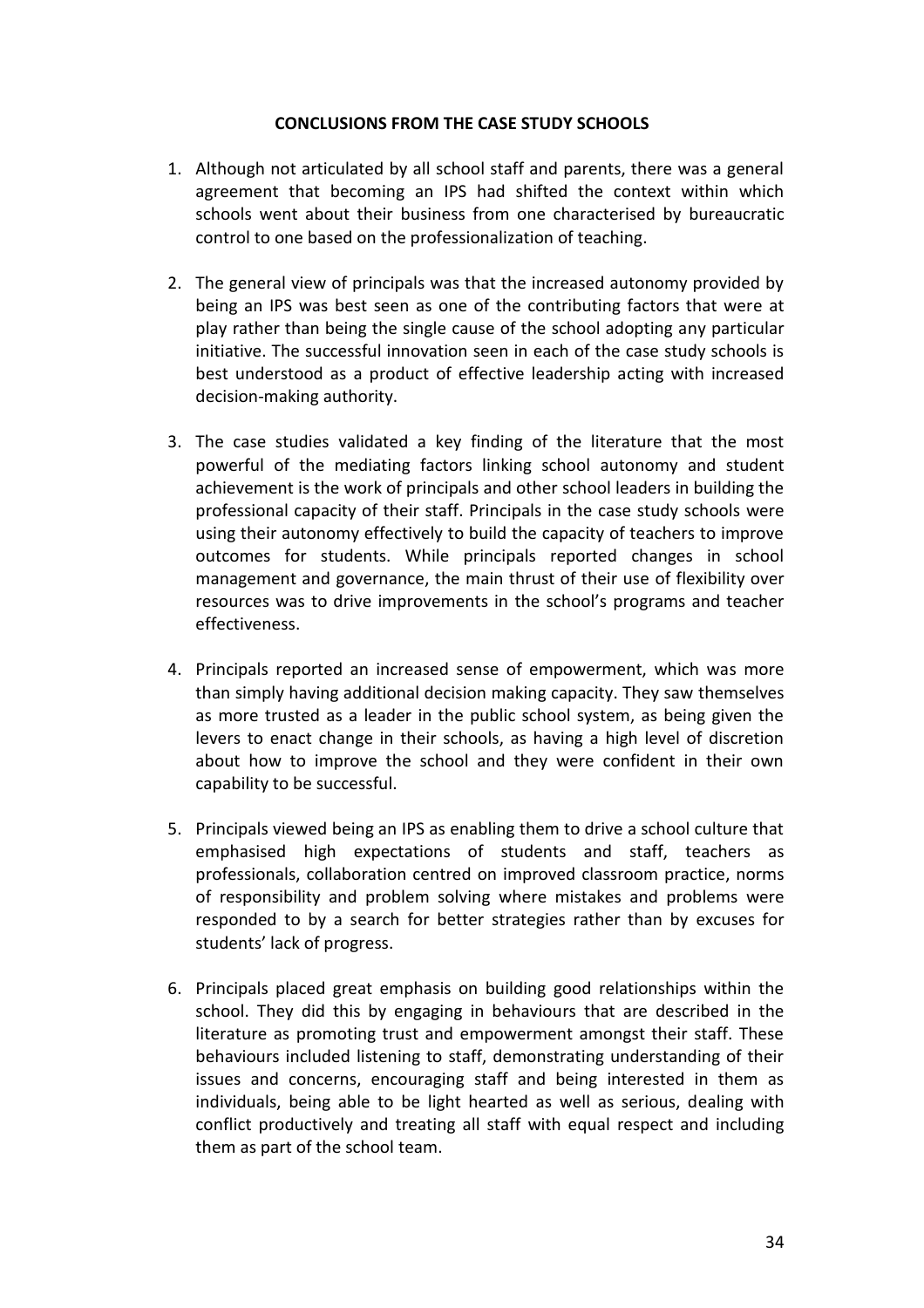- 7. Principals used the resource flexibilities of being an IPS to create the conditions for teacher capacity building and collaboration that was deemed necessary to improve the quality of teaching - especially the time and the teacher leadership required to make the collaboration productive. They did not operate under the assumption that teacher collaboration was necessarily a good thing in and of itself, but supported the focus, structure, content and leadership that were needed for collaboration to have classroom impact.
- 8. The principals all had a strong outcome orientation. They had good processes of decision-making but the processes served the outcome, rather than being the main focus. They used data to prioritise the achievement of certain outcomes, monitored their progress and used the improvement to celebrate and encourage staff to increase their impact on other outcomes.
- 9. There was clear evidence that the empowerment of teachers increased their level of intrinsic motivation. The principals knew how to enhance teachers' sense of meaning, sense of competence, sense of impact and sense of autonomy. This tended to make them more motivated to improve instruction in their classrooms, more willing to discuss practices with colleagues and supervisors and to host them in their classrooms.
- 10. The principals in the case study schools demonstrated their achievement of the Australian Professional Standard for Principals at a high level. There is a strong case that the Standard describes how all principals should exercise a high level of professional autonomy. It was also evident that building the capacity of teachers to meet the Australian Professional Standards for Teachers was a strong focus in the case study schools.
- 11. The school improvement narratives in several of the case study schools demonstrate the importance of momentum in sustainable school improvement. A common journey described by principals was this: the school is successful in its bid to become an IPS, the parents have more confidence once the school becomes an IPS, the principal's leadership makes the teachers feel more recognised, the principal feels empowered to make more decisions, things happen and it builds on itself. The importance of building and then maintaining momentum should not be under-estimated as part of the change management process and principals see IPS as contributing to that momentum and helping to maintain it.

In summary, the principals of the case study schools are taking the kind of action that is supported by research as being effective in improving learning outcomes. They have a focus on teaching and learning, see themselves as instructional leaders, empower their teachers, build trust, establish strong relationships, instil confidence, build ownership, insist on accountability, set high expectations, set a clear vision and direction, align the structures of the school with the improvement strategies, and make sure that the support and resources are in place to enable change.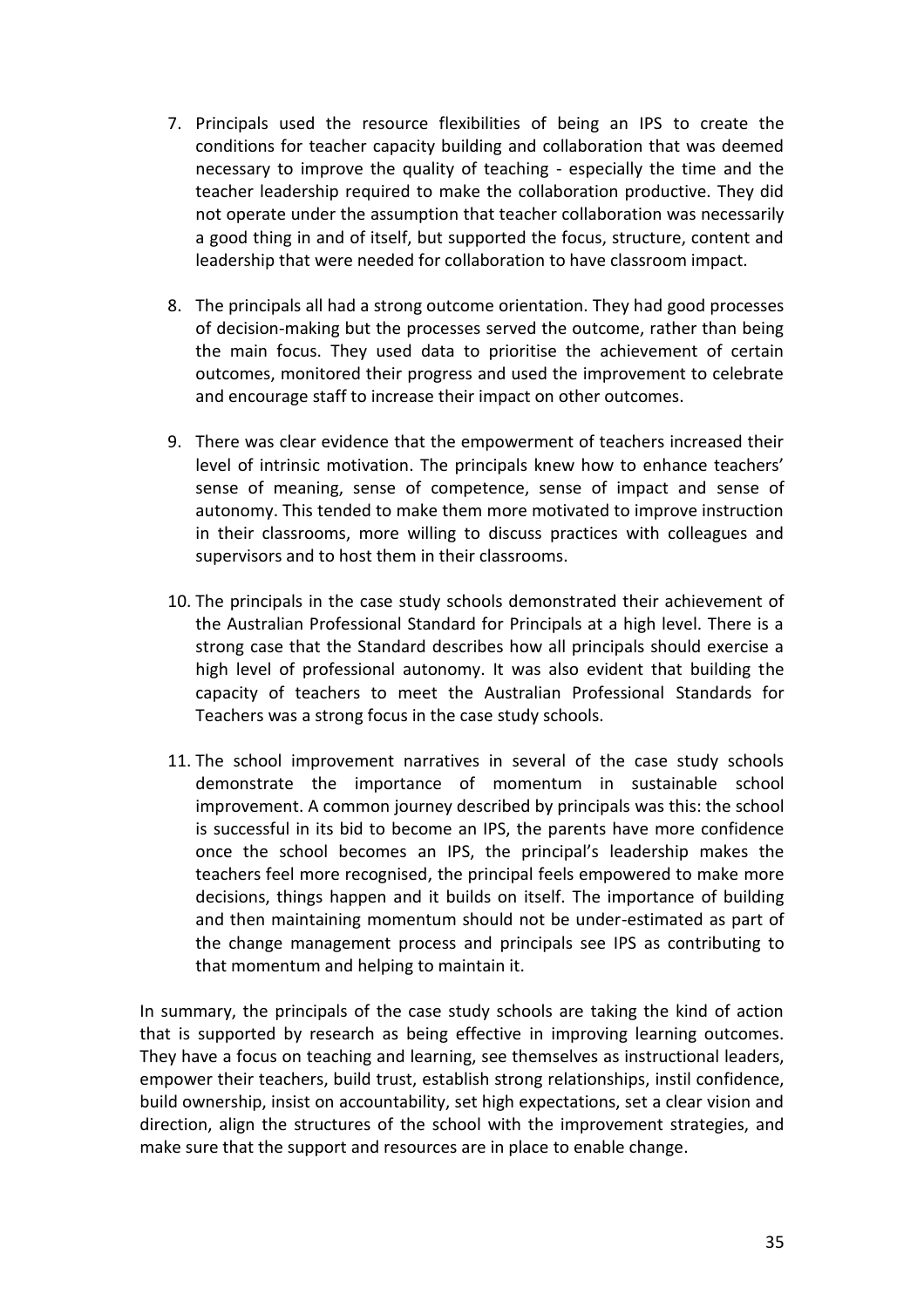#### **RECOMMENDATIONS FOR THE FUTURE OF IPS**

- 1. The Department should ensure that any future expansion of IPS continues to be set within a broader set of strategies to improve teaching and learning. Connections with *Classroom First*, integrating the autonomy agenda within other priorities of the new Strategic Plan and any future *Focus* documents or Director General Statements is essential. Such a positioning of the Department's school autonomy agenda should also be reflected in any professional learning for school leaders associated with any further expansion of IPS. Leadership and management by IPS principals needs to be tightly connected to curriculum and pedagogy. This is in clear contrast to some school autonomy initiatives elsewhere where leadership and management appeared to be disconnected from the core work of the school rather than being centrally concerned with the purpose or aims of education.
- 2. The Department should continue to prosecute an empowerment agenda rather than simply an autonomy agenda. One of the reasons for the success of the IPS initiative to date has been that decisions about implementation have been anchored in an empowerment paradigm. It has been the empowerment of principals in the case study schools that has seen them use their increased decision making authority to have an impact in classrooms.
- 3. The Department should expand the use of IPS principals in critical system leadership roles. It is clear from the 2013 IPS evaluation that the IPS principals are a significant asset in advancing the reform of the whole public school system. The principals in the case study schools are already providing a system leadership role in the way they are leading their schools, but the Department should explore further ways of harnessing the leadership capability of IPS principals in system reform.
- 4. Future school leadership development programs need to equip principals with the capacity to build a professional learning community where there is trust, where teachers are motivated to improve their practice, where collaborative learning is structured, expected and supported, and where teachers embrace an action research orientation where they explore the differential impact of various teaching strategies. Such programs also need to support the development of an empowerment mindset amongst principals. Giving additional autonomy to principals who adopt a compliance orientation to their leadership will deliver limited benefits.
- 5. Future leadership development activities need to recognise that the middle management layer of schools, particularly secondary schools, are a critical target group to build understandings about how to turn autonomy into improved classroom teaching. Secondary teachers are primarily influenced by their learning area head, and that person needs to have the capacity to shape teacher behaviour for the better. This issue is also increasingly applying to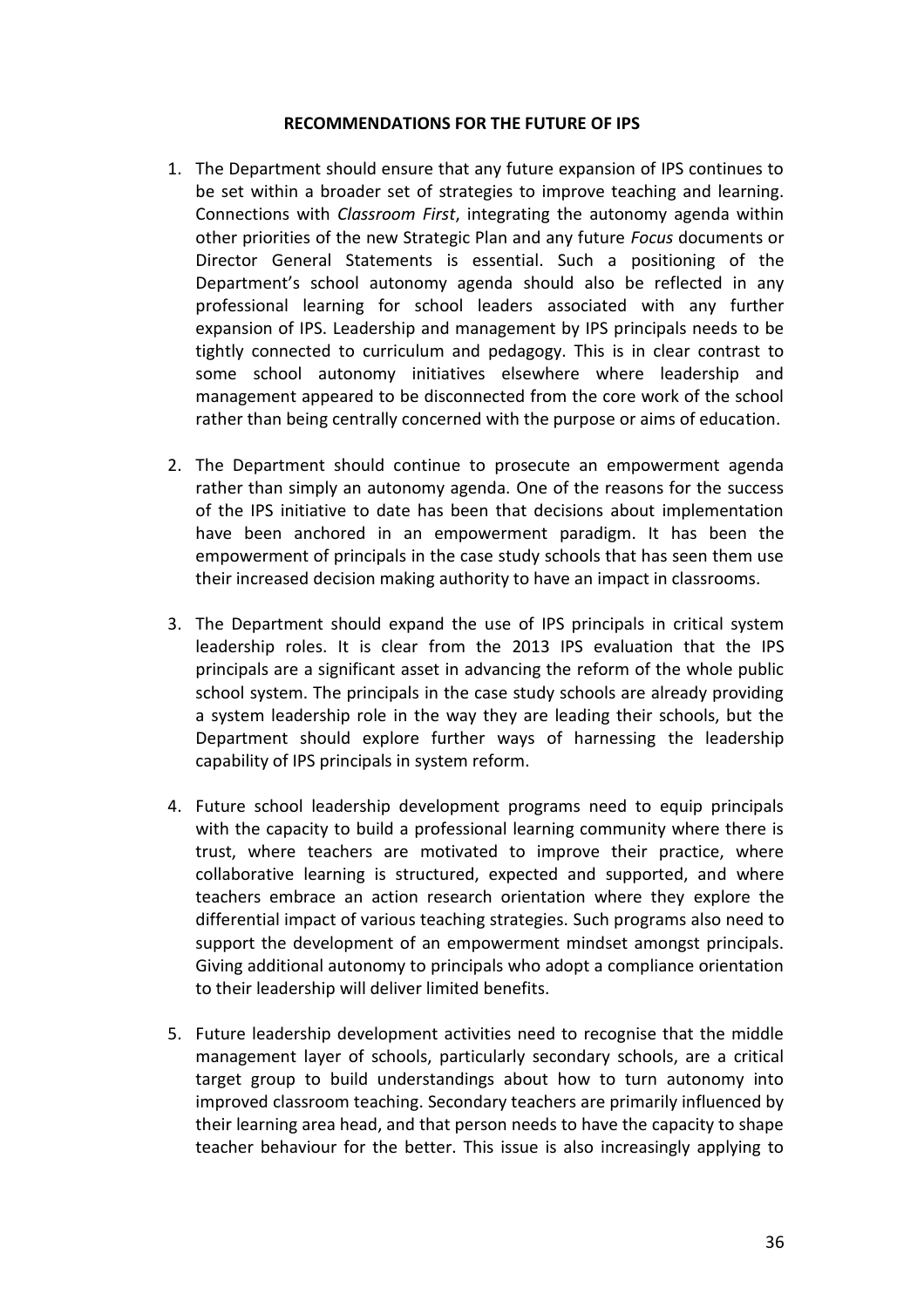primary schools that now often have a middle layer of teacher leaders whose role is to drive improved practice in classrooms.

- 6. The Department should continue to promote and support strong collaborative relationships between schools. Not only is this a clear competitive advantage of being part of a system of schools, but it can be an important part of strategies to raise teacher expectations, improve moderation and share best practice.
- 7. The role of the central office in supporting the IPS initiative needs to evolve. It was acknowledged by the case study principals that the central office (SIRU in particular) has played an important role in ensuring the success of autonomy initiatives. But what is also true is that the role of the system needs to change as the autonomy initiative progresses. For example in the early stages of the IPS initiative, the focus was on selecting schools that were capable of operating in a new environment, delivering the flexibilities for an increasing number of schools, risk management and ensuring that the technical aspects of leadership required to effectively manage the new flexibilities (such as managing a one line budget and staffing processes) were in place.

Now that there is an increased maturity in the initiative and the flexibilities are relatively routine, the facilitative work of the central office changes. While some of the original functions need to be maintained, the core function in the future will be to maximise the principals' capacity to enact reforms within their school so that teachers are teaching more effectively. There is clear evidence of some principals doing that very effectively now. The challenge is how to ensure that all IPS principals are using their increased autonomy to do the same. And of course such a development should not be restricted to IPS; all principals regardless of their level of autonomy need to be supported to use their authority as leaders to improve the effectiveness of their teachers. The practical experience of IPS principals could be used to good effect in acting as system leaders to spread such practices throughout the whole public school system.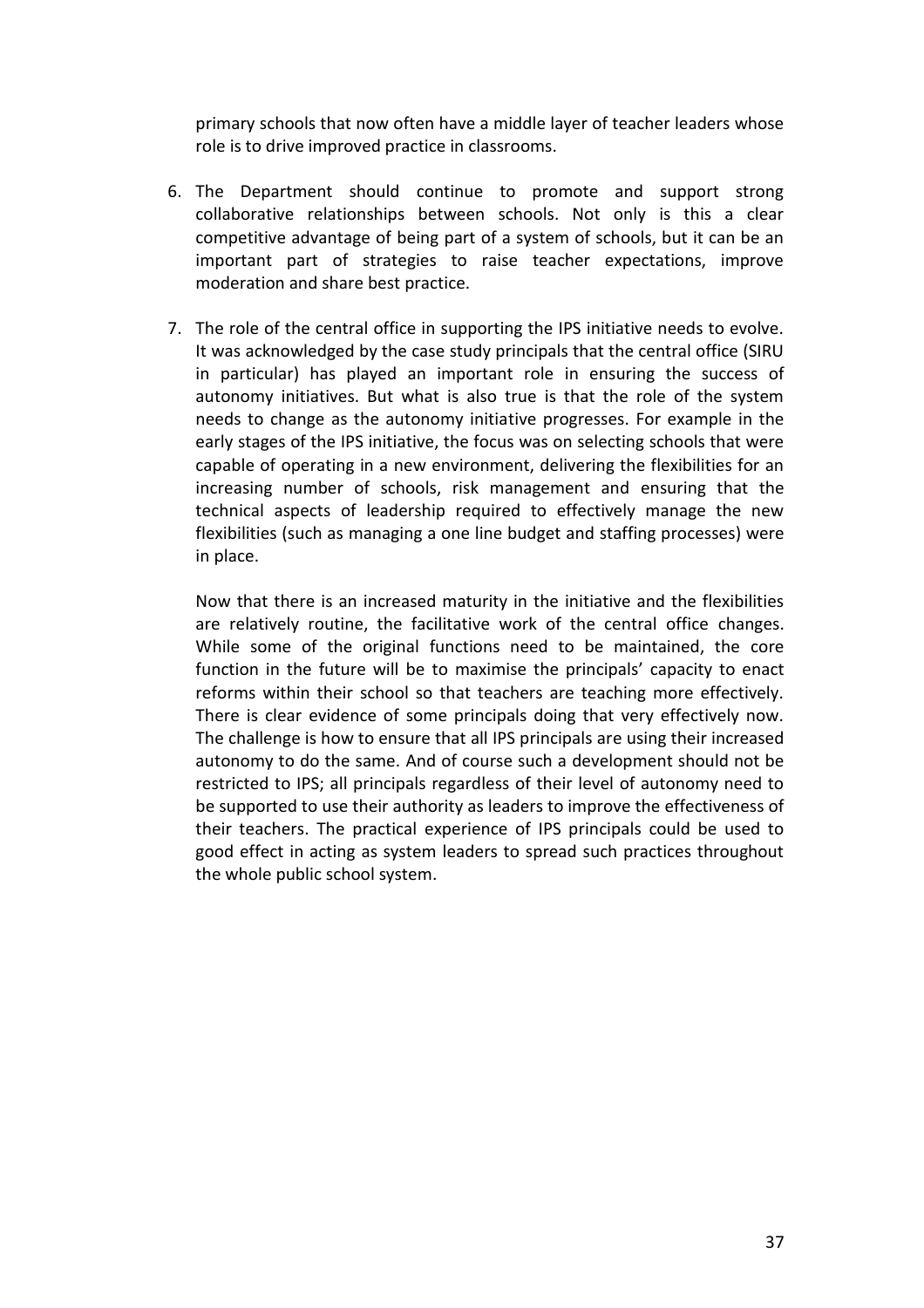**ATTACHMENT 1**

## **CLASSROOM IMPACTS OF INCREASED SCHOOL AUTONOMY**

**LITERATURE REVIEW**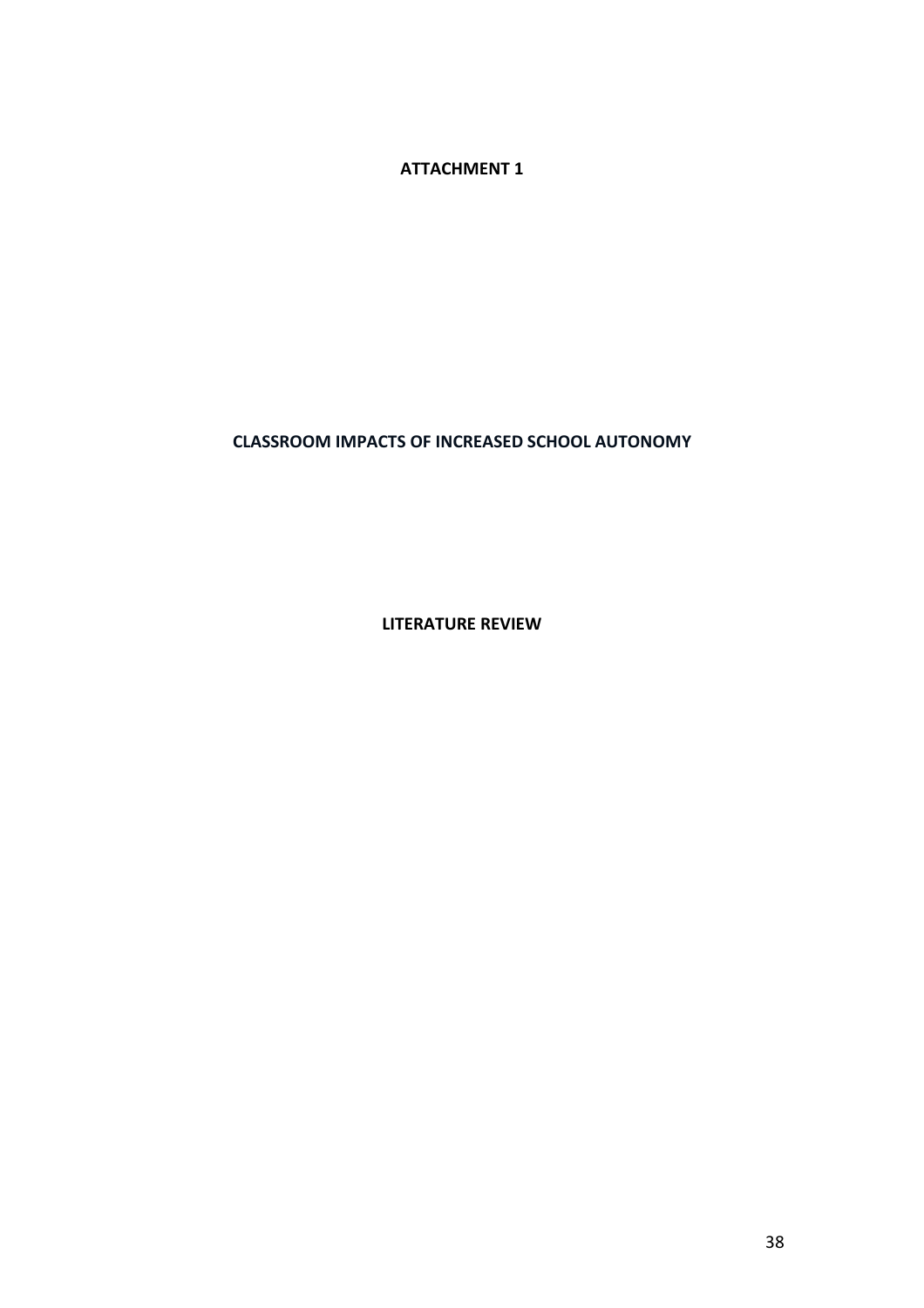## **Focus of the Literature Review**

The *Evaluation of the Independent Public Schools Initiative Final Report (2013)* found that Independent Public Schools (IPS) in Western Australia had established the conditions that were likely to lead to improved student outcomes. The report recommended that further research should seek to understand how principals could use their increased flexibility and autonomy to make a difference in classrooms.

This literature review examines the links between increased school autonomy, principal empowerment, changes in the practice of teachers and benefits for students.

It traverses the following territory in the literature:

- 1. What is meant by 'school autonomy'?
- 2. What different models of school autonomy exist?
- 3. Does school autonomy deliver improved student outcomes?
- 4. What is known about principal impact on student performance?
- 5. Does increased autonomy enhance principal effectiveness?
- 6. What behaviours and actions do empowered principals engage in that improves teachers' effectiveness in the classroom?

## **1. What is meant by school autonomy?**

At its simplest, it is generally understood in the literature that school autonomy refers to providing principals and their staff with more discretion and responsibility over their school.

It is not a new idea. There is a history spanning 25 years of public school systems in Australia shifting powers from the state's education department to the school. In fact, the first argument supporting increased school autonomy in Australian schools can be traced to the 1973 Karmel Report:

*Responsibility will be most effectively discharged where the people entrusted with making decisions are also the people responsible for carrying them out, with an obligation to justify them, and in a position to profit from their experience.* 

In 1987 Western Australia made one of the earlier attempts by an Australian public school system to put such a policy in place with its *Better Schools in Western Australia: A programme for improvement.* This was a hotly contested reform and only partially implemented. In fact, the devolution of staffing responsibilities to schools, which was at the heart of the program, was never implemented. Soon after, New Zealand introduced its school autonomy program *Tomorrow's Schools* (1988), which was followed in 1992 by Victoria's *Schools of the Future* program. These latter two programs changed the school systems in those countries in quite fundamental ways that persist to the present day.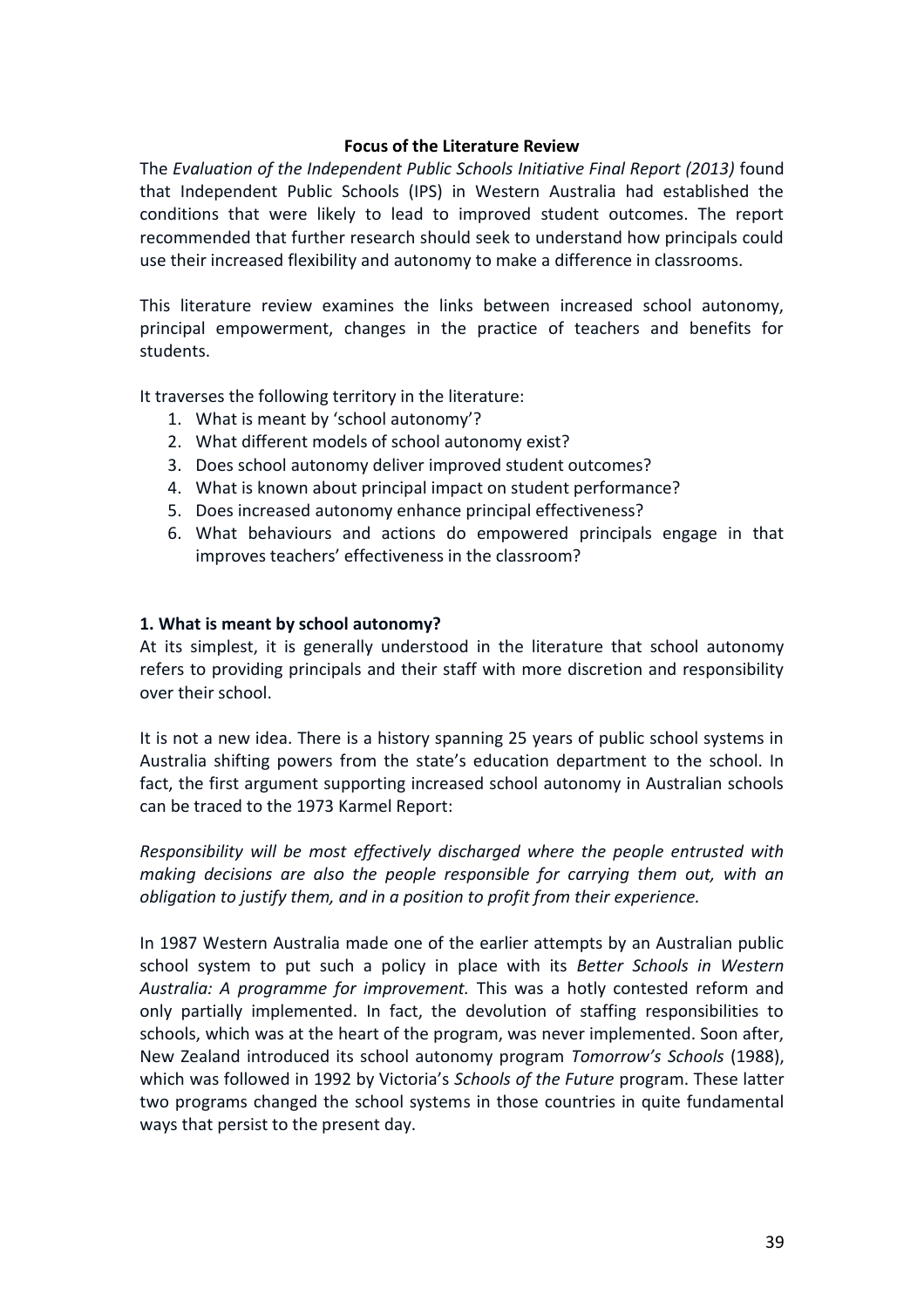Many of the terms used to describe the process of enhancing school autonomy are used interchangeably; terms such as school based management, school empowerment, devolution, decentralisation and locally managed schools being the most common. In many jurisdictions the autonomy reforms are described by a particular type of school, for example charter schools in the US, academies in the UK, free schools in Sweden and the UK and Independent Public Schools in Australia.

An analysis of school autonomy as manifested in different school systems reveals schools with varying degrees of responsibility in different areas of school operations. Schools can have varying levels of decision-making responsibility in relation to staff recruitment and deployment, staff conditions of work, financial management, facilities management, curriculum, assessment and other elements of school administration (Gamage and Zajda, 2009). Different governance responsibilities are also evident in the various forms of school boards or councils and accountability arrangements also vary widely. Because of this it is probably best to view school autonomy as a continuum with schools and school systems located at different points along it.

For the Australian context, Caldwell's (2009) definition is the most useful because it captures the essence of what is happening in public school systems, where schools are having greater autonomy within the confines of system parameters and policy frameworks:

….*a broadly defined set of processes where decision making responsibility on significant matters is systematically and consistently shifted to schools and school communities, within centrally managed frameworks.*

School autonomy is sometimes interpreted in the literature as schools being relatively unconstrained by the system of which they are a part. For example, Eck and Goodwin (2010) ask whether systems shouldn't simply 'find great leaders and stay out of their way.' Carr (2015) describes the argument for greater school autonomy as '…. school leaders, freed from the shackles of centralised decision making, are able to innovate and explore novel ideas'.

Such conceptions are far too simplistic for the Australian context where the central authorities have expanded schools' decision-making authority while continuing to maintain a strong presence. This presence has taken the form of system policy and accountability requirements and also certain support services that would be difficult to duplicate at each school site. No school in a public system of education is fully autonomous, but rather has a relatively high or low level of autonomy depending on the policy settings of the system to which they belong.

The distinction made by Simkins (1997) and Glatter et al. (2004) between criteria and operational power is useful in clarifying the issue. Criteria power refers to the specification of the goals and purposes of a service (the 'why and what') whereas operational power refers to decisions about how to deliver and resource the service (the 'how'). Increasing school autonomy in the Australian context has involved the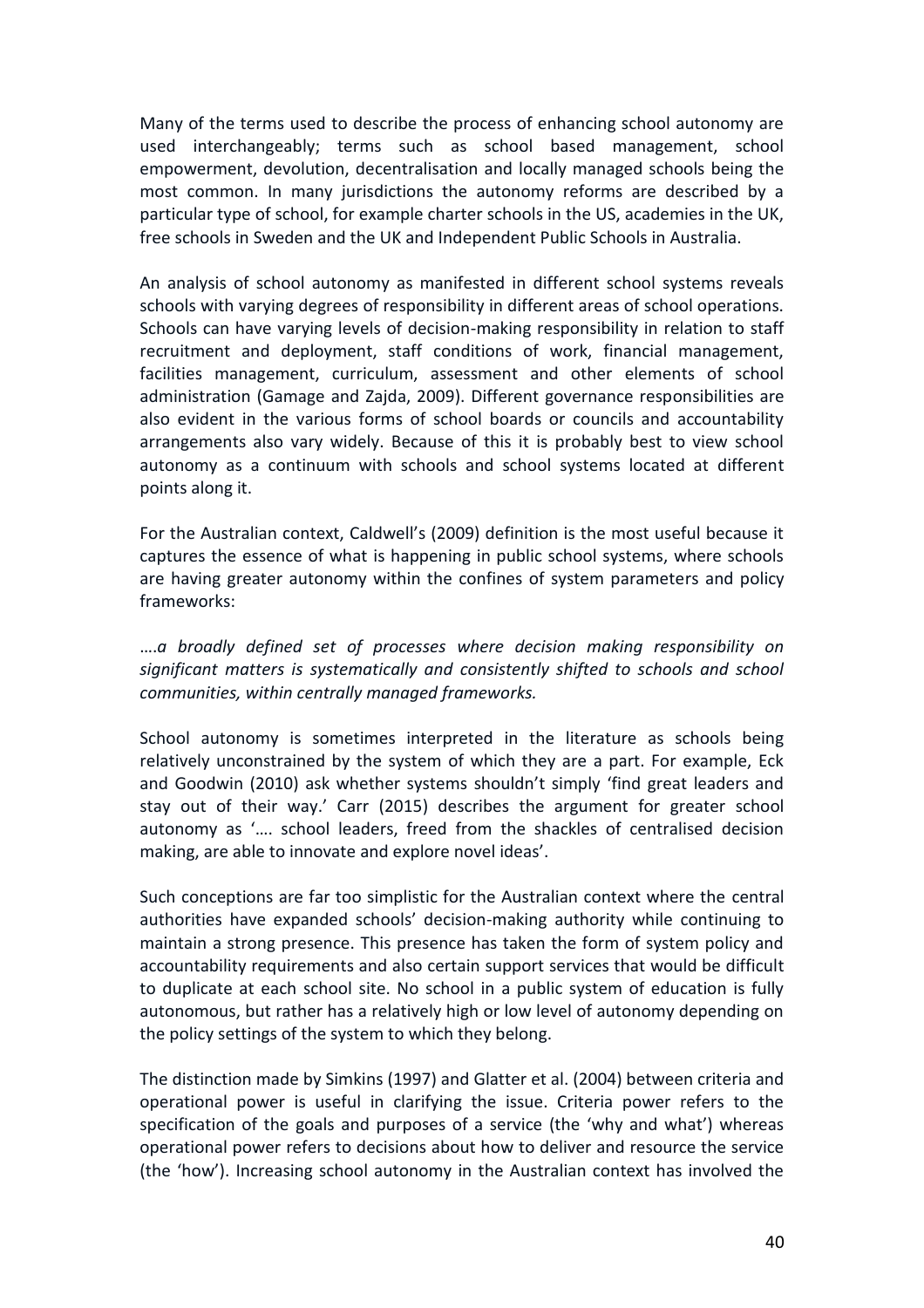various agencies of government specifying the curriculum standards and outcomes with schools given increasing discretion over how to achieve those standards and outcomes. In Simkin's terms, there has been a shift of operational power from centralised agencies to schools, but not of criteria power.

Higham and Earley (2013) note that when principals challenge whether their autonomy to run their schools as they see fit has increased at all, it is because the traditional areas of professional autonomy, such as curriculum and assessment, are now more centrally prescribed than they have been in the past. Coupled with the rise in centrally set accountability requirements, such as national testing, school reviews and analysis of student performance information, the picture is a more complicated one than simply handing more authority to schools as is suggested by some interpretations of school autonomy in the literature.

Sometimes the terms used to describe schools with greater autonomy imply a more complete authority over decision-making than is actually the case. Independent Public Schools, the term used in Western Australia and nationally, actually describes schools with greater autonomy set firmly within system requirements and constraints. This is a much more common version of a school autonomy agenda than one where schools are completely cut loose of system controls.

Rather than equating school autonomy with de-regulation of the system, Helgoy et al. (2007) argue that it is more accurate to describe it as 're-regulation' where certain aspects of schooling have been subjected to new forms of state control and other aspects have been placed more firmly in schools' control. Lingard and Sellar (2012) also talk of re-regulation around tight external strictures holding schools to account.

Higham and Earley (2013) refer to simultaneous centralisation and decentralisation as better describing the school autonomy agenda in countries like the UK and Australia.

It may also be worth noting that, strictly speaking, it is not 'schools' that are given greater autonomy; it is the principal or the School Board that is given greater decision-making responsibilities. Depending on the principal's leadership style, the autonomy could be exercised as autocratic decision-making or in more participative ways that empower the whole staff and the wider community. This subject will be further explored later in the review.

In summary, school autonomy is not a well-defined concept; it is used loosely in the literature with wide variations in meaning. Increasing school autonomy as manifested in Australian public school systems and many other jurisdictions is best seen as a complicated mixture of centralising and de-centralising tendencies happening together. The central offices of the public school systems are allowing schools to make decisions that were formerly the prerogative of the central office, but are retaining other functions or even taking on new roles that were not previously undertaken. More systematic monitoring and review of schools'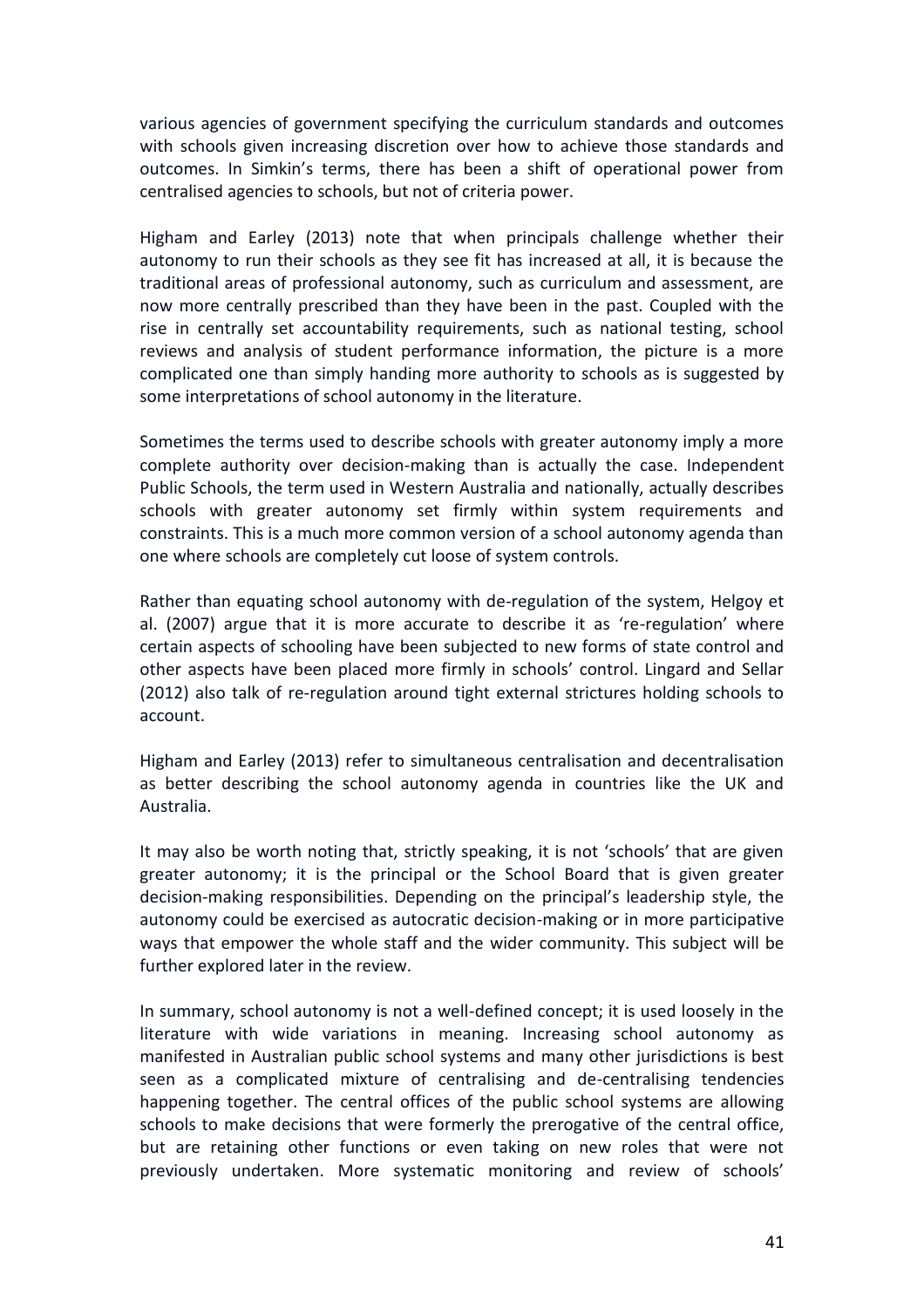performance, and intervention in cases of school under-performance are examples of such additional functions.

## **2. What different models of school autonomy exist?**

Carr (2015) makes the observation that the school autonomy tent includes highly decentralised public school systems, school systems underpinned by school voucher programs, systems where private operators run public schools and many other designs.

## *2.1 Self-managing schools*

The different expressions of school autonomy in different jurisdictions can be located in quite different paradigms of school improvement. One 'version' of autonomy comes in the form of self-managing schools within a central regulatory framework. As already stated, this is the common understanding of school autonomy in the Australian public school system context. There are, however, different rationales within this paradigm that are used to argue for the efficacy of greater school autonomy.

The most common is that those closest to the point of action are likely to know more about the local conditions and what is likely to work than those in a distant bureaucracy. Placing decision-making authority in the hands of those at the local level is thus more likely to address local needs and produce better outcomes. Increased responsiveness is at the heart of this rationale.

Another argument emphasises the increased flexibility available to principals in how they use the school's resources to generate improvement. Greater control over the finances and staffing gives additional levers to principals to put resources to use in ways that will best advance the school's goals and priorities. Flexibility in decisionmaking is at the heart of this rationale.

A further argument that is receiving increasing attention is that increasing school autonomy produces benefits because it brings the psychology of empowerment into play. This rationale for school autonomy holds that by giving the principal and school staff greater control over decision-making they will feel a greater sense of agency to take whatever action they believe will improve performance and to feel greater responsibility for the outcomes of their decisions. This was referred to in the *Evaluation of Independent Public Schools Final Report* (2013) as an 'empowerment mindset' and was reported as being evident in many IPS principals:

*Principals involved in IPS felt empowered, and consequently believed they were able to better empower their teachers so that there was a more targeted focus on the specific needs of students.* 

## *2.2 Markets, autonomy, competition and choice*

A second 'version' of the school autonomy agenda is an expression of neo-liberal economic principles. In this scenario the role of school autonomy is to allow schools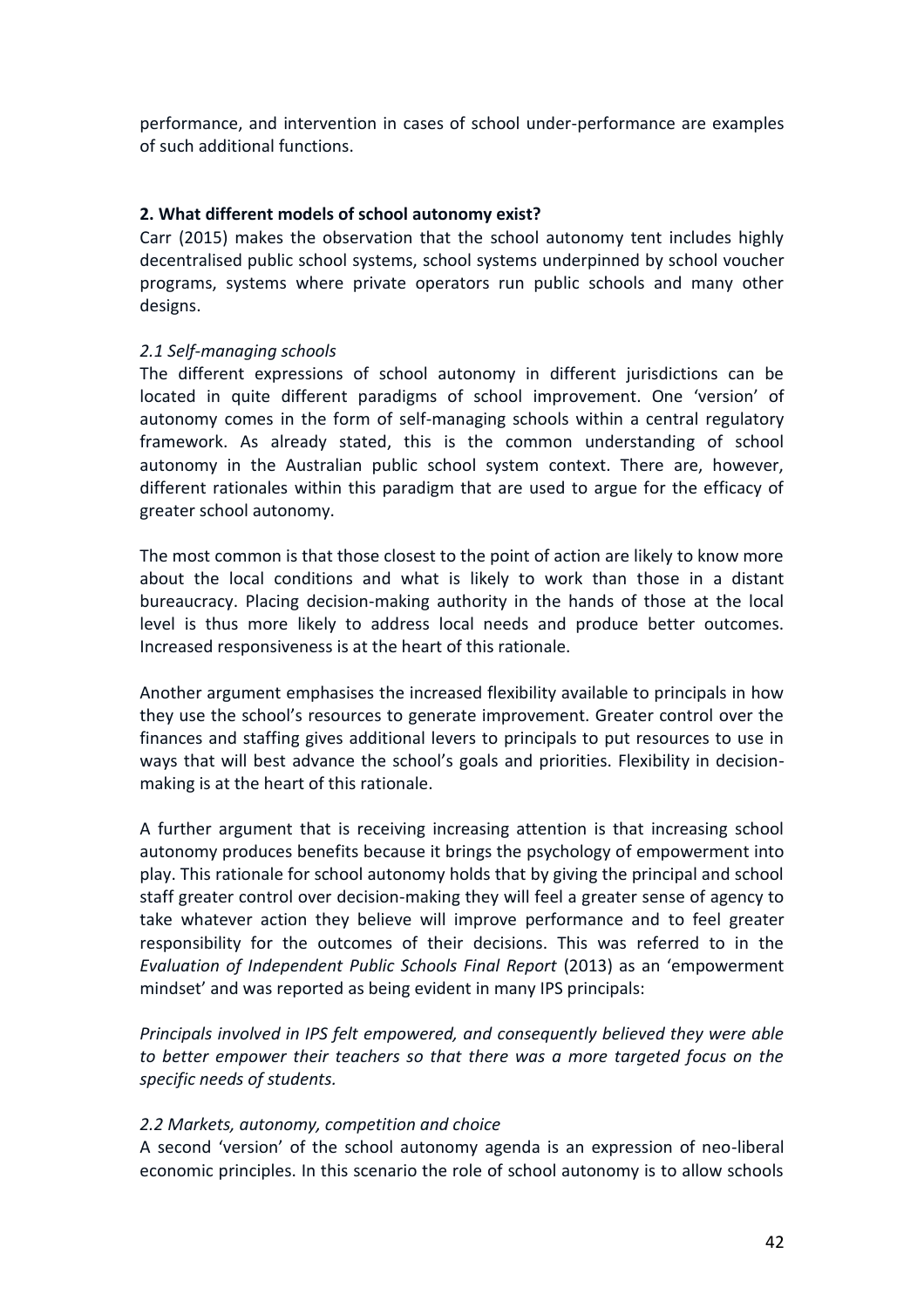to differentiate themselves from each other so they can more effectively compete for students in a market where parents can choose the school for their children. In this model it is the competitive forces mobilised between schools to attract students that drive school improvement. Chubb and Moe (1990) were the first to clearly set out this framework in *Politics, Markets and America's Schools*. As Jensen (2013) notes, this conceptualisation is much more controversial than the former.

In the Australian context, the 2013 Grattan Institute report *The Myth of Markets in School Education* ruled unequivocally that such a model has not and will not work for the unique conditions that apply to Australian public school systems. Jensen makes it clear in this report that he is not arguing against school choice or giving schools greater autonomy, but rather the use of school autonomy as a means of schools differentiating themselves in order to compete with other schools for students:

*Parents should be able to choose the school they want. But the right of parents to choose schools should not be confused with the idea that choice improves school performance.* 

The Independent Public Schools initiative was, from the original policy statement (Liberal Party of WA, 2008) to the announcement of the Government Media Office (2009), and to the prospectus released by the Department of Education (2010), not couched as part of the neoliberal policy discourse. Rather, it was set within a paradigm of empowerment of those at the local level to bring to bear increased ownership, motivation and local knowledge on the improvement of the school. Gobby (2013), however, postulates that this is at the level of rhetoric only and that the Independent Public Schools initiative is still best thought of as a programme of neoliberal government. Such a view did not emerge in the IPS evaluation report as a significant factor in the perception of the IPS initiative by the major players.

#### *2.3 International autonomy initiatives*

Because there are so many variations of school autonomy initiatives across different countries, a careful analysis of each model is required before drawing conclusions that are relevant to the Western Australian model of Independent Public Schools.

Keddie (2014) refers to a movement across many countries 'to create an increasingly autonomised education system' and references academies and the free school movement in the UK and other contexts in Europe, charter schools in the USA and Independent Public Schools in Australia. While these developments may have in common increased school autonomy, the autonomy is but one element of an overall reform agenda that has very different motivations and is built on very different rationales across countries.

Charter schools are the most often quoted example of the school autonomy movement in the US. Their stated purpose was to take power away from malfunctioning education bureaucracies and place it in the hands of those who are closest to, and who often care most about, students. They are an example of an 'opt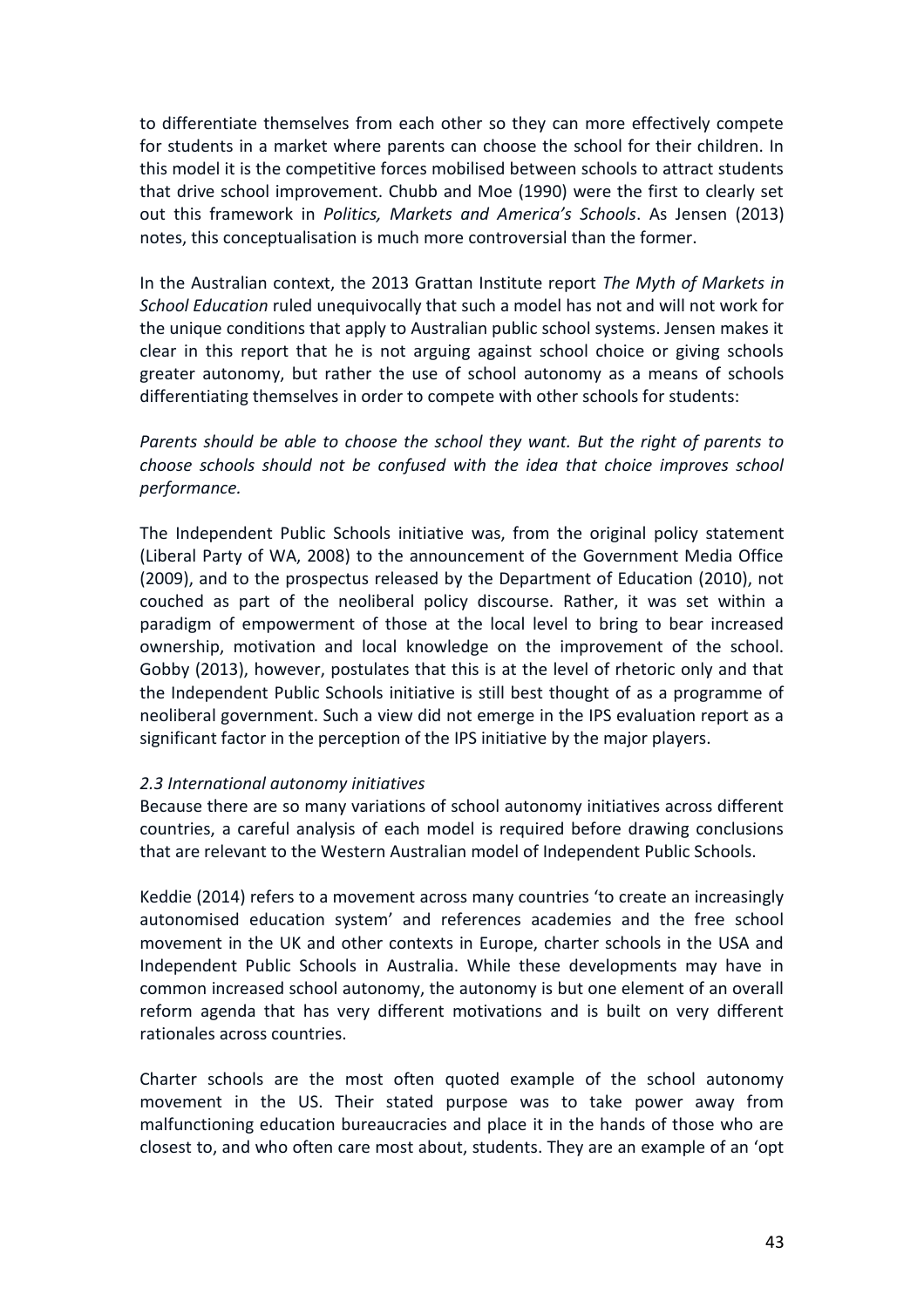out' model of school autonomy where schools or chains of schools opt out of the school system and the rules that govern the system.

As Triant (2001) remarks, the charter school movement has an unlikely coalition of supporters including conservatives who support small government, progressives looking for new strategies to assist schools in low socioeconomic areas, disillusioned and frustrated public school educators, and renegade education reformers.

Charter schools have a wide variety of powers. There are examples of charter schools that have opted for a longer school year; where there are no teachers union contracts so that principals can hire community members as teachers who are uncertified (in some schools less than 25% of the teachers are certified teachers); where the principal can decide how much to pay teachers; can remove bad teachers with relative ease; and in some cases where the principal has decided to lengthen the school day by several hours and lengthen the school year by as much as 30 days.

This scope of decision-making authority in the hands of the principal is a far cry from the autonomy being implemented in Australian school systems. It is therefore of little relevance to the Australian policy context to consider the evidence of what impact charter schools have had on student performance.

The US nearest equivalent to the school autonomy policies in Australian schools is not charter schools, which attempt to create autonomous schools outside regular public school systems, but those autonomy initiatives that have arisen in the past 10- 15 years within the state public school systems. Prominent examples are the Boston Public Schools (CCE, 2006), Chicago Public Schools (Sporte, 2003), Oakland Unified School District (OUSD, 2000) and New York City Public Schools (New Vision for Public Schools, 2007). While these differ in some significant details both from each other and from the Australian context, they are, like the Western Australian Independent Public Schools initiative, examples of an 'opt in' model where schools remain in the system but opt in to an environment of increased autonomy.

Some features of these initiatives have particular relevance to school autonomy programs in the Australian context. Firstly, they treat the new decision making flexibilities for schools, not as an end in themselves as earlier attempts had done, but as a means to improve teaching and learning. From the various historical analyses that have been done, the difference between the early reforms of 20-30 years ago and the current school autonomy programs is clear: the initial reforms were focussed on changes in education governance and more local control of schools (Burke, 1992); the more recent reforms are more directly about improvements in student learning (Gammage, 2008).

Secondly, the various US state autonomy initiatives also focussed on training and development to make sure that schools had the capacity to take on and make productive use of their new decision making authority. In Oakland, the selection criteria for participation in the autonomy initiative required schools to demonstrate their capacity to operate under the new regime (OUSD, 2000).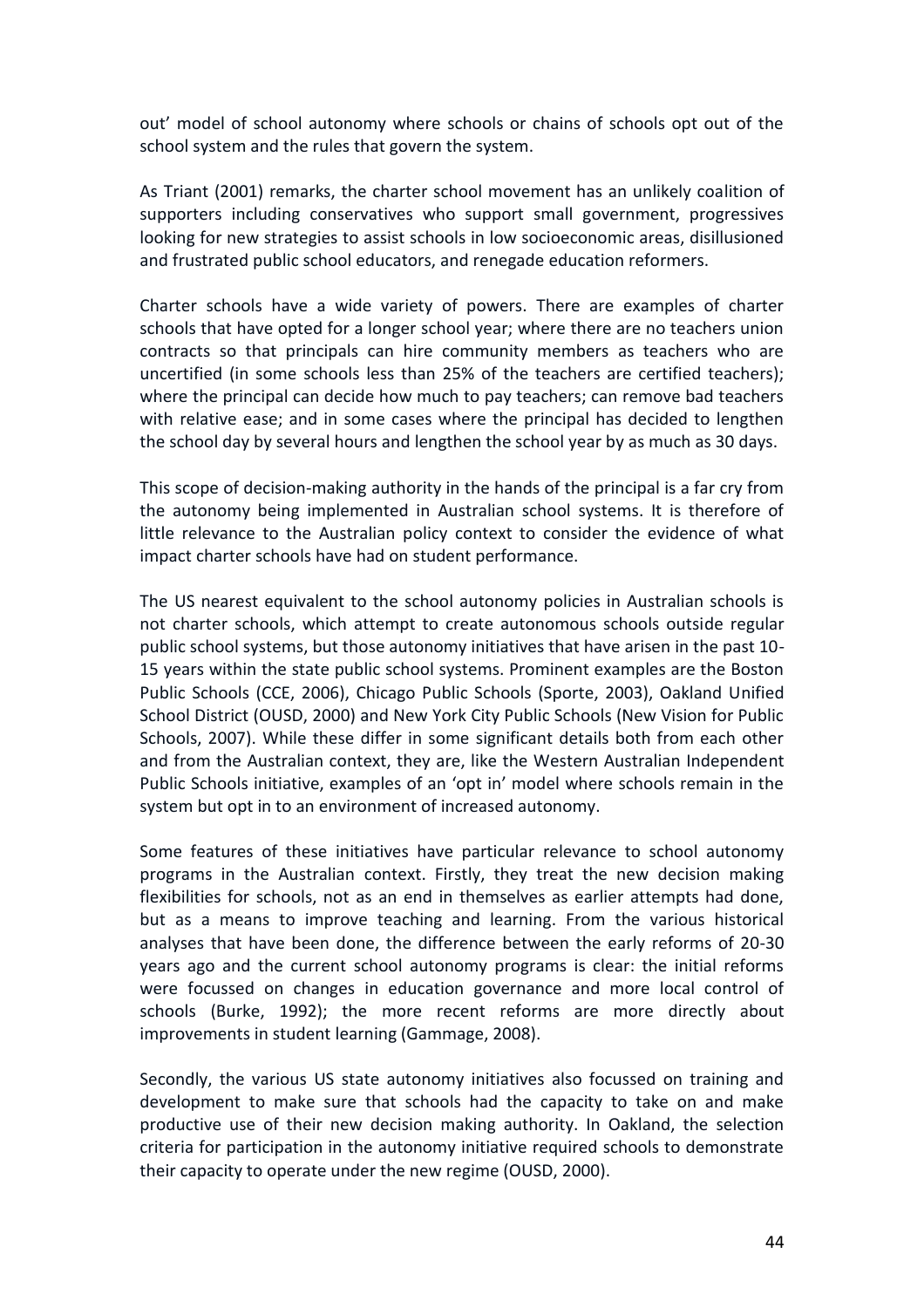And finally, the central offices of these US state public school systems are strong participants in changing their way of operating so as to enable schools to use their new authorities and be key implementation supporters. The "Incubator" in the Oakland model provided major support and capacity building including coaches working onsite to assist principals with implementation. The research analysing the success of the initiative identified the support schools received through the "Incubator" as vital (Vasudeva et al., 2009). An equivalent facilitative unit within the central bureaucracy of the Western Australian Education Department (the School Innovation and Reform Unit) was also rated by principals as an important source of support for their transition to becoming an Independent Public School (*Evaluation of the Independent Public Schools Initiative Final Report, 2013)*.

An interesting feature of these US initiatives is that even though the focus was on improving teaching and learning, there is little evidence of how much that focus penetrated actual classroom practice (Honig and Rainey, 2012). Although teachers did report that in Oakland's initiative the implementation involved formal times for teacher collaboration and the development of a differentiated instructional approach to meet the academic and cultural needs of a diverse student body. Overall, the evidence that these system reforms delivered improved student performance is mixed (Honig and Rainey, 2012).

Sweden's *friskolor* policy has produced what are known as free schools. Many of these schools are privately operated and have been running since 1992. They receive the same level of funding as local government schools but many are run by for-profit companies. The policy did much more than simply shift decision making from the central agency to municipalities; it also changed the exam system, teacher training and introduced a voucher system for parents to take funding to wherever they chose to educate their children.

In an interview reported in the Guardian (2015) seeking to explain the recent decline in performance of Sweden's schools' PISA results, Andreas Schleicher, the OECD's director for education and skills commented:

*When establishing school autonomy and choice, the Swedish system did not strengthen oversight and intervention functions (which were traditionally weak in Sweden). So the system had no means to learn from successful schools and scale their success, and it had no means to detect and address educational underperformance.*

As in the case of US charter schools, Sweden's free schools certainly are an example of schools being given greater autonomy, but they are the result of a fundamental recasting of schooling involving the profit motive and parent vouchers. This makes them such a different 'beast' to the schools in Australia being given greater autonomy that comparisons are of little practical use in assessing the likely impact of the kind of school autonomy policies being implemented in the Australian context.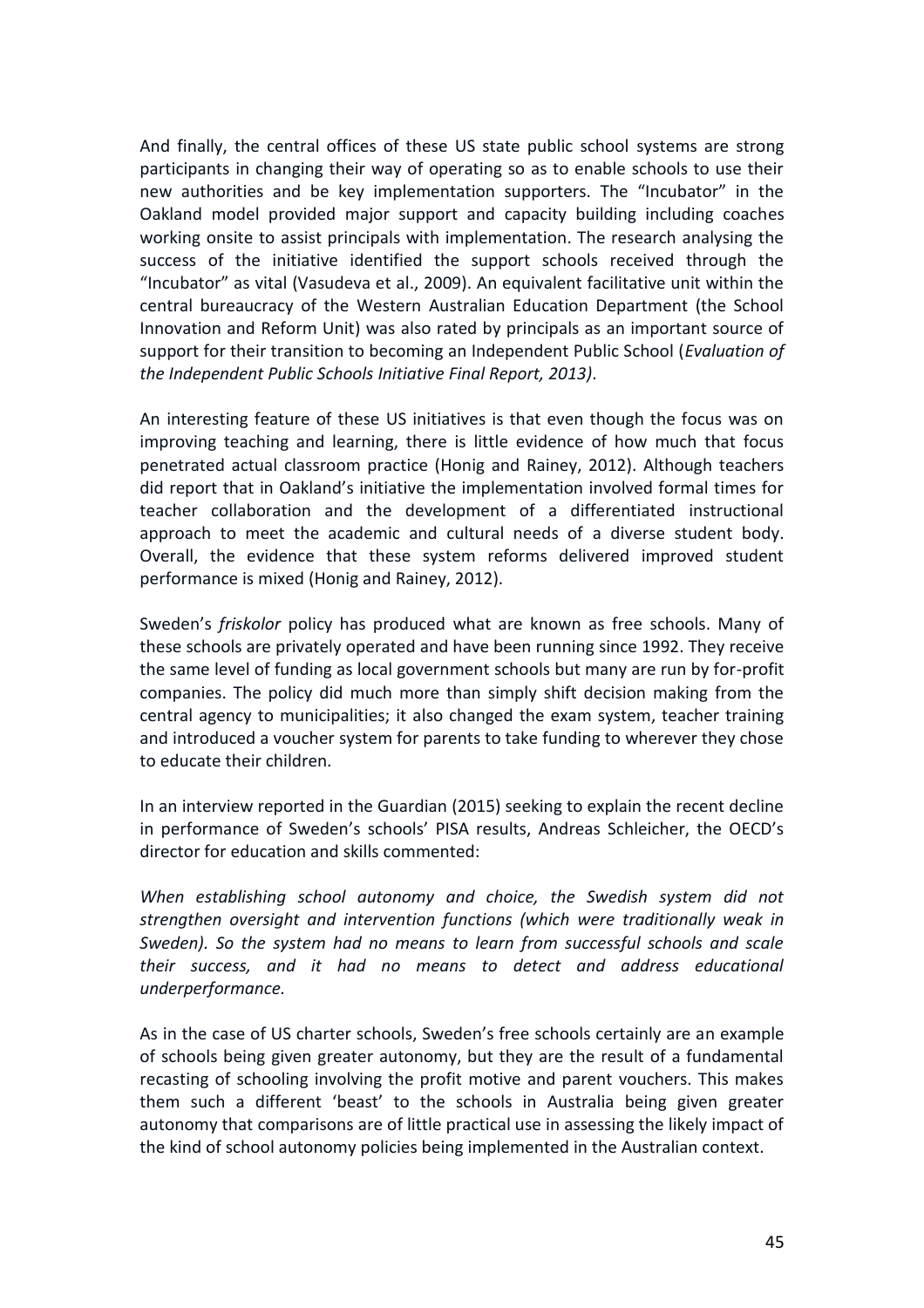Academies in the UK were introduced by the Labour Government in 1992 to replace existing failing schools. Although they remain part of the state sector and are nonfee-charging state funded schools, they were taken outside of the control of the Local Education Authorities. They are managed by private, independent sponsors through a largely self-appointed board of governors which has responsibility for hiring the staff, negotiating pay and working conditions and deciding on matters such as discipline and performance management as well as determining term and school day duration (DfES 2013).

But as Machin (2013) notes, with the election of a Conservative Coalition Government in 2010, the nature of academies changed and they no longer focus on the disadvantaged institutions which characterised their introduction under the previous Government. Given the significant powers of the school board governors, both in the original and the 'new wave' academies, impact comparisons with Independent Public Schools in Western Australia would appear to be drawing a very long bow.

In summary, movements towards greater school autonomy can be found in many jurisdictions but are located within quite different reform agendas with disparate rationales. To treat these as all driving a single 'school autonomy' reform and to assess the impacts of each as evidence of the effectiveness or otherwise of giving schools greater autonomy, makes little sense. A more sensible approach is to analyse each separately and ask what lessons can be learned for future implementation of Australian school autonomy policies.

## **3. Does school autonomy deliver improved student outcomes?**

The debate about whether a policy of school autonomy produces improved student performance has raged in the literature since such policies became more widespread. In this section an attempt will be made to capture where that debate has now landed, rather than capture the literature illustrative of both sides of the debate as recently documented by Suggett (2015).

A feature of the literature examining the impact of school autonomy policies on student performance has been the analysis of the OECD PISA reports to support arguments both in support of and against increasing school autonomy. Rather than giving a simple yes or no answer to the question, most analyses tend to conclude that there is no direct causal link between autonomy and school performance, but rather autonomy can have positive effects when accompanied by other interventions. As the review of school autonomy within Boston's public schools prepared for The Boston Foundation (2014) puts it:

*Autonomy doesn't equate to success. It creates the conditions for success.*

One of the most common accompaniments to school autonomy deemed to be necessary for positive effects is strong accountability. The OECD 2011 PISA report concludes: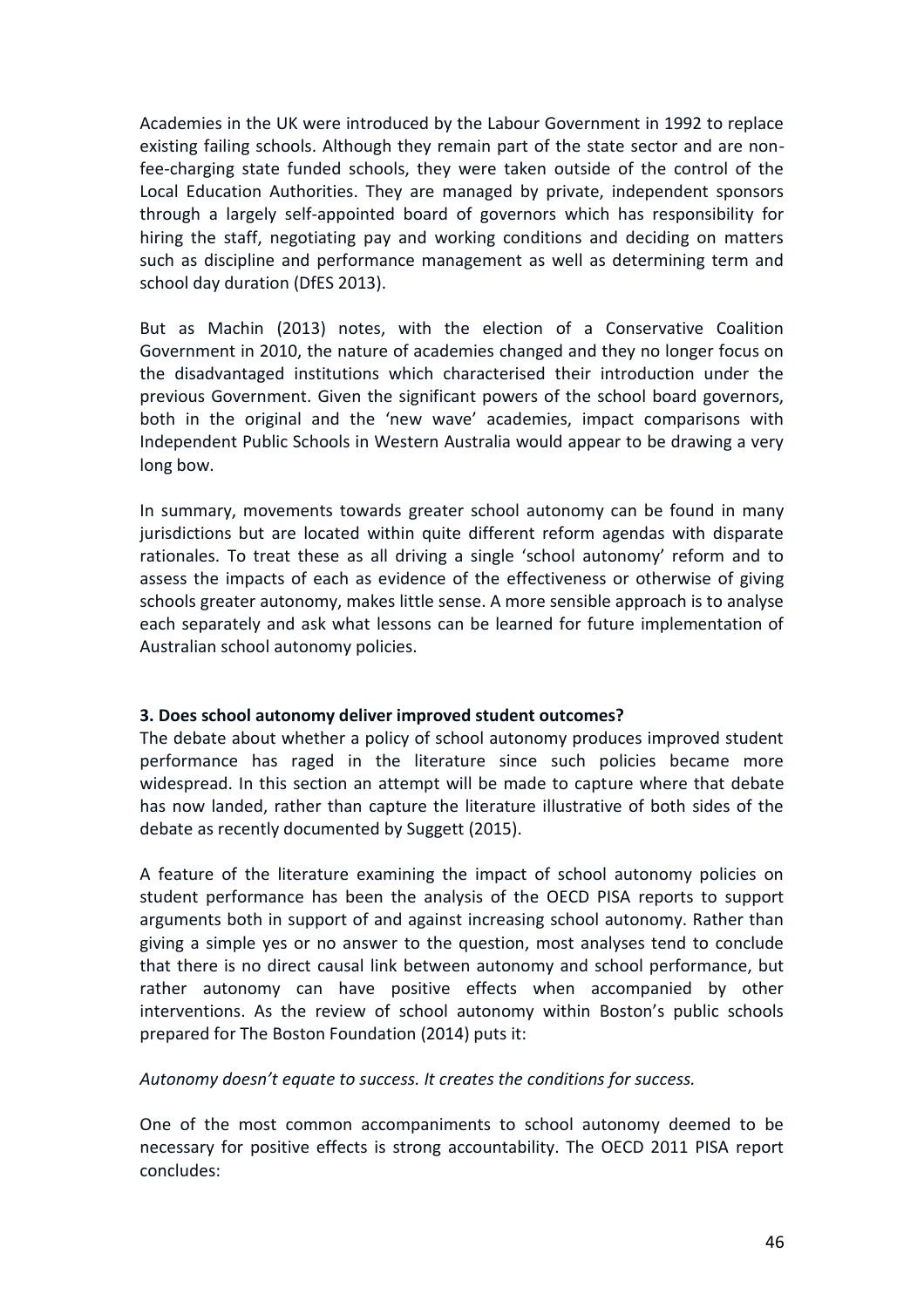*PISA results suggest that, when autonomy and accountability are intelligently combined, they tend to be associated with better student performance.*

Eric Hanushek and his colleagues constructed a very large data set from the four waves of PISA tests spanning 2000-2009, comprising over one million students in 42 countries and arrived at another condition that applies to the positive impact of school autonomy:

*…autonomy affects student achievement negatively in developing and lowperforming countries but positively in developed and high performing countries.*

In his most recent analysis of the data, Caldwell (2015) concludes as follows;

*Evidence from deep analysis of results in PISA tend to confirm that higher levels of school autonomy are associated with higher levels of student achievement provided there is a balance of autonomy and accountability…..There is evidence that the impact of school autonomy on student achievement becomes stronger and more positive the longer a school has possessed and utilised a higher level of autonomy.*

In terms of the debate about whether the PISA results demonstrate student achievement gains for schools and school systems with greater autonomy, perhaps the UK Government's 2010 White Paper presents the clearest summary locating increased autonomy with other key features of the school systems of the most successful countries based on the PISA results.

The White Paper notes that high performing countries on PISA combine:

- high levels of autonomy for schools;
- a high status teaching profession;
- comprehensive and effective accountability systems; and
- a strong sense of aspiration for all children, whatever their background.

The 2014 Victorian Competition and Efficiency Commission report summarised the state of play as follows:

*The Commission's assessment of the empirical studies looking at the relationship between autonomy and school performance reveals a mixed and inconclusive picture. While some studies report a performance benefit – particularly if autonomy is accompanied by effective accountability mechanisms – others find little impact, or even negative effects.*

The Gonski School Funding Review Report (2011) also backed school autonomy as part of a suite of measures necessary for improvement. The Report concluded that school leaders who were able to make decisions, including decisions about hiring staff and over the school budget, did well in terms of student achievement, providing there were measures of accountability. It is interesting to note that the Gonski report, when discussing the use by principals of resource flexibility, quotes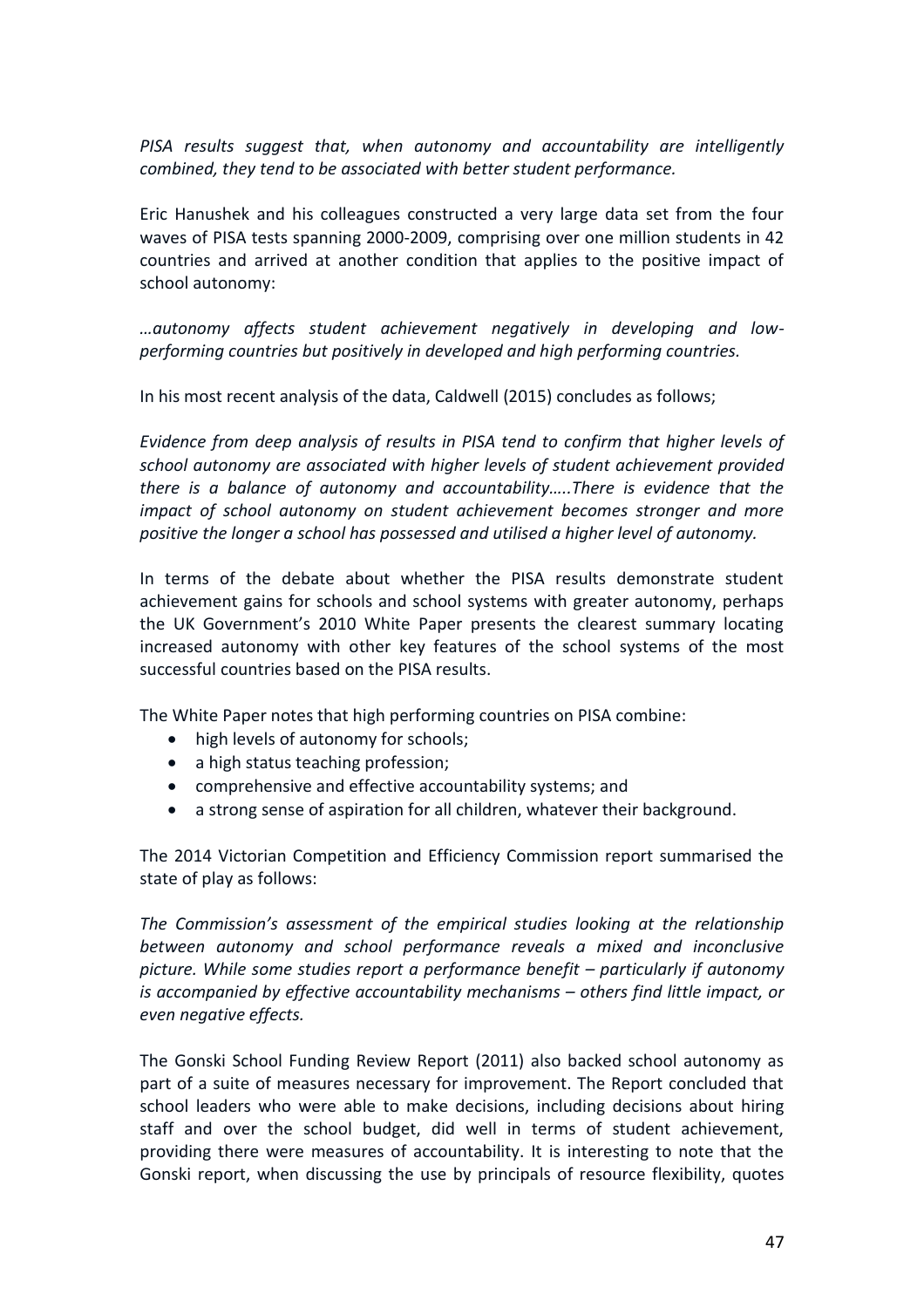examples of decisions that relate quite directly to improving the quality of instruction.

*With greater autonomy and budgetary control, schools are best placed to make decisions about how best to use resources, such as tailoring school timetables to meet student needs, hiring specialist help such as literacy and numeracy specialists, and making more time available for teachers to plan or prepare for classes.*

The key message most strongly enunciated by Jensen (2013) is that while there was no doubt that some schools would excel with autonomy, the literature emphasised the advantages of school autonomy as part of a comprehensive strategy for school and system improvement. He says

*Giving school leaders autonomy to run their schools well is a good idea, but it has little impact on performance when governments do not implement it as part of a larger plan to improve teaching and learning.*

Many years earlier Caldwell and Spinks (1988) made the same point:

*Self-management is but one element in a constellation of approaches that must be aligned if the desired outcomes are to be achieved.* 

And the title of Suggett's (2015) paper, *School autonomy: Necessary but not sufficient*, foreshadows the same position: that the evidence on school autonomy is that it is best considered as one piece of the jigsaw of school and system improvement and not a policy that, on its own, should be expected to deliver improved outcomes.

There is also clear evidence in the literature that giving schools increased autonomy can have positive outcomes if the school is ready and already has some of the fundamental ingredients of school improvement in place. Mourshed et al. (2010) analysed different school systems and found that autonomy is more effective in systems that are moving from 'great to excellent'. And the Gates foundation also found through its sponsorship of increased school autonomy that 'giving failing schools greater autonomy is a bad idea'.

This would lead designers of school autonomy initiatives to take care about which schools in the system might benefit from such a policy and which schools might require more direct forms of support and intervention, rather than adopting a one size fits all approach to such a reform. The concept of 'earned autonomy' has been used to connote such differentiation amongst schools (Kay, 2010).

Caldwell's (2012) work with principals makes it clear that, while it may be tempting for governments and central authorities to attribute improvements to autonomy alone, principals understand that improvements are usually best explained by a complex interaction between a whole range of system and school activity in operation at the time. Nor do principals see the point in trying to attribute gains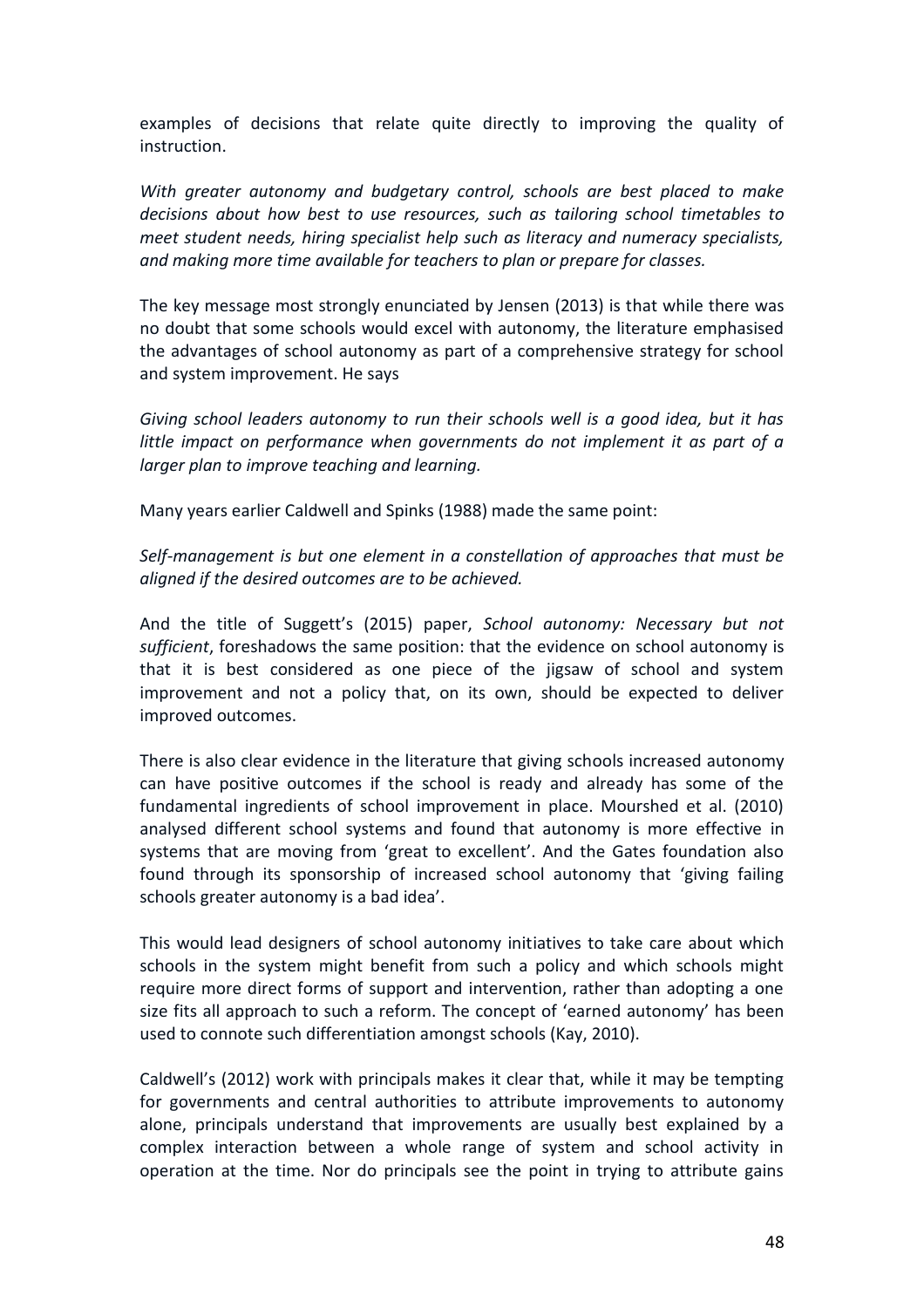solely to increased autonomy; they value autonomy and see it as one part of the overall toolkit of school improvement.

Attention in the literature to the issue of collaboration between schools has confirmed that this is also an important area to consider along with increasing school autonomy. There is a well established literature demonstrating that processes of networking and collaboration between schools can create highly effective communities of learning and practice leading to significant and sustained improvement across the system (Ainscow, 2010; Ainscow et al., 2012). The experience of the UK would confirm that policies that increase school autonomy risk isolating schools from the support and expertise available in surrounding schools and that strategies need to be adopted to build and maintain such networks.

Drawing on Ainscow's work in this field, Keddie (2014) reports that the processes of school collaboration can also have a positive effect on teachers and teaching by validating teacher professionalism as well as sharing expertise across schools. The sharing of expertise across schools can be achieved in a variety of ways but Ainscow et al. (2012) refer to 'hub schools' as one strategy. These are groups of schools that are identified as having specific expertise in particular subject areas or learning areas such as Education Support.

One of the significant findings of the Academies Commission (2013) in the UK was that, not only was autonomy per se an insufficient condition for school improvement, but that that such improvement was much more related to *how*  autonomy is mobilised. From the *Evaluation of the Independent Public Schools Initiative Final Report* (2013) this was an important feature explaining the positive impacts of increased school autonomy. Unfortunately, there is little in the literature to guide systems in designing the implementation strategies for their school autonomy initiatives. This despite the finding of the Academies Commission that it was decisions about *how* the autonomy was mobilised amongst the schools it was intended to benefit that was critical.

A notable exception to this is the work of Meredith Honig in documenting the progress and issues associated with a range of school autonomy projects across the US, in particular, Oakland's 'small autonomous schools' initiative (Honig, 2002, Honig, 2003, Honig, 2009, Honig and Rainey, 2012)

The key implementation factors she identified were:

- The importance of schools focussing their improvement efforts on strengthening teaching and learning rather than simply a focus on governance and local decision making.
- The extent to which the initiatives contained action to build the capacity of schools to realise teaching and learning improvements.
- The changed role of the central offices from being implementation impediments to being implementation enablers.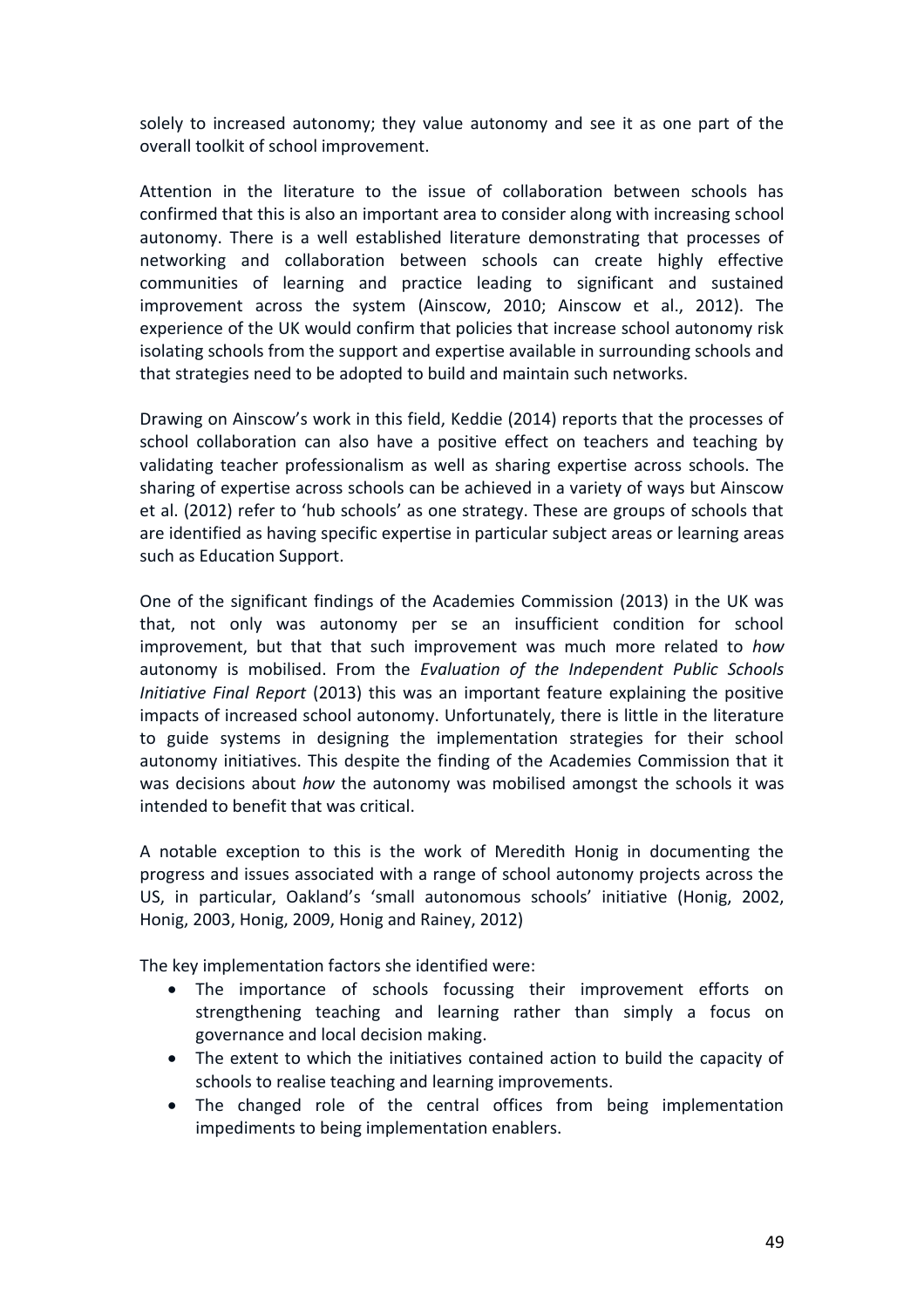Suggett's (2015) analysis of the most recent developments in school autonomy initiatives suggests that the role of school systems in successful implementation of such a policy has been under-done. She suggests that systems have a responsibility to

- clarify the freedoms that apply to schools as well as the governance responsibilities and capabilities;
- build a facilitative 'middle layer' in the bureaucracy;
- ensure there are strong professional support systems;
- **•** establish formative as well as summative accountability systems;
- support leadership capacity building;
- strengthen the data literacy and performance metrics to underpin school improvement; and
- $\bullet$  build capability for effective resource management.

Advocating a strong role for the system in implementing school autonomy policy does, however, run the risk that central offices will simply move to their default position and re-assert centralised control over schools. Suggett (2015) stresses that the system role must be clearly defined as setting parameters for schools, facilitating empowerment and building the capacity of school staff and only intervening where required to protect the integrity of the school system.

Gobby (2013) describes the case increasingly being recommended to political authorities at an international level as follows:

*Decentralisation in itself does not improve school or system performance. However, decentralisation can improve school performance if attention is also paid to addressing certain features of a school's 'ecosystem', which include instruments of accountability, the social and cultural capital of schools, the quality of teaching, and the effectiveness of school leadership.*

It should be noted that the research on whether autonomy policies impact positively on school performance is predicated on the vexed issue of outcome measurement. Ideally, an assessment of school performance should extend beyond how students perform on standardized tests and incorporate the full range of educational and social experiences that may result from greater school-level autonomy. For example, does greater autonomy improve student safety and establish a school climate that is more conducive to student wellbeing?

Fullan (2002) is one of many researchers challenging the narrowness of external measures of school success. He argues that schools are attempting to do a lot more than just improving students' achievement on narrow performance measures. He advocates for measurements that include a much broader view of the purposes of schooling in relation to students that includes social and moral learning.

Mulford (2008) argues that the commitment of schools to the social and moral development of students might be weakened as they seek to ascribe to the demands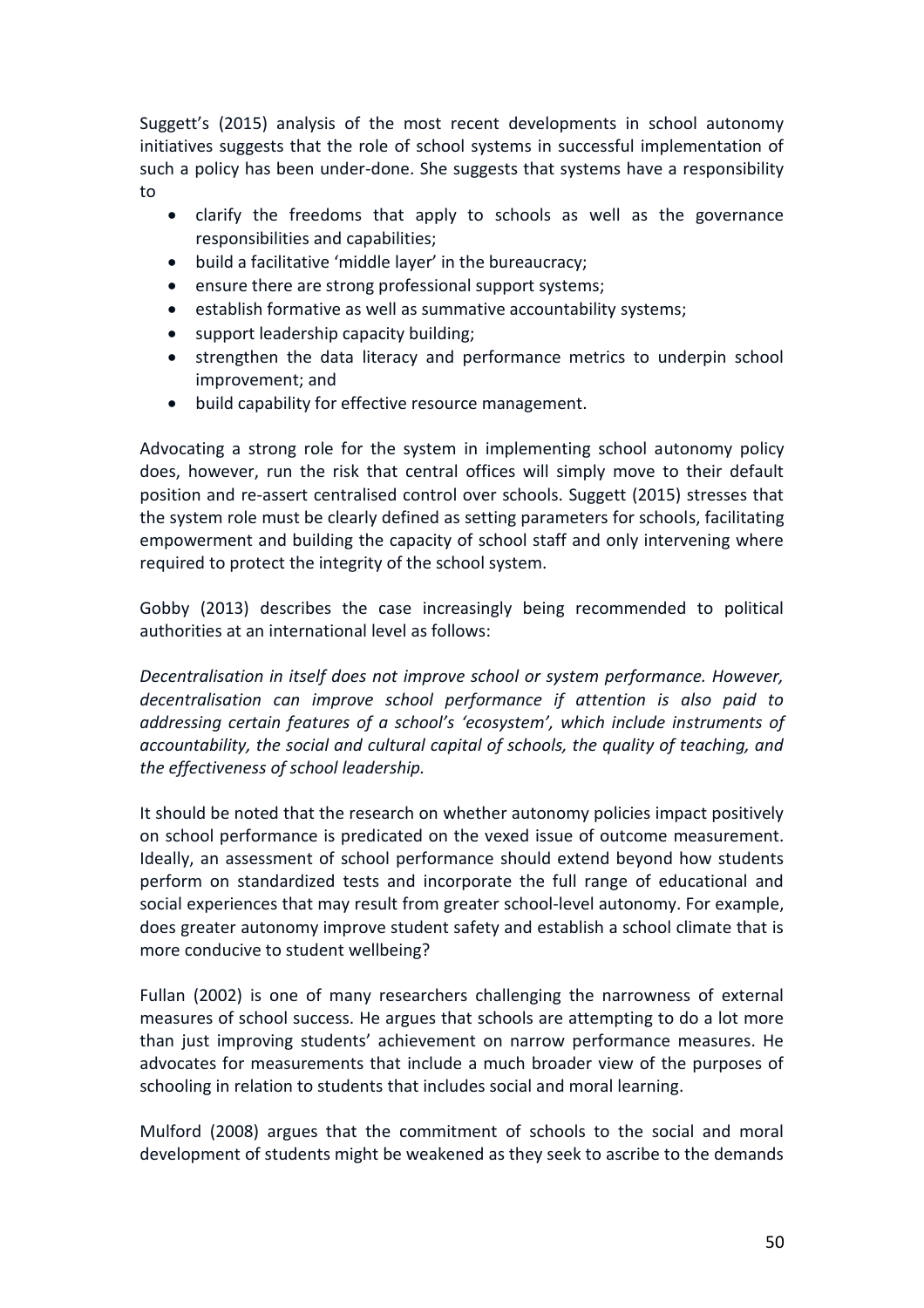of narrow external performance measures that accompanies greater autonomy as part of the 'audit culture'.

Levin (2010) also argues that we should assess our progress by 'improvement in student outcomes across a broad range of important areas, not just reading and mathematics, and not just measured by test scores' (p 230). Eacott (2011) is another who makes the same point: that judging the effectiveness of schools on data related to a narrow view of student learning, or data that only refers to specific, academic skills, is problematic.

A further complicating issue in evaluating the impact of autonomy and student outcomes is that 'big data' such as PISA, TIMMS, PIRLS and NAPLAN in Australia, can only take us so far. Particular implementation features that apply locally to specific autonomy initiatives (like IPS in Western Australia) also need to be considered in any sophisticated analysis of impact.

A final complicating factor in assessing whether autonomy has impacted positively on student outcomes is the timescale needed for any effects to be evident. The literature suggests that if improvement in student outcomes is the major goal of extending school autonomy, then patience will be required from those expecting to see such results. Evaluations of school based management in the USA have found that impacts on internal school processes, improved management of resources, stronger school climate, greater community engagement and the like are likely to be seen within 5 years. Gains in student outcome data are generally not evident until approximately 8 years after schools gain greater autonomy. (Barrera-Osoria et al., 2009).

When analysing the results of the New Zealand school system following a far reaching school autonomy agenda implemented in the 1980s, Wylie (2012) reports that it has taken almost two generations before that country has seen impacts on student achievement as demonstrated by the country's recent rise on the PISA league table of countries.

In summary, the debate has moved beyond the simple question of whether the evidence supports or is against school autonomy, to identifying the conditions which must also be present for autonomy to deliver benefits. The main factors identified in the literature that play a part in ensuring that increased school autonomy produces improved student outcomes are:

- Principal capacity building
- Intelligent accountability mechanisms
- Fostering a sense of agency amongst principals and teachers
- Enhancing collaboration within and between schools
- A focus on improving the quality of teaching and the educational experience of students
- A commitment and capacity within the central authority to actually deliver and support meaningful authority and not circumscribe it in such detailed ways that schools gain little benefit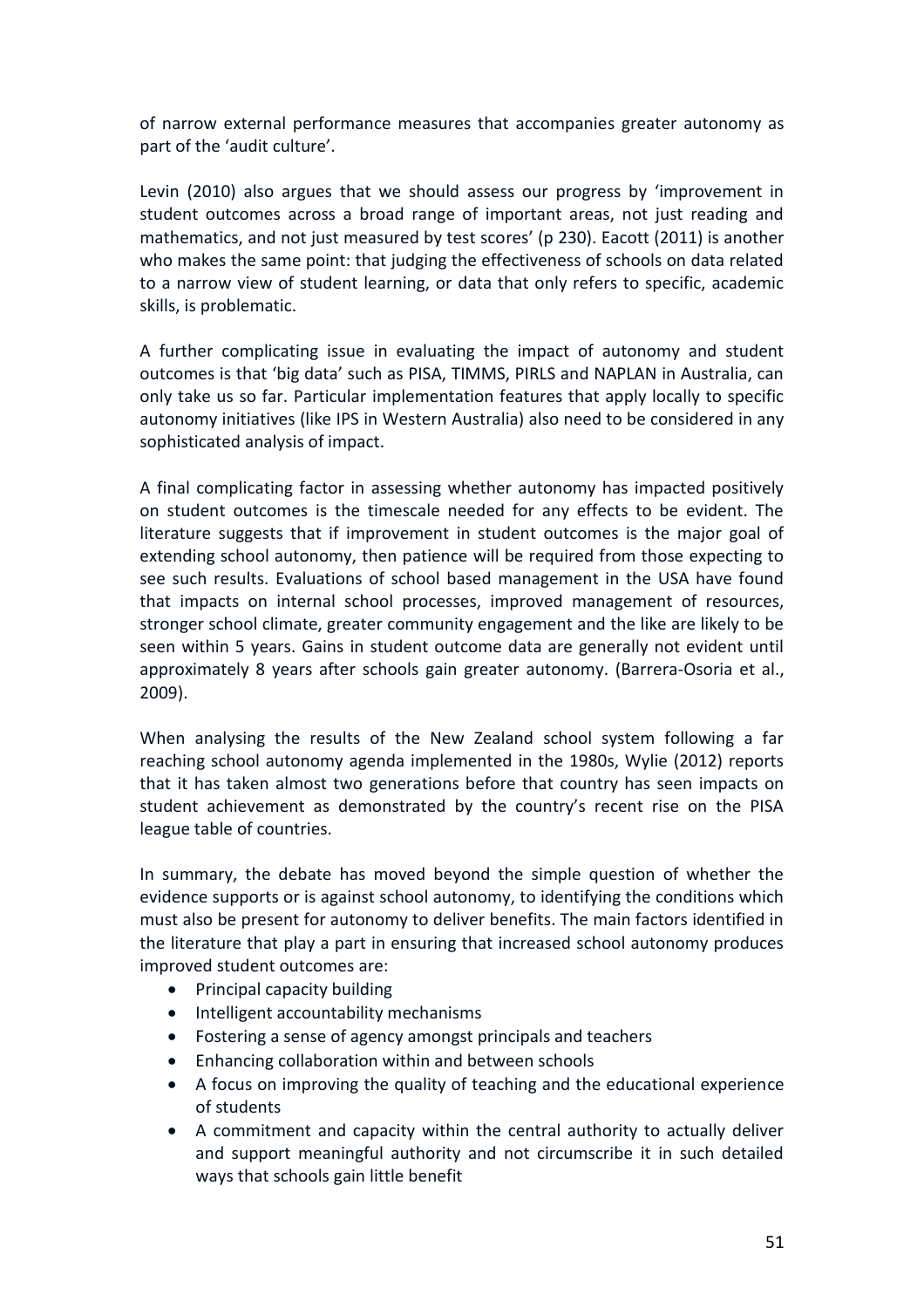## **4. What is known about principal impact on student performance?**

While there are many factors that impact on educational outcomes, there is a considerable literature testifying to the importance of effective school leadership in improving student outcomes (Hallinger and Heck, 1996; Hallinger, 2003, 2005, 2007, 2008; Leithwood, Louis, Anderson & Wahlstrom, 2004; Waters, Marzano & McNulty, 2003). Hallinger and Heck (1999) found that school leaders have an indirect impact via their influence on teachers, and it is the school and classroom practices that have a direct impact on student learning.

It has been established that the second greatest school-based contributor to student learning, after the quality of teachers, is the quality of school leaders. Several studies (Waters et al. 2003; Leithwood et al. 2004) have estimated that leadership accounts for one quarter of the variation in student learning explained by all school level variables. Gates et al. (2004) also noted that in schools where students perform above expectations based on demographic characteristics, the defining factor is the school leader.

The leadership roles that principals play can be broadly categorised as instructional leadership and organisational leadership. Instructional leadership refers to those actions that directly support the achievement of students and the ability of teachers to teach (Marks and Printy, 2003). Organisational leadership is associated with actions indirectly related to instruction, such as the way in which a principal impacts on the school culture, environment and conditions through management decisions (Grissom and Loeb, 2011).

Examination of the impact of the principal on student performance has usually been through analysing the instructional leadership role of the principal, but the evidence for one type of leadership being more important than the other is inconclusive. The management decisions that principals make regarding staffing, budget and organisational strategy can also have important indirect effects on student achievement.

While instructional leadership by principals is now being more strongly advocated, Richard Elmore, as cited in Gordon (2003), warns against under-estimating the difficulty for principals to shift their role more strongly in that direction. The core of his argument is that having principals more directly involved with what teachers are doing in their classrooms flies in the face of the 'loosely coupled' nature of schools as institutions. Schools have typified the 'loosely coupled' organisation in that the *technical core* (detailed decisions about what goes on in classrooms with regard to teaching and learning) has traditionally been determined by the teachers, not by the organisations that surround them. Teachers worked in isolation in their classrooms with autonomy; the principal's job was not to manage the technical core, but to keep external forces at bay, manage the reputation and smooth running of the school and comply with system policies.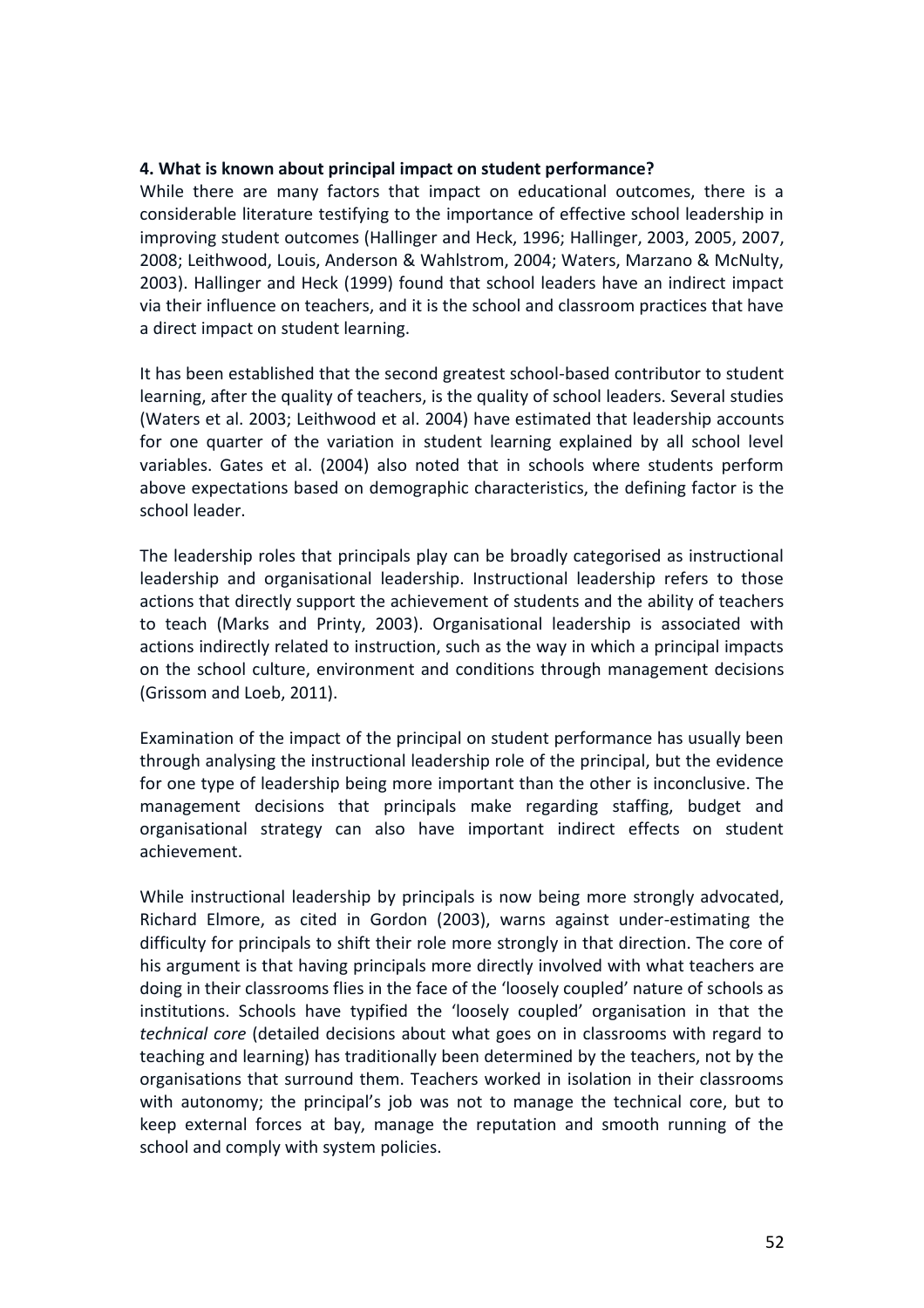As an instructional leader, principals are supposed to be able to analyse a teacher's instruction, diagnose instructional problems and provide assistance to the teacher to improve their instruction (Seifert and Vornberg, 2002). They are also expected to transform their schools into professional learning communities and create a school culture that encourages collaboration and dialogue on instruction amongst teachers (DuFour and Eaker, 1998). In many instances, in a school culture which functions as a professional learning community, principals distribute their instructional leadership responsibilities to other teacher leaders in order to benefit from their skills and expertise across the school. In this framework, isolation is viewed as the enemy of school improvement efforts and the entire staff assumes responsibility for student learning.

Importantly, the concept of instructional leadership moves away from the idea that leaders 'control' their subordinates. The word control implies that the controller knows exactly what the 'controlee' should do. If principals assume that they have all the answers, this can be a formula for disaster.

If successful principals view their schools as containing groups of professional educators, then their roles as instructional leaders is to work with their expert teachers with the objective of providing coaching, feedback (including student performance data) and professional development to all teachers so that teaching and learning improves.

## **5. Does increased autonomy enhance principal effectiveness?**

Clearly, if school autonomy policies place more power in the hands of school leaders, their capability to use that power wisely becomes critical. The Productivity Commission in its 2012 *Schools Workforce* report warned that the benefits of autonomy depended on schools having the necessary leadership capacity to manage the extra responsibilities and to take advantage of the increased flexibility.

Expecting that all principals will know how to use their increased autonomy to improve classroom practice is a big assumption. Much of the school improvement research finds that only a minority of schools know what changes to make to improve their results and suggests schools need to be provided with capacity building opportunities and support in order to achieve the aim of improved classroom practice. Richard Elmore in Gordon (2003) also makes the point that '….the premise that educators know what to do….is essentially wrong. Some educators know what to do; most don't'.

## *4.1 The concept of empowerment*

There is a longstanding interest in the leadership and management literature that suggests that empowering subordinates is a key factor in managerial and organisational effectiveness. (Bennis and Nanus, 1985). Educational researcher's attention has become increasingly focused on the importance of teacher empowerment in predicting various work related outcomes such as teaching quality and innovation, job satisfaction and organisational and professional commitment.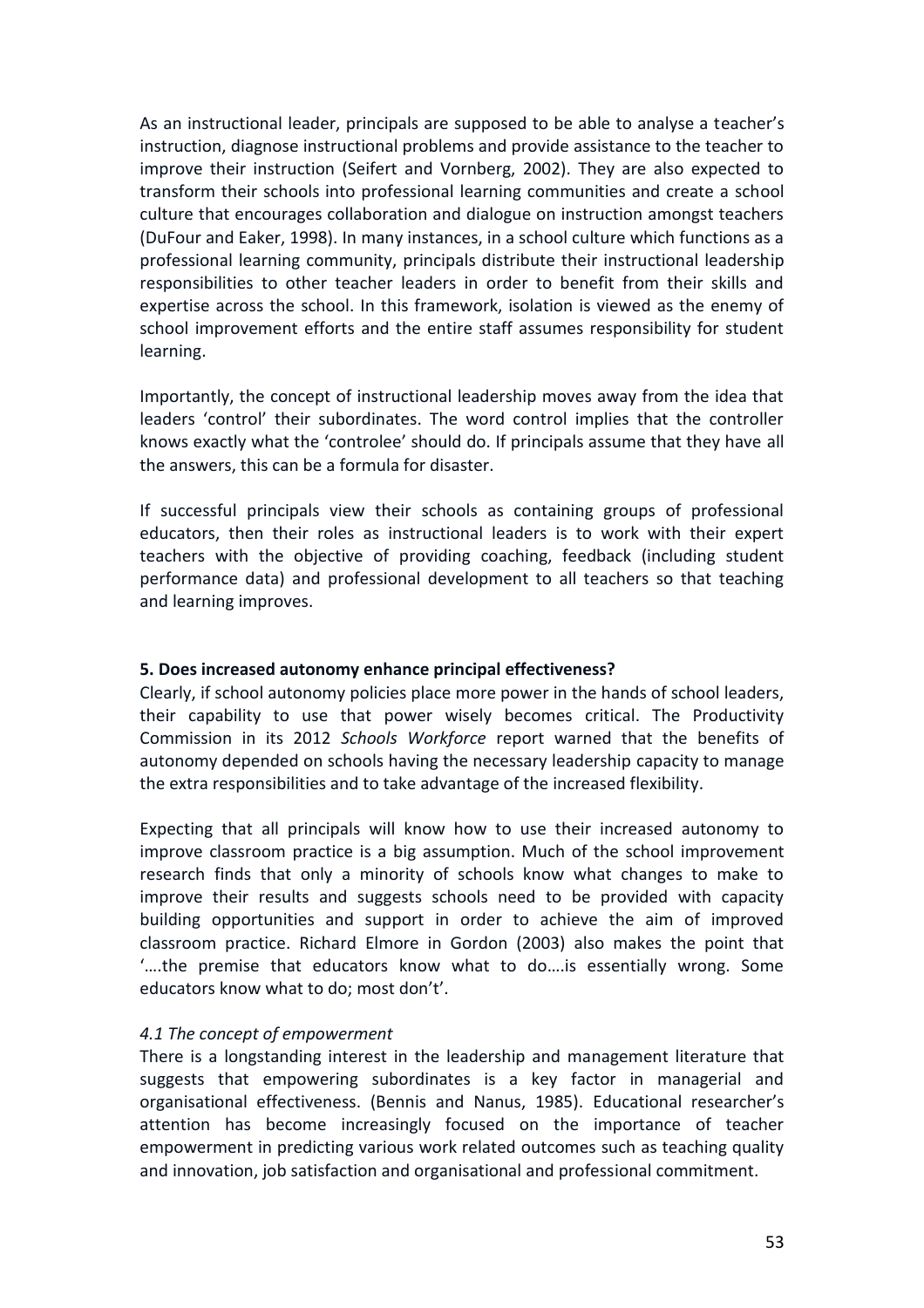Empowerment is a term that is used loosely, not only in the literature, but also by school systems and governments in their reform rhetoric. Lee and Nie (2014) differentiate between social structural perspectives and psychological approaches to empowerment. The social structural perspective tends to view empowerment as an act of a system or school leader or a practice that involves the granting of power to those being empowered. Sagnak (2012) provides an example of this perspective in discussing principal's empowerment of their staff by opening up decision-making processes to staff involvement.

Others, such as Spreitzer (1995), define the psychological perspective of empowerment as an individual's psychological state which manifests itself as four cognitions: meaning, competence, autonomy and impact. Using this frame, empowered principals are those that feel there is a good fit between their work role and their own values, beliefs and behaviours (meaning); who believe they have the capability to perform their job with skill (competence); who believe they have some choice in regulating their own actions (autonomy); and who feel they are able to influence strategic or everyday outcomes at work (impact). This concept of psychological empowerment is closely connected to an individual's intrinsic work motivation and an important dimension of work performance.

Conger and Kanungo (1988) also treat empowerment as a motivational construct, ie as an enabling rather than a delegating process. Enabling in the sense that it involves creating the conditions for enhancing motivation for task accomplishment through the development of a strong sense of personal efficacy. Consistent with Bandura's (1986) original concept of self-efficacy, they define empowerment as a process whereby an individual's belief in his or her self-efficacy is enhanced.

When the concept of empowerment is invoked as a rationale for increasing school autonomy, it is often a vague mixture of both these perspectives. Granting a principal or School Board additional decision-making authority is often referred to as 'empowering' the principal or local community. This is an example of adopting a social structural perspective of empowerment. The same perspective is taken when a principal who delegates decisions to their teachers is described as 'empowering' their staff. With this concept, empowerment is something that is given from a higher order authority to a lower order authority.

But when giving schools greater autonomy is proposed with the intention of raising the level of ownership, commitment, motivation and responsibility of school staff, the psychological perspective of empowerment is being invoked. Ownership of school success by the staff and 'buy in' to changes being advocated by leadership are regarded as important because they can increase innovation and effective reforms in schools (Triant, 2011; Heargraves and Hopkins, 1991; White, 1992).

The benefits of engendering amongst principals a strong sense of psychological empowerment are reported in the literature as increased motivation and investment in the success of their school (IPS Evaluation, 2013); greater ownership (Jensen,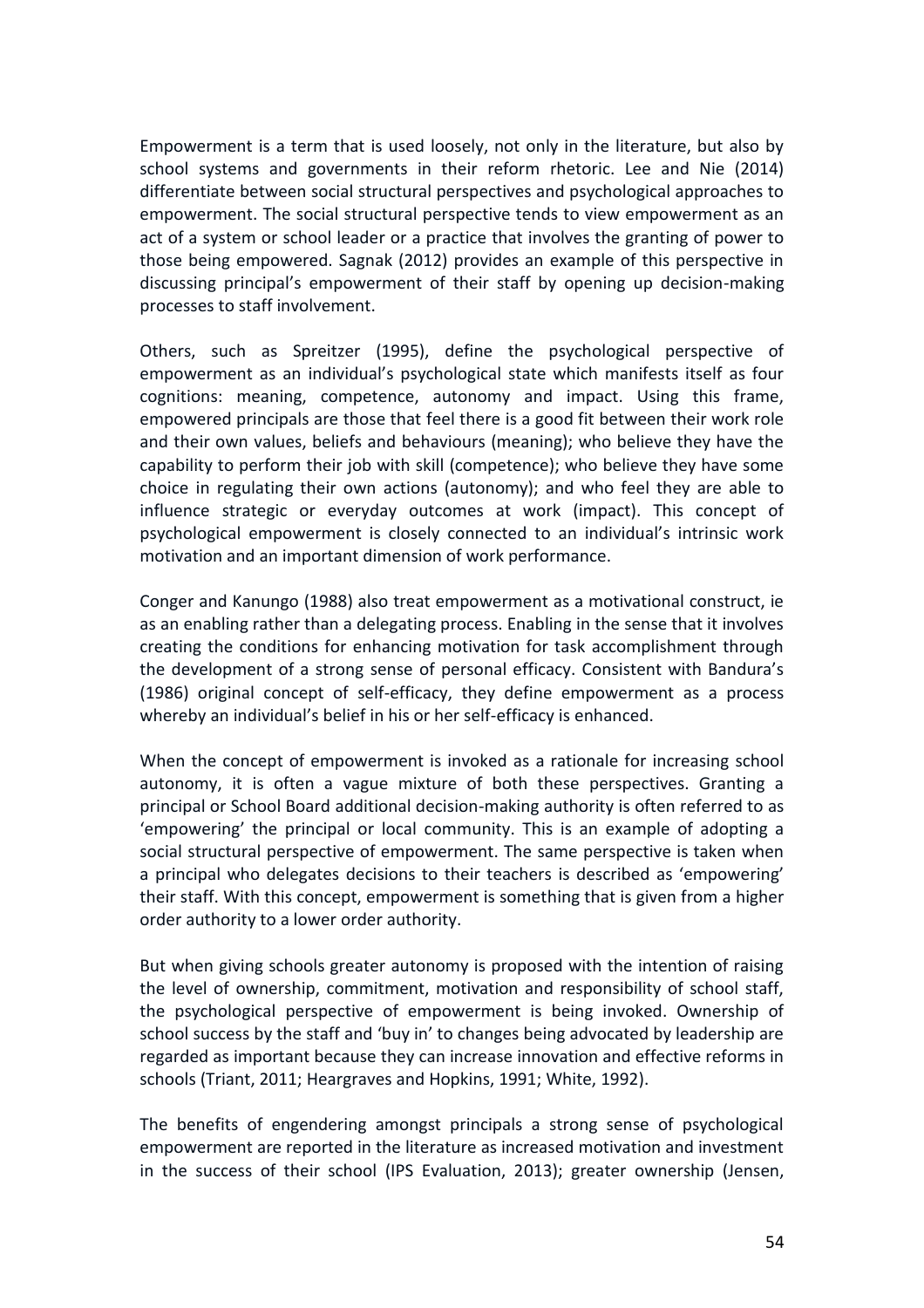2013); more openness to change (Farris-Berg, 2013); initiating innovative practices which support effective teaching and learning (IPS Evaluation, 2013); a tendency to solve problems rather than seeing challenges as roadblocks (Boston Foundation, 2014); acceptance of stronger accountability (Hill, 2013); stronger buy-in to system goals (Manasse, 1985); taking more initiative and being more entrepreneurial (Farris-Berg, 2013) and a stronger sense of commitment, responsibility and motivation (Mizrav, 2014).

The importance for policy makers of this distinction between empowerment as a delegating process and empowerment as a motivating construct is that if the objective is to raise the levels of motivation and organisational and professional commitment of principals and teachers (sometimes seen in the language of autonomy policies as 'unleashing the potential' within schools), giving them greater autonomy may or may not achieve this. Instead, central decision makers would need to address the question of what conditions would need to be created, in addition to greater autonomy, to generate such a sense of empowerment. In particular, what kind of action at the system level would imbue principals with a sense of empowerment, and what kind of leadership by principals would engender that within their staff.

#### The IPS evaluation also reported

*There is a corpus of academic literature that identifies a connection between the mindset of principals and cultural change in schools; further linking this cultural change to the success of the school as a whole* (Gamage, 2006; Hallinger&Heck, 1999).

Jensen (2010) provides a particularly useful distinction between 'autonomy' and 'empowerment'. He also argues that schools can be empowered without being autonomous, and vice versa, and that it's empowerment that matters. He writes:

*School leaders should be empowered to run their schools well. But empowerment means much more than autonomy. School leaders are too often granted autonomy but lack the direction, support and development to lead the key reforms their schools need.* 

The extension of Jensen's (2010) argument is that the central offices of the school systems need to take a strong leadership role so that, having given their schools greater autonomy, they also provide them with the kind of development and support that will ensure they use their increased freedom to enact reforms in their schools that will improve the effectiveness of their teachers. Without such development and support it is possible that principals will take actions that have little or no impact on classroom practice and hence result in no benefits for students.

A similar concept to school empowerment is what psychologist Albert Bandura has called 'collective efficacy'. Hoy et al. (2006) also conclude that the collective efficacy of the school staff is a key factor in generating what they call 'academic optimism', a concept closely linked with having high expectations of students. Eck and Goodwin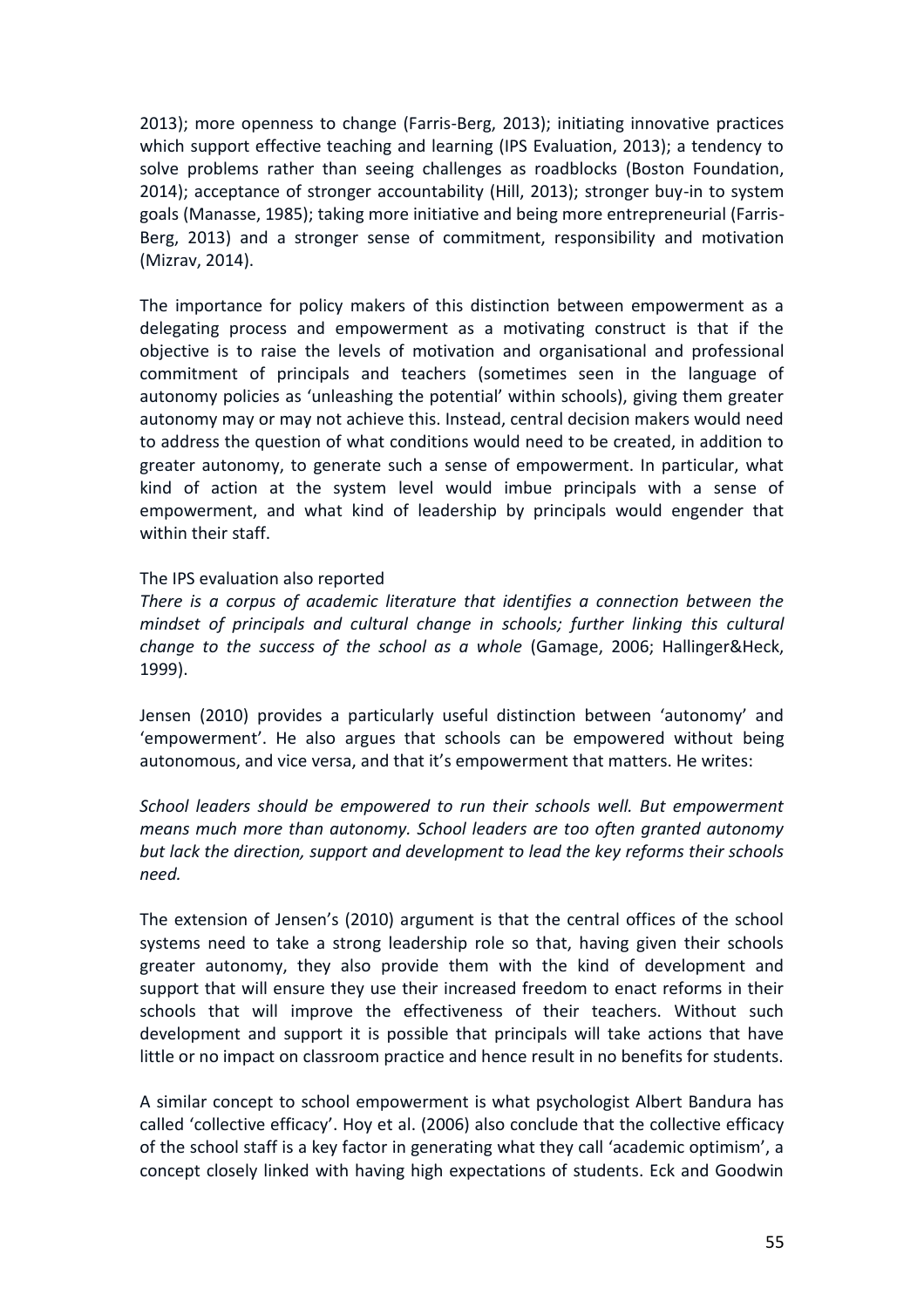(2010) quote US professor Roger Goddard's contention that collective efficacy is actually a better predictor of school success than student socio-economic status or race.

Bandura has identified several sources of collective efficacy, including mastery experiences (helping people experience success or quick wins), social persuasion (relying on influential individuals to create high expectations and encourage others to meet those expectations) and group enablement (providing individuals or groups with opportunities to offer input or develop their own responses to identified challenges).

## *4.2 The principal's mindset and increased school autonomy*

The capacity of principals to be effective leaders in a more autonomous school environment is variable and represents one of the foremost challenges for school system managers (Trimmer, 2013). Systems can delegate authorities to principals but the principals' mindset or view of their operating environment will have a significant bearing on whether they feel empowered to act. If a principal adopts a compliance perspective in relation to the regulatory framework of the system, then their behaviour is unlikely to change significantly in a more autonomous environment. If systems are to address this issue as part of their overall implementation plan for increasing school autonomy, they will need to design leadership development programs that go beyond mastery of the technical skills of leadership and extend to influencing the disposition of principals to claim their authority as leaders and to take responsibility for delivering improved outcomes.

It should also be noted, however, that some principals who had difficulty accepting and operating within the strictures of a more centralised system, have had no difficulty moving into more autonomous arrangements. In pursuing school autonomy reforms in the Boston public school system, it was noted that 'in both Baltimore and New York City, principals who were non-compliant troublemakers in the old system were particularly able to adapt to the new responsibilities that accompany having increased autonomy'.

## *4.3 Leadership in a more autonomous environment*

There is a substantial evidence base on effective school leadership (Day et al. 2009; Robinson et al. 2009), and this will not be repeated in this review, but important questions arise about whether these effective leadership behaviours are enhanced or inhibited in an environment of increased school autonomy. The most commonly advanced argument is that, freed from the shackles of bureaucracy, more autonomous school leaders are more able to set their school's vision and be entrepreneurial and creative about ways of achieving it.

A contrary argument is that the reality encourages behaviours that are reactive, compliant and managerial (Fink 2010). The reasoning behind this argument is that along with the increased autonomy is the increased surveillance and controls (what Keddie (2014) calls the 'audit culture') and this has the effect of forcing a constant attention by principals to the monitoring and accountability requirements so that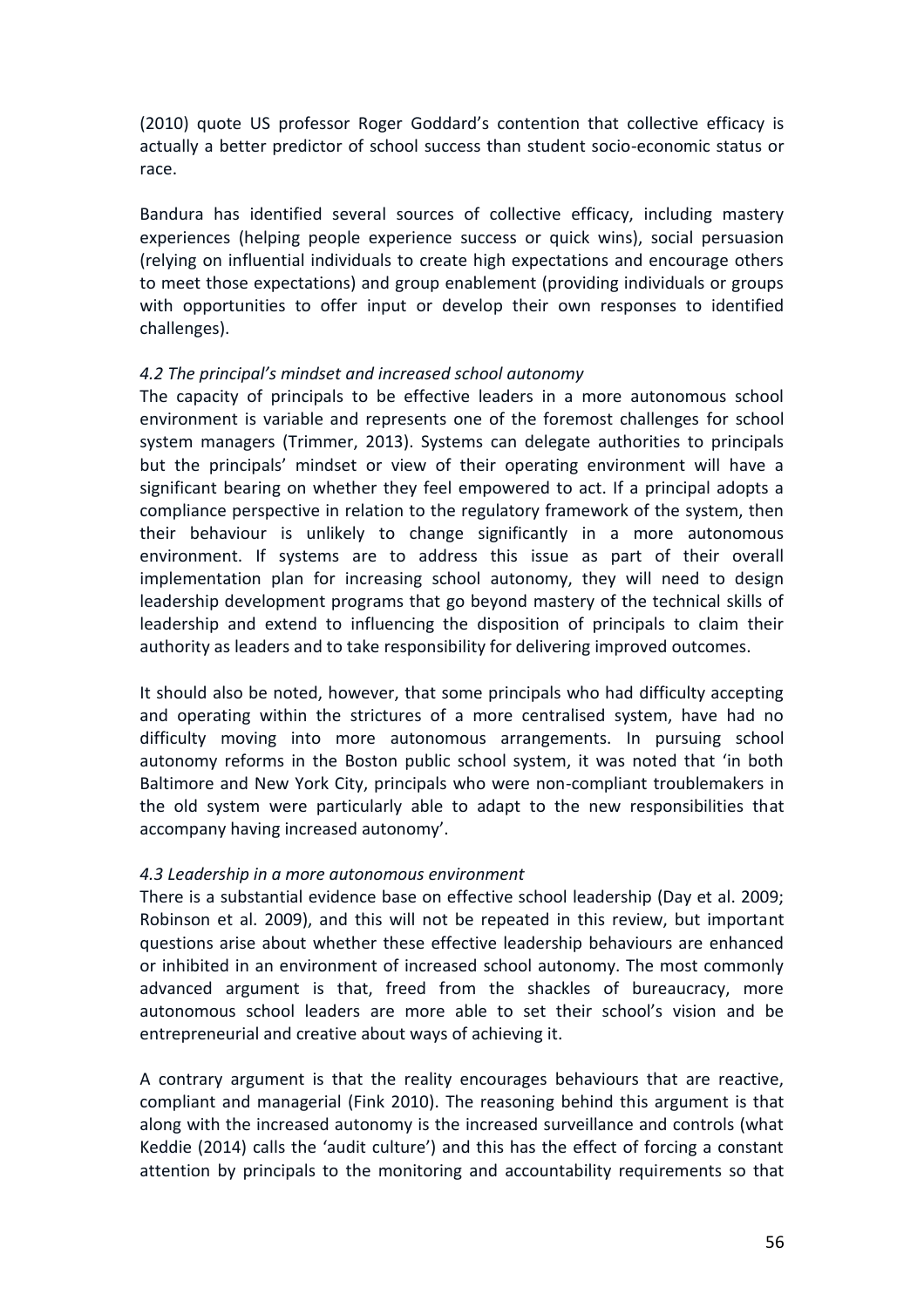any real innovation is effectively stymied. Eacott's (2011) research in NSW revealed that autonomy sometimes restricted innovation, making principals unwilling to risk losing market share.

Clearly effective leadership can be demonstrated in schools that have a great deal of authority but also in schools that do not. Autonomy is not necessary for effective leadership, but is best seen as an enabler. It provides opportunities for good leaders to add additional value to the work of the school by virtue of the extra scope for exercising astute decision-making. And if autonomy is accompanied by other supporting strategies and implemented in such a way that principals feel more empowered to lead their teachers to more effective practices, then additional value can be added.

The most recent PISA report (PISA, 2013) provides direct empirical evidence in support of the claim that higher levels of principal autonomy improve school quality. Suggett (2015) reports work done by Caldwell to investigate what is gained from the exercise of leadership in an environment of autonomy compared with that which is demonstrated by good leaders operating in a more centralised environment. The conclusion drawn is that leadership is critical for good performance and autonomy facilitates good leadership rather than being a pre-requisite for it. This is consistent with the general conclusion about autonomy and school effects: that it is an enabler rather than a stand-alone determinant.

One of the characteristics of successful educational leaders is the willingness to take reasonable risks (Mendez-Morse, 1992; Fullan, 1993). Sergiovani (2005) argues that principals need to be able to take calculated risks based on experience, research and data, and learn from their successes and failures.

It could be argued that increasing school autonomy expands the scope and potential for risk taking by principals. But if they do not have the confidence to take decisions that are not simply grounded in compliance with the system regulatory framework, but based on their best judgement about what will improve the school's performance, they will continue to 'play safe' and not exploit the potential that is presented by increased autonomy (Reeve et al, 2003). This reinforces the need for school systems to adopt sophisticated strategies to raise the confidence of school leaders to move beyond a compliance perspective of governance and to strengthen their belief in their own capacity to bring about change in their schools.

Mizrav (2014) argues that increasing autonomy has three major positive effects on the principal's capacity to impact on school performance. Firstly, they can use their local knowledge and understanding to greater effect when they exercise increased decision-making responsibility. Secondly, autonomy increases the level of commitment, responsibility and motivation that principals bring to their jobs. And thirdly, principals are prepared to accept greater accountability if they are more in control of the decisions impacting on school success.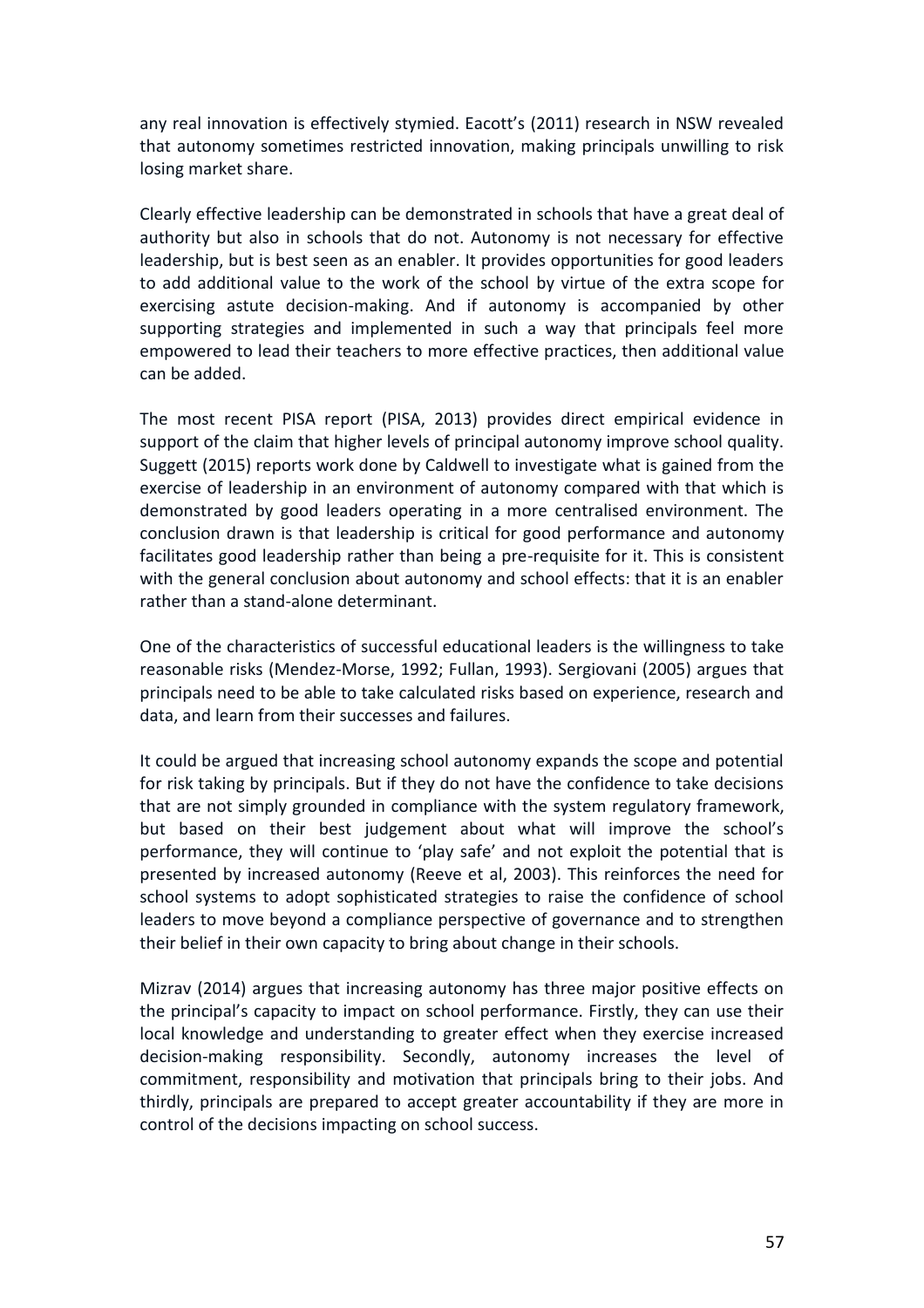In summary, giving schools greater autonomy can facilitate an empowered mindset amongst the principal and staff, but doesn't guarantee it. From a school improvement perspective, the ideal is when principals have autonomy and an empowered mindset to use it to produce benefits for students. The system can 'empower' principals in the sense of giving them greater decision-making about their school. But if it wants to gain the benefits that accrue from increasing the sense of agency of principals and teachers it will need to have strategies to develop such a disposition. This is more complex than simply shifting decision making but potentially more powerful in terms of influencing schools for the better.

## **6. What behaviours and actions do empowered principals engage in that improves teachers' effectiveness in the classroom?**

Before examining the evidence of what effective principals do that gets teachers to improve their teaching, it is important to consider what is known about what needs to be done to improve the quality of teaching in any school.

In the 2007 report by McKinsay & Company titled 'How the world's best performing school systems come out on top', the authors note that improving the quality of instruction requires three things:

- *Individual teachers need to become aware of specific weaknesses in their own practice (which turns out to be more than simply an understanding of their own behaviour, but importantly the mindset underlying it).*
- *Individual teachers need to gain an understanding of specific best practices through the demonstration of such practices in an authentic setting.*
- *Individual teachers need to be motivated to make the necessary improvements. In general this requires a deeper change in motivation that cannot be achieved through material incentives. Such changes come about when teachers have high expectations, a shared sense of purpose, and, above all, a collective belief in their common ability to make a difference to the education of the children they serve.*

There is plenty of evidence to suggest that without all three things in place, change will be limited. It is unusual, however, for school systems to conscientiously adopt strategies to put all three into place.

Jensen would argue that the first of these three could be effectively met by putting in place systems of classroom observation and performance feedback as part of an effective system of teacher appraisal. This is supported by Hattie's (2009) research which showed that teacher appraisal, feedback and development are key levers to improve learning and teaching in schools and have been shown to be strongly influenced by the actions of school leaders. Advice from the 2013 IPS evaluation report was 'to focus on changes in collaboration amongst teachers to focus on their impact collectively, and how teachers work to understand and implement enhancements to their classroom practices.' The evaluation also noted that 'mechanisms for achieving 'better teaching' other than traditional professional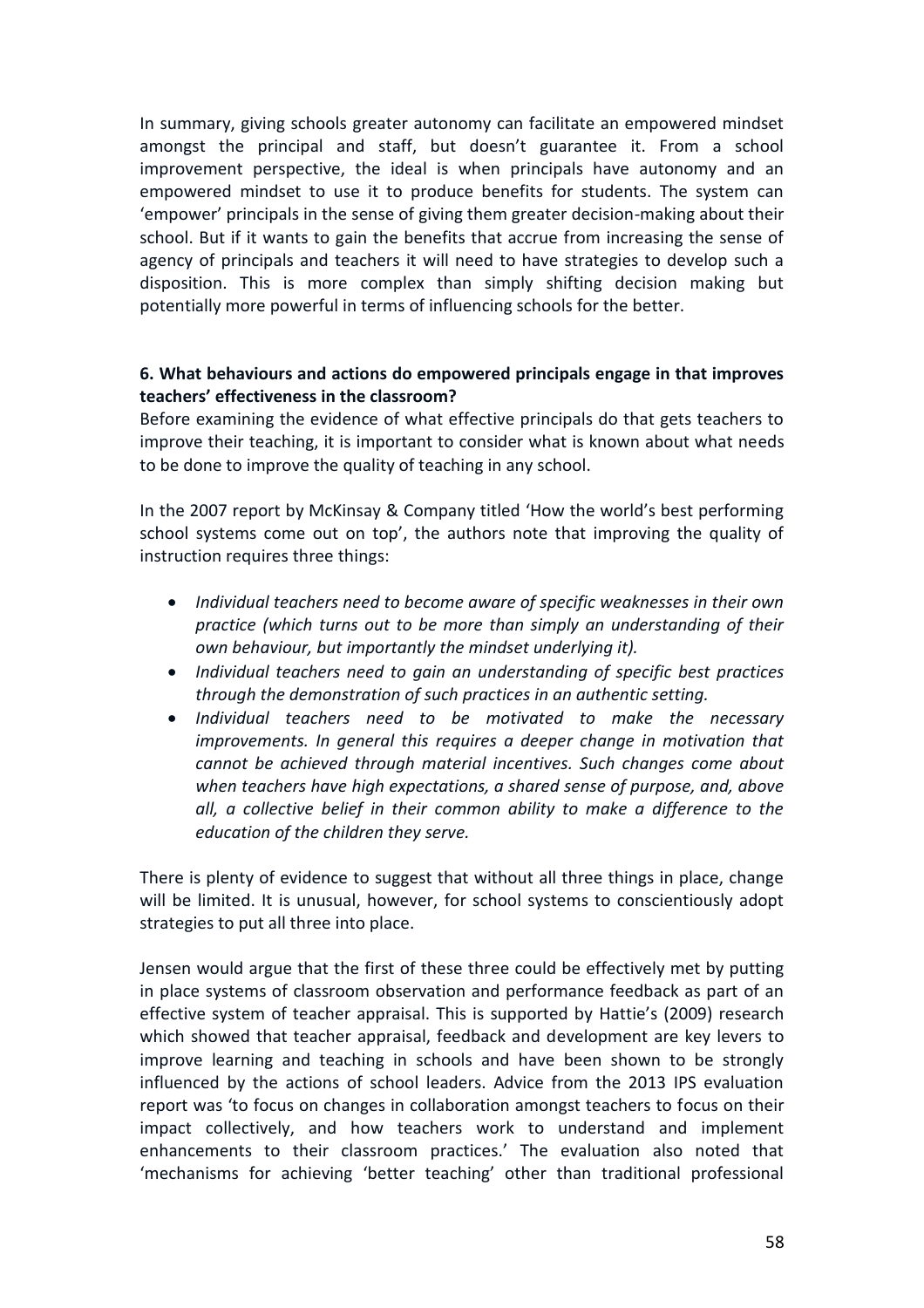development- for example, work shadowing, peer or principal review etc – did not seem to be clearly identified or valued as such'.

The second of the three requirements for improving teacher practice can also be put in place through an individual school or a network of schools sharing the expertise of high expertise teachers who are capable of demonstrating effective practice in an authentic setting. ACER Prof Geoff Masters states the challenge for school systems as how to 'get all teachers doing what the best already do'. Outstanding teachers have a sound grasp of the subjects they teach. They are familiar with, and use, a range of research-based teaching strategies, and they know their students well, including their individual strengths and weaknesses, learning needs, interests and motivations.

Although generally acknowledged as critical, the third of the three requirements is more problematic: what can school leaders do to motivate teachers to improve their teaching effectiveness?

## *5.1 Leadership and teacher motivation*

Rowan (1996) identified three factors that affect job performance: motivation, ability and situation. Motivation theory postulates that whether a person believes that his or her effort will lead to achievement of a particular goal or performance level is crucial because expectancy has been found to have a strong and significant effect on student performance (Kelly, et al. 2003). In Finnigan's (2012) research it was clear that while skills and knowledge were important to improving teacher's practice, the will to change was also significant. She draws the conclusion that to bring about improvements in student performance principals are in a key position to improve the performance of teachers by improving their motivation. Fullan (2005) also acknowledges this when he describes capacity building as increasing the knowledge, competencies and motivation to engage in improvement actions.

The 2013 IPS evaluation provides further confirmation of the significance of teacher motivation in improving practice:

*Much educational research supports the understanding that motivation is an essential factor in effective teaching. Over time, this increased motivation is likely to have significant positive impacts on teaching and learning practices. Motivated teachers become more enthusiastic about reflecting on and improving their practice and impact; thus empowering teachers to be willing to implement new ideas in the classroom, and this can be expected to have significant benefits for students.*

Levin (2010) says that if you are expecting teachers to change they need to 'know what to do differently, *and want to do those things'* (my italics).

And he adds 'one of the fundamental lessons of research on human motivation is that people will do more of what they think they are good at or can become good at…..you cannot threaten or shame or punish people into top performance'.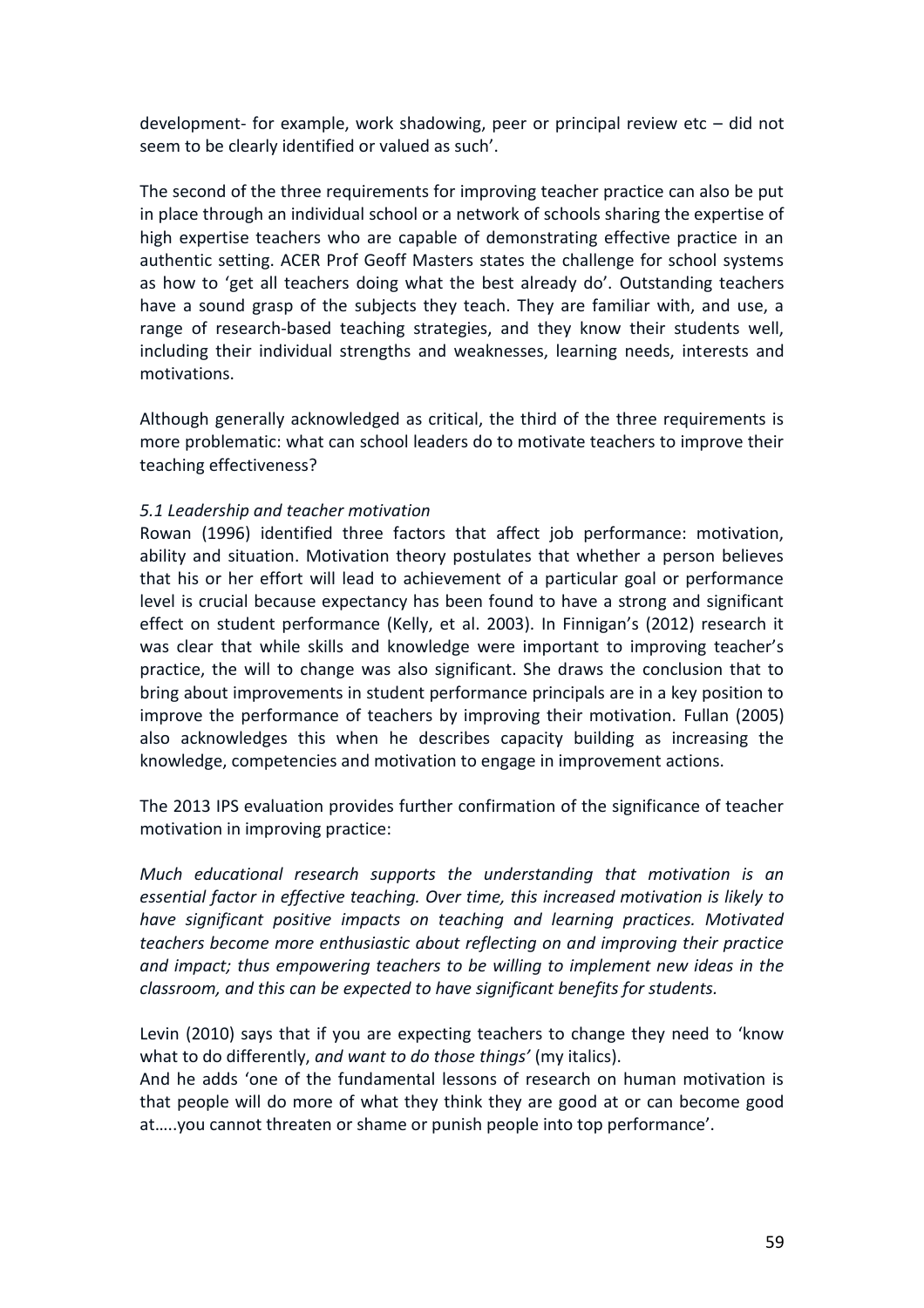Wagner (2001) poses the fundamental questions that principals who want to get teachers to change their practice must contend with: 'What motivates adults to want to do new and sometimes very difficult things?' What do leaders need to do to create the will to learn how to improve student achievement?

Daniel Pink in his 2011 publication *Drive: the surprising truth about what motivates us* identified three 'touchstones' in explaining what motivates us: autonomy, mastery and purpose. Autonomy is defined as the ability to define important aspects of daily tasks. Mastery is gaining the requisite foundational knowledge to become truly expert in an area and to ask novel questions and create new approaches. Purpose is defined as working towards a larger purpose that transcends and connects to significant social or communal value. Pink contends that extrinsic motivators like carrots and sticks are fine for straightforward algorithmic tasks like factory work and data entry but when it comes to the knowledge work required in schools it is intrinsic motivators that work.

Principals need to understand what motivates teachers to change so that they can develop an overall change management strategy to improve teaching quality across their school. Effective leadership involves building a school climate where teachers are motivated to change, installing systems where teachers get the feedback and support to change and where there is accountability for improvement. To impact on teacher practice, system policies of school autonomy need also to be accompanied by action that ensures principals are able to do these things.

## *5.2 Principal behaviours that build productive relationships with teachers*

There is a substantial stream of literature confirming that interpersonal relations contribute to student achievement and school effectiveness (Barth, 2006, Louis, 2006). This is simply confirming what most principals and teachers already know: that it is the quality of the relationships in the school that makes a difference. A critical element of this is the relationships between the principal and the teachers which is regarded as a significant predictor of a school's readiness to reform and its ability to sustain it, as well as student achievement (Barnett and McCormick, 2004, Sebring and Bryk, 2000).

## Dinham (2004) notes:

*Leaders' relationship with their followers have thus assumed greater importance than the more technical aspects of administration, management and decisionmaking. It has been recognised that leaders need a sound understanding of human nature if they are to lead effectively.* 

And Hoppey and McLeskey (2013) talk of 'lubricating the human machinery' or providing support for teachers so they could do their best work.

Blau (1964), writing about leadership in general rather than specifically principalteacher relationships, provides an important conceptual differentiation between what he calls high-quality and low-quality exchanges between leaders and followers.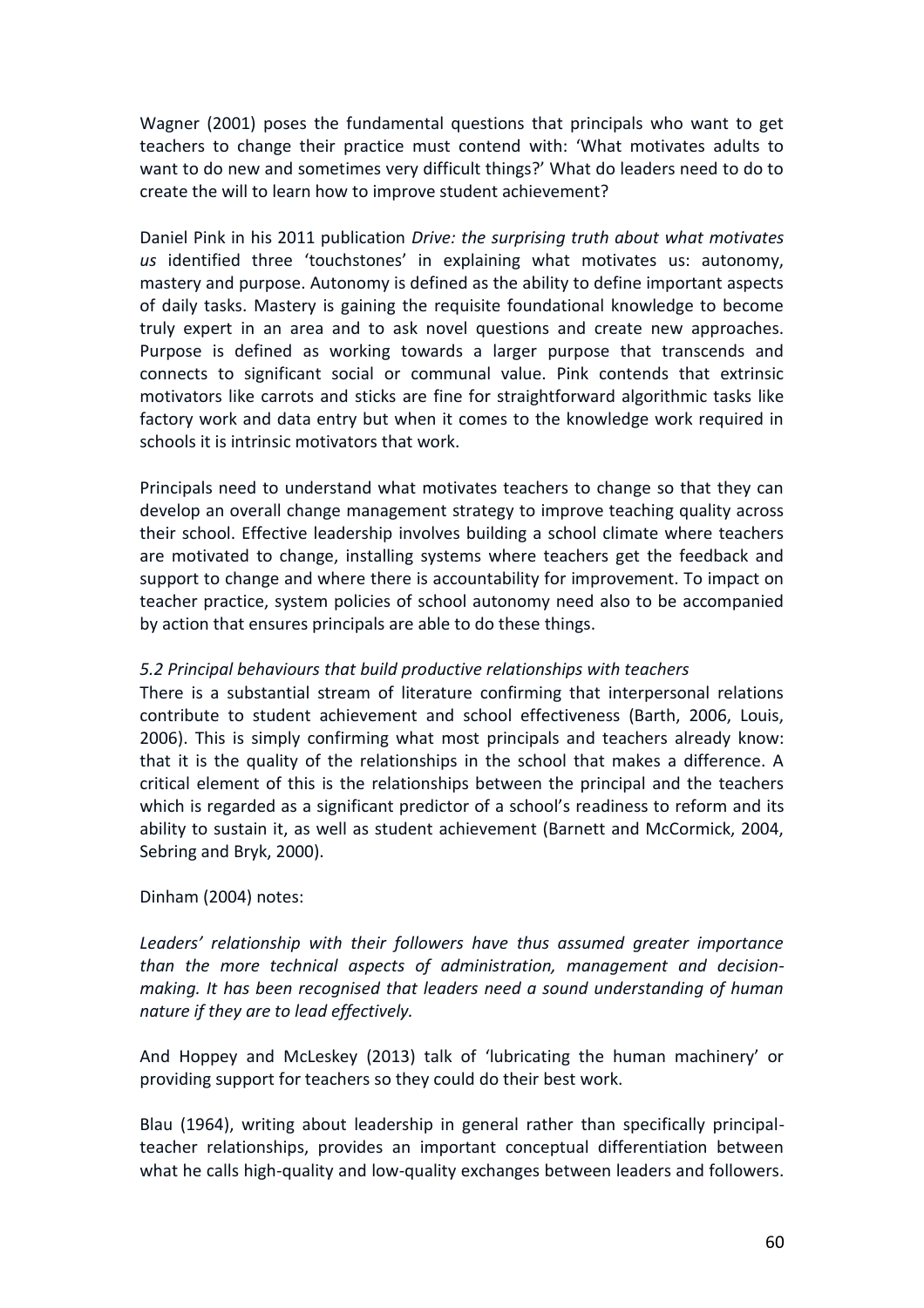Low-quality exchanges are characterised by the exercise of formal organisational authority and tend to be defined by the performance contract. High-quality exchanges are social and psychological contracts which go beyond the formal exchanges required. They are based on loyalty, mutual respect and friendliness and often result in followers going beyond the call of duty and formal employment contracts.

When principals engage in high-quality exchange relationships with teachers, there is evidence that teachers engage in voluntary and helping behaviours towards colleagues, principals and students that are beyond performance expectations of their formal role (Elstad et al. 2011).

## Zeinabadi (2014) concludes from his research that

*'…..principals are instrumental in motivating good relationships and high-quality exchange indicators in schools. They should equip themselves with qualities which increase these indicators and create professional, supportive, truthful and consciously developed relationships. Principals who have established good relationships with teachers were typically liked, respected, and trusted. These principals facilitate teachers' growth, demonstrate a sense of humour, empathy and compassion, and work for the betterment of the school, teachers, and students rather than themselves.*

Blase and Blase (2000) identify two major categories of principal behaviour that have a direct impact on instruction. One was talking with teachers to promote reflection; the other was promoting professional growth. The specific strategies related to the first were: making suggestions; giving feedback; modelling; using inquiry and soliciting advice and opinions; and giving praise. The specific strategies related to the second were: emphasising the study of teaching and learning; supporting collaboration efforts among educators; developing coaching relationships among educators; encouraging and supporting re-design of programs; applying the principles of adult learning and growth to all phases of staff development; and implementing action research to inform instructional decision making.

Lee and Nie (2013) identified 7 dimensions of principals' leadership behaviour that were significantly correlated with teacher empowerment. They were:

- Delegation of authority
- Providing intellectual stimulation
- Giving acknowledgement and recognition
- Articulating a vision
- Fostering collaborative relationships
- Providing individualised concern and support
- Providing role modelling

Triant (2001) also identified what one might call the 'zeitgeist' of schools – a positive school culture that permeated teachers and students. It significantly affected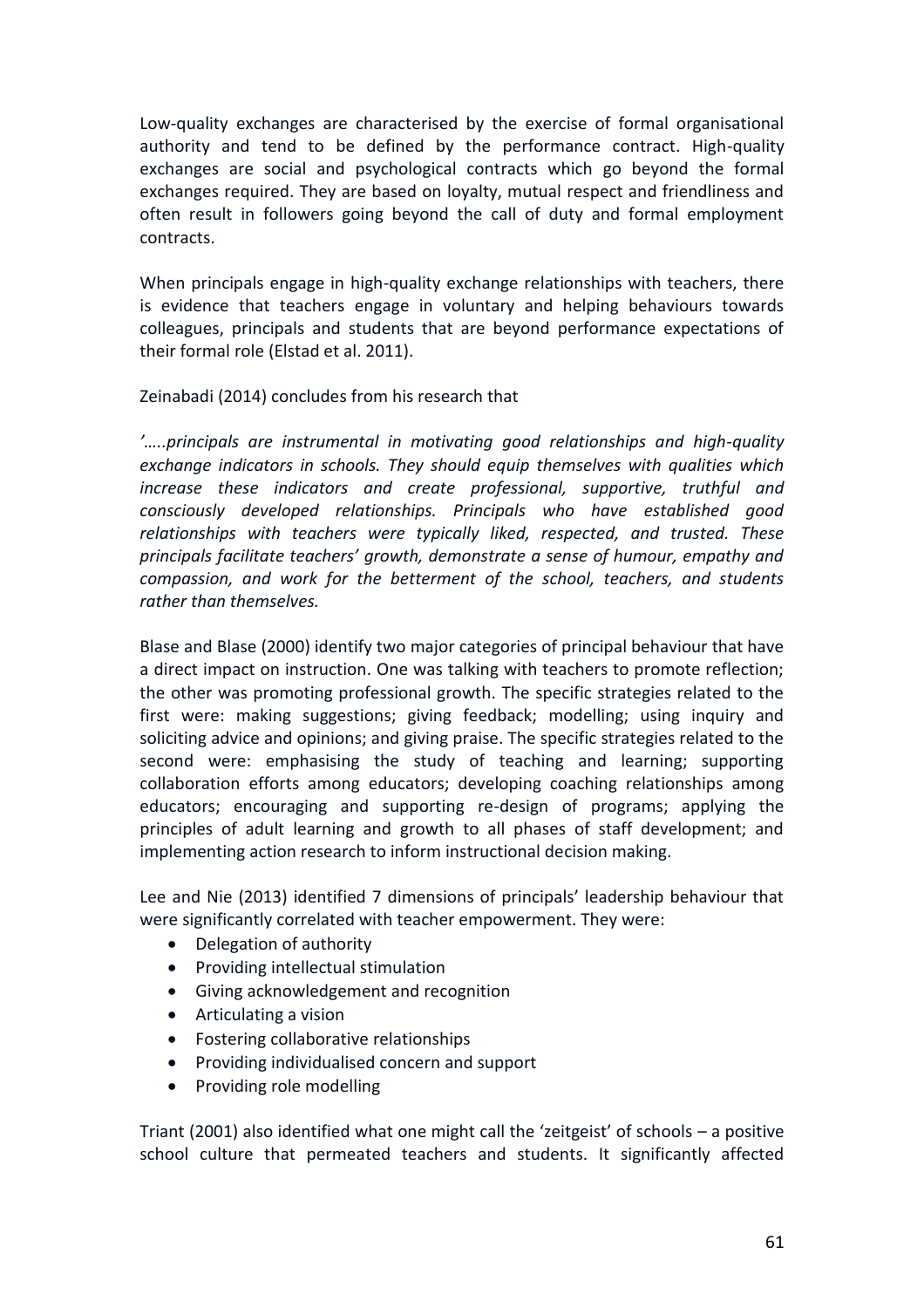teachers' work ethics, their capacities to innovate, and the whole environment of a school.

## *5.3 Leadership and trust*

Trust is recognised as a key element in school effectiveness (Bryk and Schneider, 2002). The study by Moye et al. (2005) found that teachers who perceived that they were empowered in their work environment had higher levels of interpersonal trust in their principals. That is, teachers who found their work personally meaningful and who reported significant autonomy and substantial influence in their work environments, had higher levels of interpersonal trust in their principals.

This literature has implications for principals' leadership behaviour. It would imply that principals need to adopt behaviours that facilitate teacher empowerment effectively because teacher's psychological empowerment is an important mediating variable for some important teacher work related outcomes including the quality of teaching and teacher's wellbeing. If principals want their teachers to be autonomous professionals who are intrinsically motivated and satisfied and perform at their best at work, they need to understand and be able to facilitate teacher empowerment.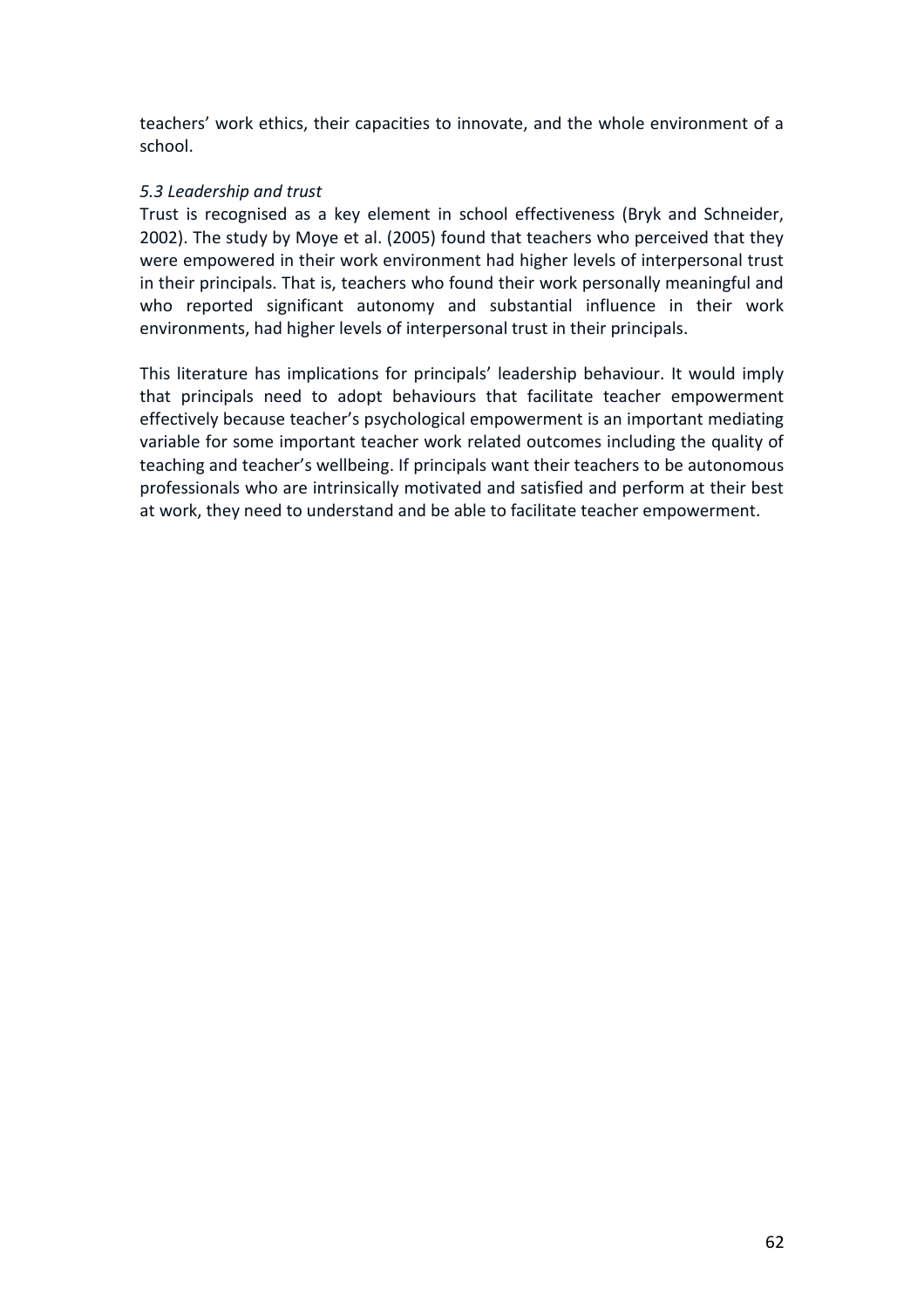#### **REFERENCES**

Academies Commission (2013) *Unleashing greatness.* London: RSA.

Ainscow M (2010) Achieving Excellence and Equity: reflections on the development of practices in one local district over 10 years. *School Effectiveness and school improvement: an international journal of research, policy and practice. 21 (1), 75-92.*

Ainscow M et al. (2012) Making schools effective for all: rethinking the task. *School leadership and management. 32 (3), 197-213.*

Barber M, Donnelly K and Rizvi S (2012) *Oceans of Innovation: The Atlantic, the Pacific and the Future of Education.* London: Institute for Public Policy Research.

Barnett K and McCormick J (2004) Leadership and individual principal-teacher relationships in schools, *Educational Administration Quarterly.* 43(3), 406-424.

Barth R S (2006) Relationships within the schoolhouse, *Educational Leadership*. Vol 63 No 6, 9-13.

Bennis W and Nanus B (1985) *Leaders.* Harper and Row, New York, NY.

Blase J and Blase J (2000) Effective Instructional Leadership: teachers perspectives on how principals promote teaching and learning in schools. *Journal of Educational Administration. 38 (2) 130-141.*

Blau PM (1964) *Exchange and Power in Social Life.* Wiley and Sons, NY.

Bryk A and Scneider B (2002) *Trust in Schools: A Core Resource for Improvement.*  Russell Sage oundation, New York, NY.

Burke C (1992) Devolution of Responsibility to Queensland Schools: Clarifying the Rhetoric, Critiquing the Reality. *Journal of Educational Administration*. 30(4): 33-52.

Caldwell B and Spinks J (2008) *Raising the stakes: from improvement to transformation in the reform of schools.* Routledge.

Caldwell B (2009) Centralisation and decentralisation in education: A new dimension on policy. In Zajda & Gammage (Eds) Decentralisation, school-based management, and quality. Dordrecht: Springer.

Caldwell B (2015) *An evidence base on the effect of school autonomy on student achievement: Australian studies*. Paper presented at Annual Conference of the World Educational Research Association, Budapest.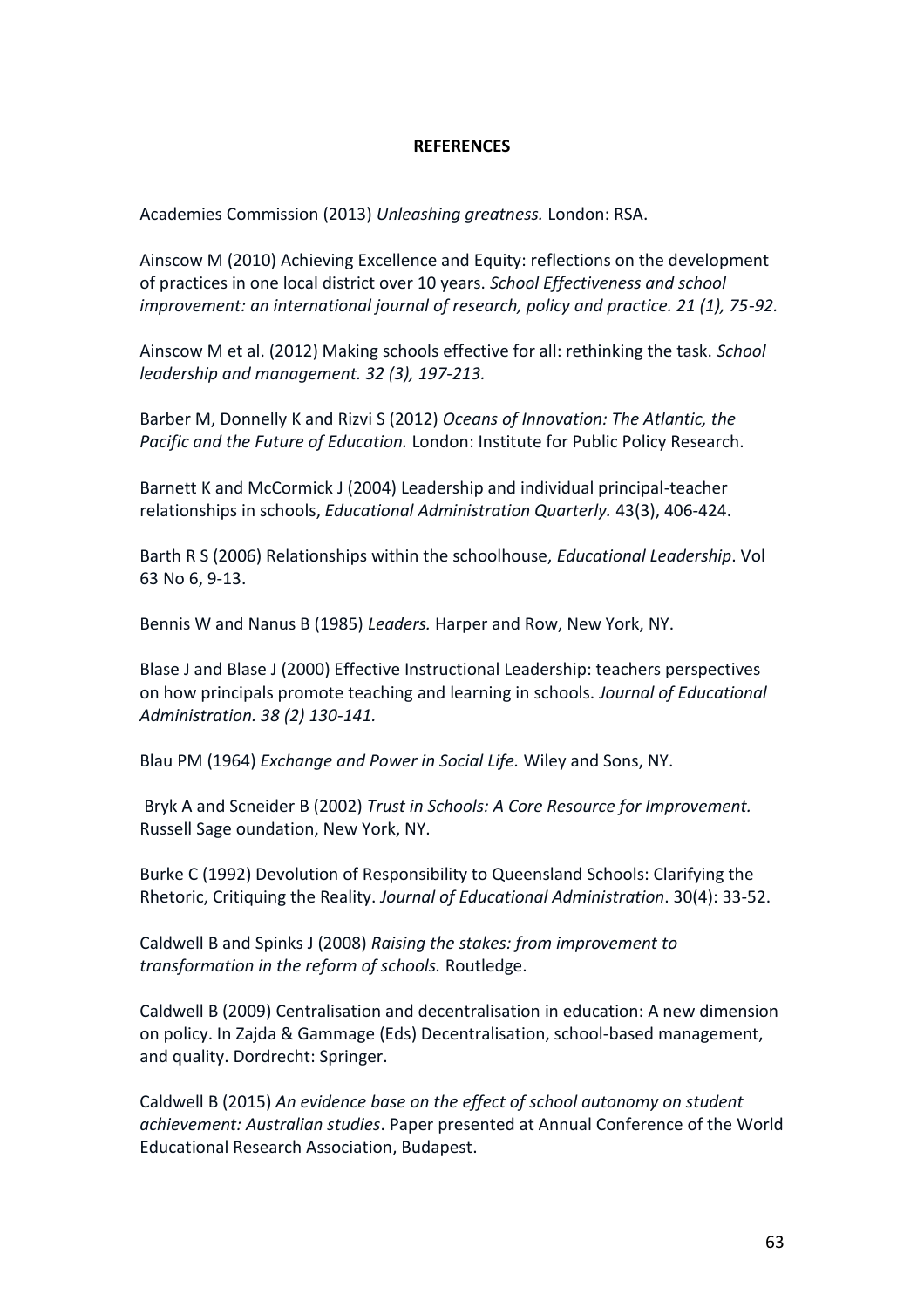Carr D (2015) Centre for New Public Education, Eduweek summer series, January, 2015.

Centre for Collaborative Education (2006) *The essential guide to pilot schools: overview.* Boston, MA: Author.

Chub J and Moe T (1990) *Politics, Markets and America's Schools.* The Brookings Institution, Washington DC.

Conger J and Kanungo R (1988) The empowerment process: integrating theory and practice. *Academy of Management Review.* 13(3), 471-482.

Day C, Sammons P, Hopkins D, Harris A, Leithwood K, Gu Q, Brown E, Ahtaridou E and Kington A (2009) *The Impact of School Leadership on Pupil Outcomes.*  Nottingham: University of Nottingham Press.

Department for Education (2010) *The Importance of Teaching,* Schools White Paper. Available at [www.official-documents.gov.uk/.](http://www.official-documents.gov.uk/)

DfES (Department for Education Schools) 2013. *What is an Academy?*  [http://www.education.gov.uk/schools/leadership/typesofschools/academies/b0020](http://www.education.gov.uk/schools/leadership/typesofschools/academies/b00205692/whatisanacademy) [5692/whatisanacademy.](http://www.education.gov.uk/schools/leadership/typesofschools/academies/b00205692/whatisanacademy)

Department of Education (2010) *Unlock your school's future: Information for principals and school councils.* Perth, Western Australian Department of Education.

DuFour R & Eaker R (1998). Professional learning communities at work- Best practices for enhancing student achievement. Bloomington, IN: National Education Service.

Eck J and Goodwin B (2010) *Autonomy for School Leaders.* School Administrator. (67) 24-27.

Elstad E, Christopherson K.A and Turmo A (2011) Social exchange theory as an explanation of organisational citizenship behaviour among teachers. *International Journal of Leadership in Education*. 14(4), 405-421.

*Evaluation of the Independent Public Schools Initiative Final Report* (2013) Melbourne Graduate School of Education. The University of Melbourne.

Fink D (2010) *The Succession Challenge: Building and Sustaining Leadership Capacity*. London: Sage.

Finnigan KS (2012) Principal Leadership in Low-Performing Schools: A Closer Look Through the Eyes of Teachers. *Education and Urban Society* 44(2) 183-202.

Fullan M (2002) The Change Leader. *Educational Leadership* 59 (8): 16-21.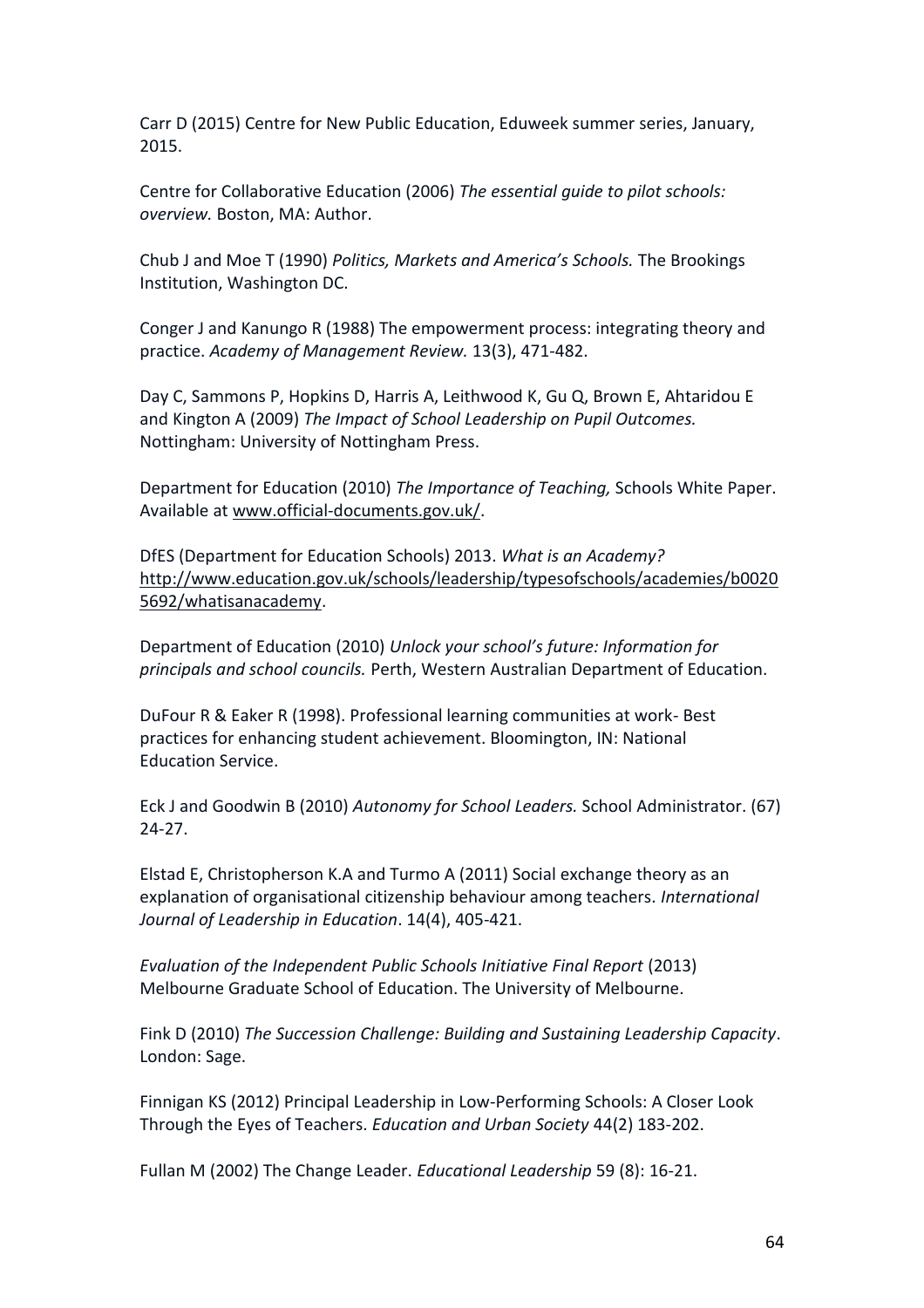Fullan M (1993) *Change forces probing the depths of educational reform.* London, England: The Falmer Press.

Fullan M (2005) Turnaround leadership. The Educational Forum, 69(2), 174-181.

Gammage D (2008) Three Decades of Implementation of School-Based Management in the Australian Capital Territory and Victoria in Australia. *International Journal of Educational Management. 22(7): 664-675.*

Gammage D and Zajda J (2009) Decentralisation and school-based governance: A comparative study of self-governing schools. In D Gamage and J Zajda (Eds), *Decentralisation, School-Based Management and Quality.* (p 3-22). New York; London: Springer.

Glatter R, Mulford B and Shuttleworth D (2003) Governance, Management and Leadership. In OECD, Networks of Innovation: Towards New Models for Managing Schools and Systems. Paris: OECD.

Gobby B (2013) Enacting the Independent Public Schools Program in Western Australia. *Issues in Educational Research.* 23 (1) 19-34.

Gobby B (2013) Principal self-government and subjectification: the exercise of principal autonomy in the Western Australian Independent Public Schools programme. *Critical Studies in Education.* 54(3), 273-285.

Gonski D (2011) *Review of Funding for Schooling.* Australian Government.

Gordon D (2003) A nation reformed? American education 20 years after a nation at risk. Cambridge, MA: Harvard Education Press.

Government Media Office (2009) *New era for public education in Western Australia.* Media release, August, 2009.

Grissom JA & Loeb S (2011) Triangulating principal effectiveness: How perspectives of parents, teachers, and assistant principals identify the central importance of managerial skills. *American Educational Research Journal*, 48(5), 1091-1123.

Hallinger P (2003) Leading educational change: Reflections on the practice of instructional and transformational leadership. *Cambridge Journal of Education*, 33(3), 229-351.

Hallinger P (2005) Instructional leadership and the school principal: A passing fancy that refuses to fade away. *Leadership and Policy in Schools*. 4, 221-239.

Hallinger P (2007). Research on the practice of instructional and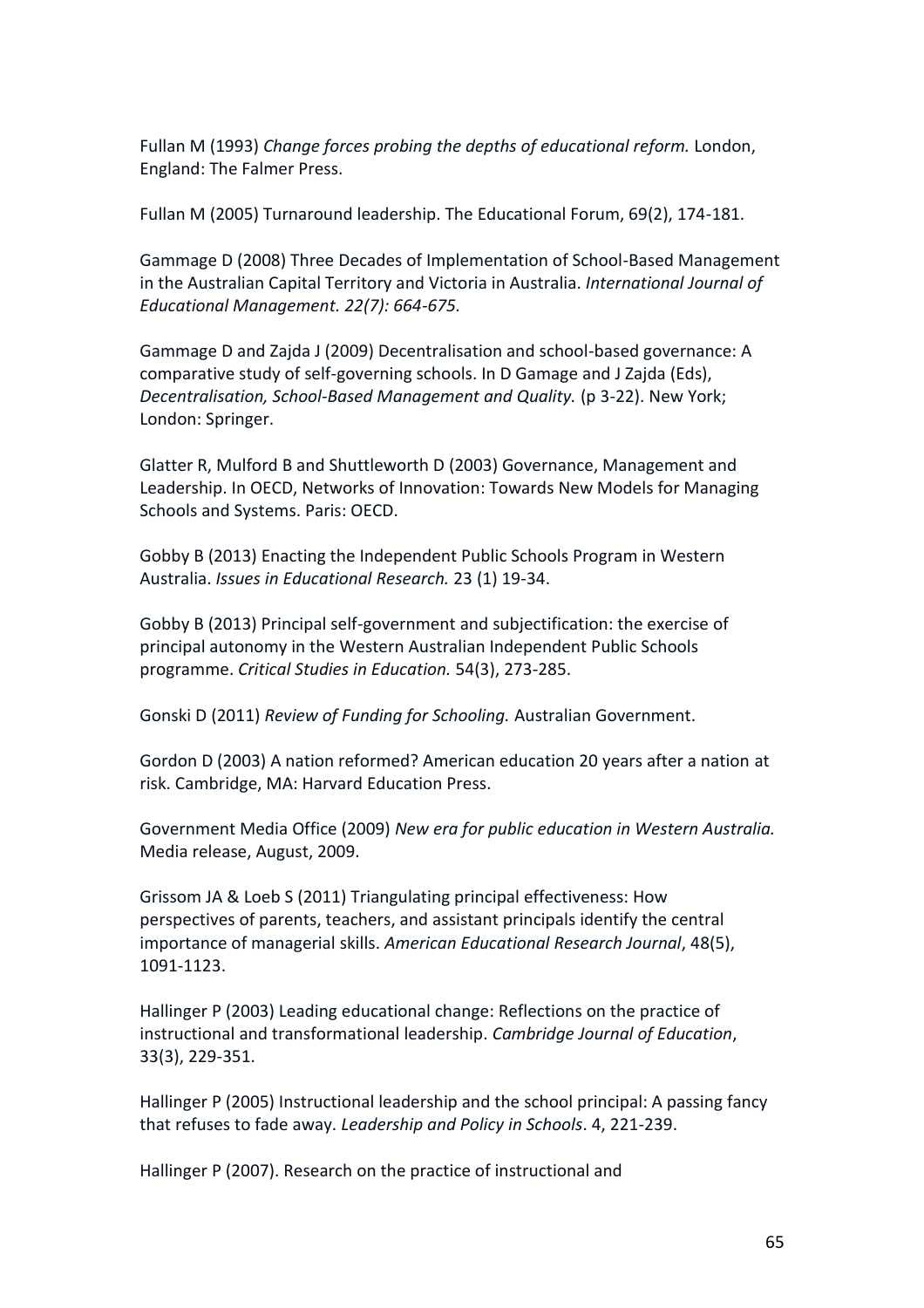transformational leadership: Retrospect and prospect. Paper presented at the Australian Council for Educational Research Conference, Melbourne. Retrieved from http://www.acer.edu.au/documents/RC2007\_Hallinger-RetrospectAndProspect.pdf

Hallinger P (2008) Methodologies for studying school leadership: A review of 25 years of research using the Principal Instructional Management Rating Scale. Paper prepared for presentation at the annual meeting of the American Educational Research Association, New York, NY. Retrieved from Philip Hallinger webpage:<http://philiphallinger.com/papers.html>

Hallinger P & Heck RH (1996) Reassessing the principal's role in school effectiveness: A review of empirical research, 1980-1995. *Educational Administration Quarterly,* 32( 1), 5-44.

Hanushek EA, Link S and Woessmann L, *Does School Autonomy Make Sense Everywhere? Panel Estimates from PISA.* National Bureau of Economic Research, Working Paper No. 17591, 2013.

Hattie J (2009) *Visible Learning: a Synthesis of Over 800 Meta-Analyses Relating to Achievement.* Taylor and Francis.

Hargraves D and Hopkins D (1991) *The Empowered School: the management and practice of development planning* Cromwell Press.

Helgoy I, Homme A and Gewitz (2007) *Local Autonomy or State Control?* Exploring the effects of new forms of regulation in Education. *European Education Research Journal* 6(3): 198-202.

Higham R and Earley P (2013) School Autonomy and Government Control: School Leaders Views on a Changing Policy Landscape in England*. Educational Management Administration and Leadership*, 41(6) 701-717.

Hill (2013) in Mizrav E (2014) Could Principal Autonomy Produce Better Schools? Evidence from the Schools and Staffing Survey. PhD Thesis, Georgetown University.

Honig M (2002) *Oakland's site-based decision making & new small autonomous schools: An examination of schools' progress and central office participation.* College Park, MD: Centre for Education Policy and Leadership.

Honig M (2003) *The view from the edge: Oakland's progress in the implementation of site-based decision making and new small autonomous schools.* College Park, MD: Centre for Education Policy and Leadership.

Honig M (2009) No small thing: School district central office bureaucracies and the implementation of new small autonomous schools initiatives. *American Education Research Journal,* 46, 387-422.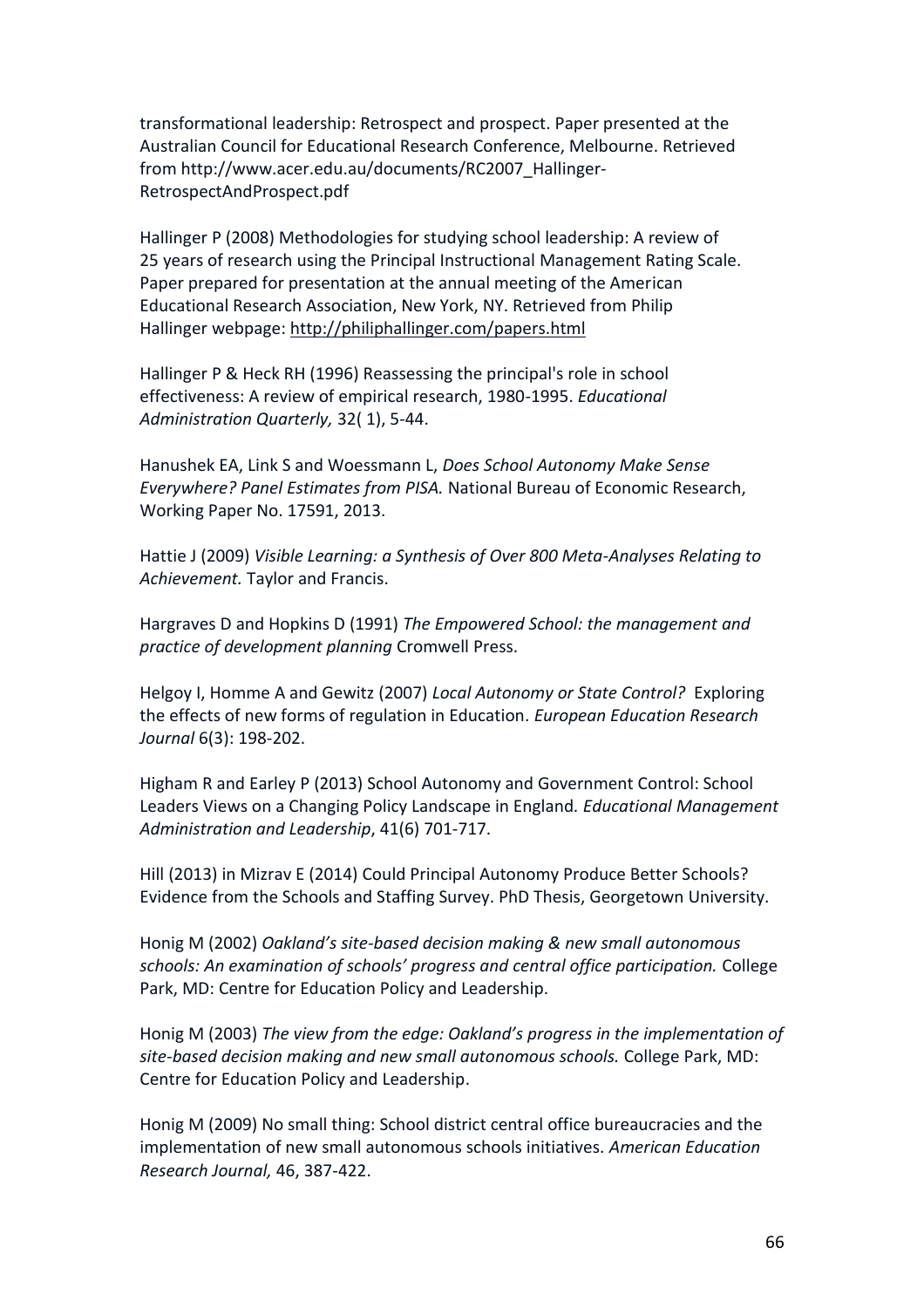Honig M and Rainey L (2012) Autonomy and School Improvement: What Do We Know and Where Do We Go From Here? *Educational Policy 26(3) 465-495.*

Hoy WK, Tarter CJ, & Woolfolk Hoy A. (2006). Academic optimism of schools: A force for student achievement. *American Educational Research Journal*, 43(3), 425-446.

Jensen B, Wiedeman W and Farmer J (2013) *The myth of markets in school education.* Grattan Institute.

Karmel PH (1973) *Schools in Australia*: Interim Committee of the Australian Schools Commission. Canberra: Australian Government Printing Service.

Kay A (2010) What Happens after Big Reforms: Lessons from UK Health Care Policy. *Policy Briefs: Implementation Challenges,* Policy BriefNo 9, Crawford School of Economics and Government, ANU, Canberra.

Keating J (2006) The relationship between principal autonomy and student achievement. PhD Dissertation, Pepperdine University, US.

Keddie A (2014) School autonomy, accountability and collaboration: a critical review*. Journal of Education Administration and History,* 47 (1), 1-17.

Keddie (2014) 'It's like Spiderman…with great power comes great responsibility': school autonomy, school context and the audit culture. *School Leadership and Management,* 34, 5, 502-517.

Kelly C Heneman H and Milanowski A (2002) Teacher motivation and school-based performance awards. *Educational Administration Quarterly,* 38, 372-401.

Lee A and Nie Y (2013) Development and validation of the school leader empowering behaviours (SLEB) scale. *The Asia-Pacific Education Researcher,* 22(4), 485-495.

Lee A and Nie Y (2014) Understanding teacher empowerment: Teachers' perceptions of principal's and immediate supervisor's empowering behaviours, psychological empowerment and work-related outcomes. *Teaching and Teacher Education* 41 67- 79.

Leithwood K, Louis K S, Anderson S, & Wahlstrom K (2004) Learning from leadership project. How leadership influences student learning. Retrieved from University of Minnesota, Center for Applied Research and Educational Improvement website: [http://www.learningfromleadership.umn.edu](http://www.learningfromleadership.umn.edu/)

Levin B (2010) How to change 5000 schools. *Education Review,* 17.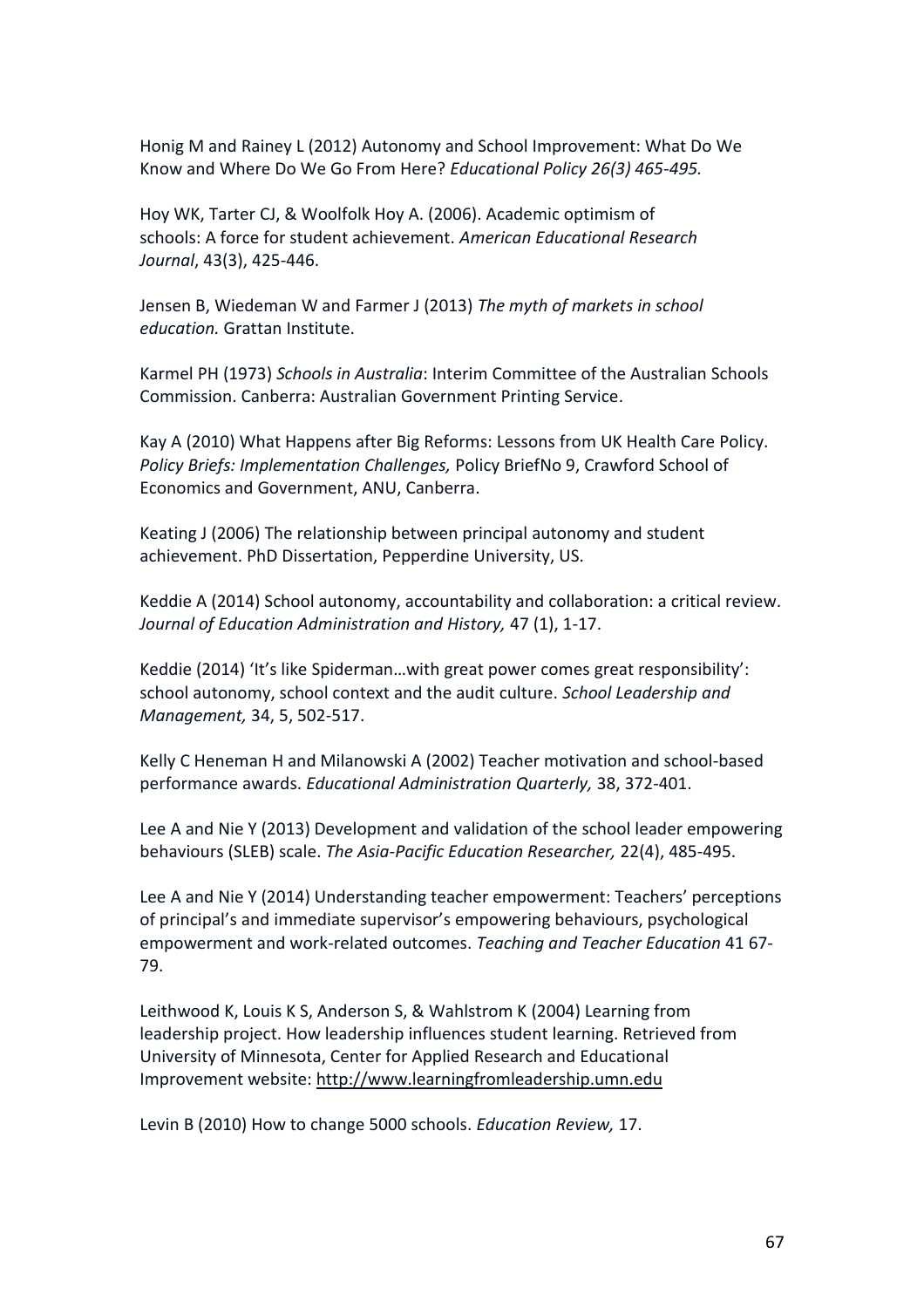Liberal Party of WA (2008) *Empowering School Communities*. Available at [http://www.platowa.com/documents/WA\\_Election\\_2008/Liberals/Empower.html](http://www.platowa.com/documents/WA_Election_2008/Liberals/Empower.html)

Lingard B and Sellar S (2012) A Policy Sociology Reflection on School Reform in England: From the 'Third Way' to the 'Big Society' *Journal of Educational Administration and History.* 44(1): 43-63.

Louis KS (2006) Changing the culture of Schools: professional community, organisational learning and trust. *Journal of School* Leadership, 16 (5), *477-487.*

Machin S and Silva O (2013) *School Structure, School Autonomy and the Tail* Special Paper No 29 Centre for Economic Performance. London School of Economics.

Manasse AL (1985) Improving conditions for principal effectiveness: Policy implications of research. *The Elementary School Journal*, 85(3), 439-463.

Marks HM, & Printy SM (2003) Principal leadership and school performance: An integration of transformational and instructional leadership. *Educational Administration Quarterly*, 39(3), 370-397.

Mendez-Morse S (1992) *Leadership characteristics that facilitate school change*. Austin, TX: Southwest Educational Development Laboratory.

Ministry of Education (WA) (1987) *Better Schools in Western Australia: A programme for improvement* WA Government Printer, Perth.

Mizrav E (2014) Could Principal Autonomy Produce Better Schools? Evidence from the Schools and Staffing Survey. PhD Thesis, Georgetown University.

Moye MJ (2003) The relationship of employee empowerment and commitment to the organisation to interpersonal- and system-level trust. PhD thesis, University of Iowa, Iowa City.

Mulford B, Edmunds B, Kendall L, Kendall D and Bishop P (2008) 'Succesful School Principalship, Evaluation and Accountability'. *Leading and Managing* 14 (2): 19-44.

*Tomorrow's Schools: The reform of education administration in New Zealand.* (1988) Minister of Education. Wellington: Government Printer.

Reeve J, Nix G and Hamm D (2003) Testing models of the experience of selfdetermination in intrinsic motivation and the conundrum of choice. *Journal of Educational Psychology,* 95(2), 375-392.

Victorian Government (1992) *Schools of the Future.*

Oakland Unified School District (2000) *New small autonomous schools district policy*  Oakland, CA: Author.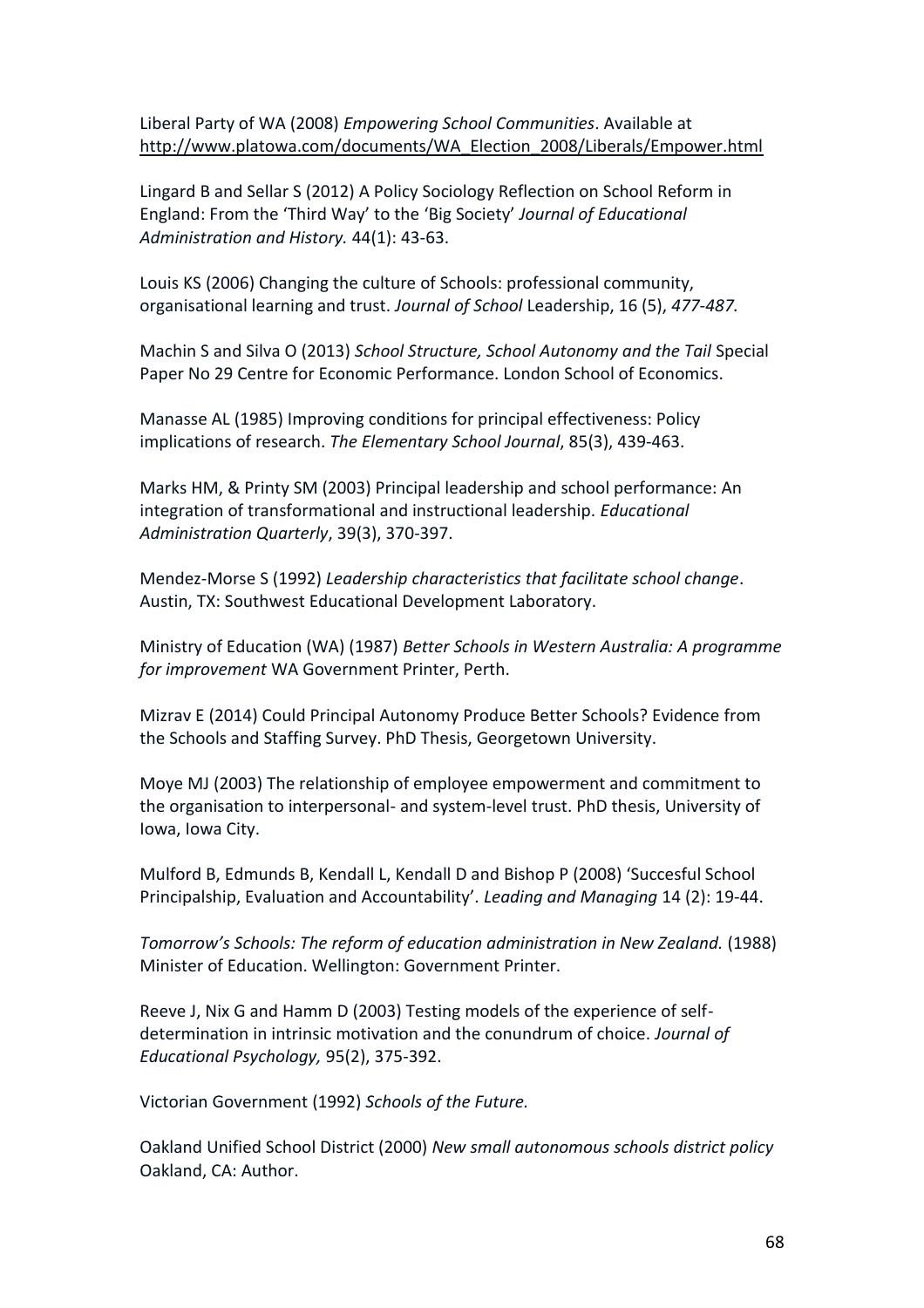PISA (2013) in Mizrav E (2014) Could Principal Autonomy Produce Better Schools? Evidence from the Schools and Staffing Survey. PhD Thesis, Georgetown University.

Pink D (2011) *Drive: The surprising truth about what motivates us.* Riverhead Books, New York.

Robinson V, Hohepa M and Lloyd D (2009*) School Leadership and Student Outcomes: Identifying What Works and Why.* Wellington: Ministry of Education.

Sagnak M (2012) The empowering leadership and teachers' innovative behaviour: the mediating role of innovation climate. *African Journal of Business Management,*  6(4), 1635-1641.

Sebring PB and Bryk AS (2000) School leadership and the bottom line in Chicago, *Phi Delta Kappan,* 8(6), 440-443.

Seifert E, & Vomberg J (2002). The new school leader for the 21st century: The principal. Lanham, MD: Scarecrow Education.

Sergiovanni T J (2005). The virtues of leadership. The Educational Forum, 69(2), 112- 123.

Simkins T (2007) Autonomy and Accountability. In: Fidler B, Russell S and Simkins T (eds) *Choices for Self-Managing Schools: Autonomy and Accountability.* London: BEMAS.

Spreitzer GM (1995) Psychological empowerment in the workplace: dimensions, measurement and validation. *Academy of Management Journal, 38(5), 1442-1465.*

Suggett D (2015) School autonomy: Necessary but not sufficient. *Evidence Base,*  issue 1, ANZSOG.

Triant B (2001) *Autonomy and Innovation: How do Massachusetts Charter School Principals Use Their Freedom?* Thomas B Fordham Foundation, at [www.edexcellence.net/publications/autonomy.html](http://www.edexcellence.net/publications/autonomy.html)

Trimmer K (2013) *Independent Public Schools: A Move to Increased Autonomy and Devolution of Decision-Making in Western Australian Public Schools,* University of Southern Queensland, eprint, eprints.usq.edu.au/22841/3/Trimmer\_CE\_SV.pdf>.

The Boston Foundation (2014) *The Path Forward: School Autonomy and Its Implications for the Future of Boston's Public Schools*.

The Victorian Competition and Efficiency Commission (2014)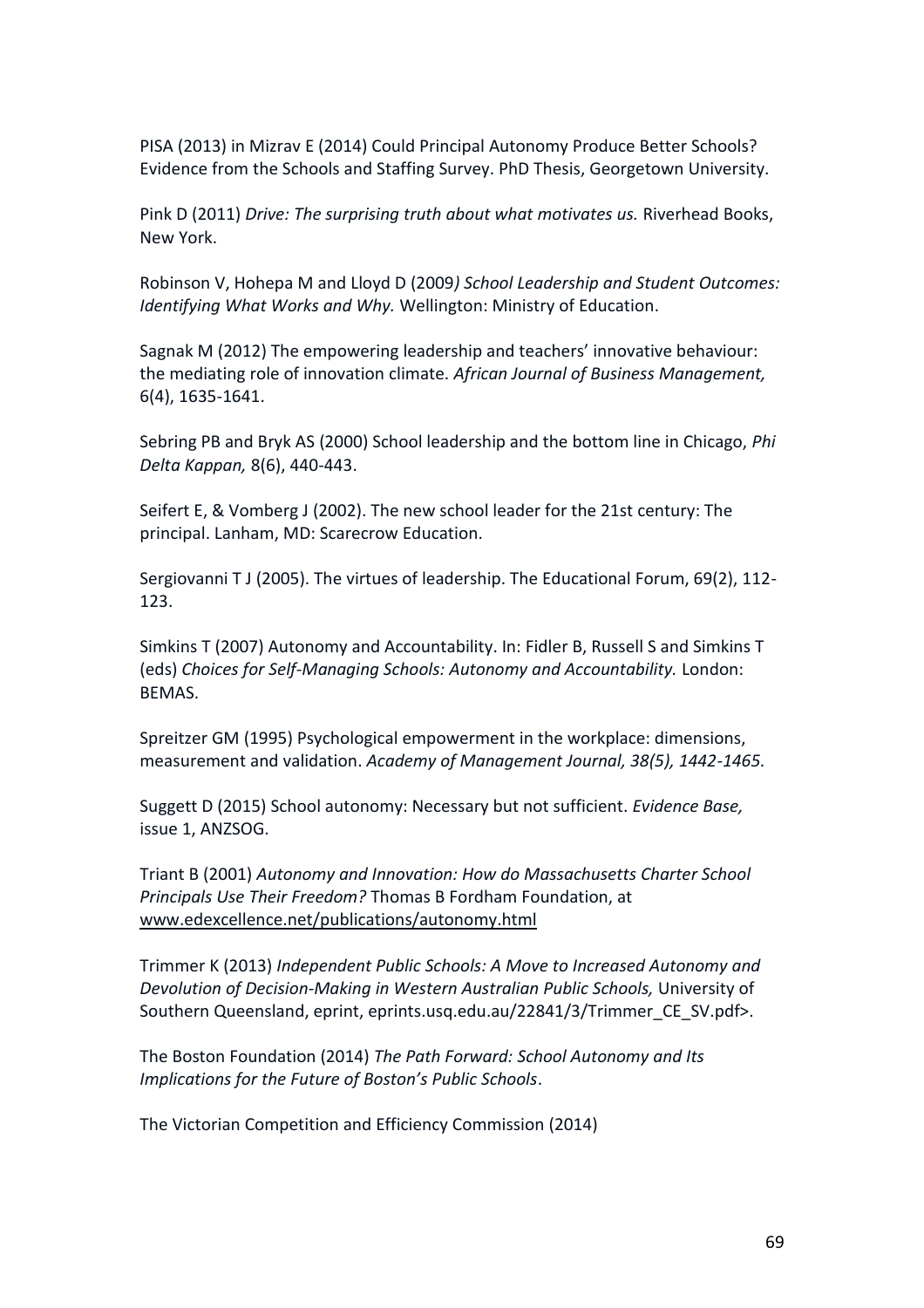White P (1992) Teacher Empowerment Under 'Ideal" School-Site Autonomy. *Educational Evaluation and Policy Analysis* 14(1) p68-92.

Triant B (2001) *Autonomy and Innovation: How Do Massachusetts Charter School Principals Use Their Freedom?* Thomas B. Fordham Foundation, Washington DC.

Vasudeva A, Darling-Hammond L, Newton S and Montgomery K (2009) *Oakland Unified School District new small schools initiative evaluation.* Stanford, CA: School Redesign Network at Stanford University.

New Visions for Public Schools (2007) *Reforming High Schools: Lessons from the New Century High Schools initiative.* New York, NY: Author.

Wagner T (2001) Leadership for Learning: An Action Theory of School Change *The Phi Delta Kappan* 82 (5) 378-383.

Waters T, Marzano RJ, & McNulty B (2003) Balanced leadership: What 30 years of research tells us about the effect of leadership on student achievement. (Working paper). Retrieved from http://www.mcrel.org/pdf/Leadership OrganizationDevelopment/5031 RR\_BalancedLeadership.pdf

Weale (2015) '*It's a political failure': how Sweden's celebrated school system fell into crisis.* Guardian, June 12.

Wylie C (2013) Improving Learning Opportunities: Why Schools Can't Do it on Their Own, *SET* No 1*, New Zealand Council for Educational Research*, Wellington.

Zeinabadi HR (2014) Principal-teacher high-quality exchange indicators and student achievement: testing a model. *Journal of Educational Administration.* 52(3), 404-420.